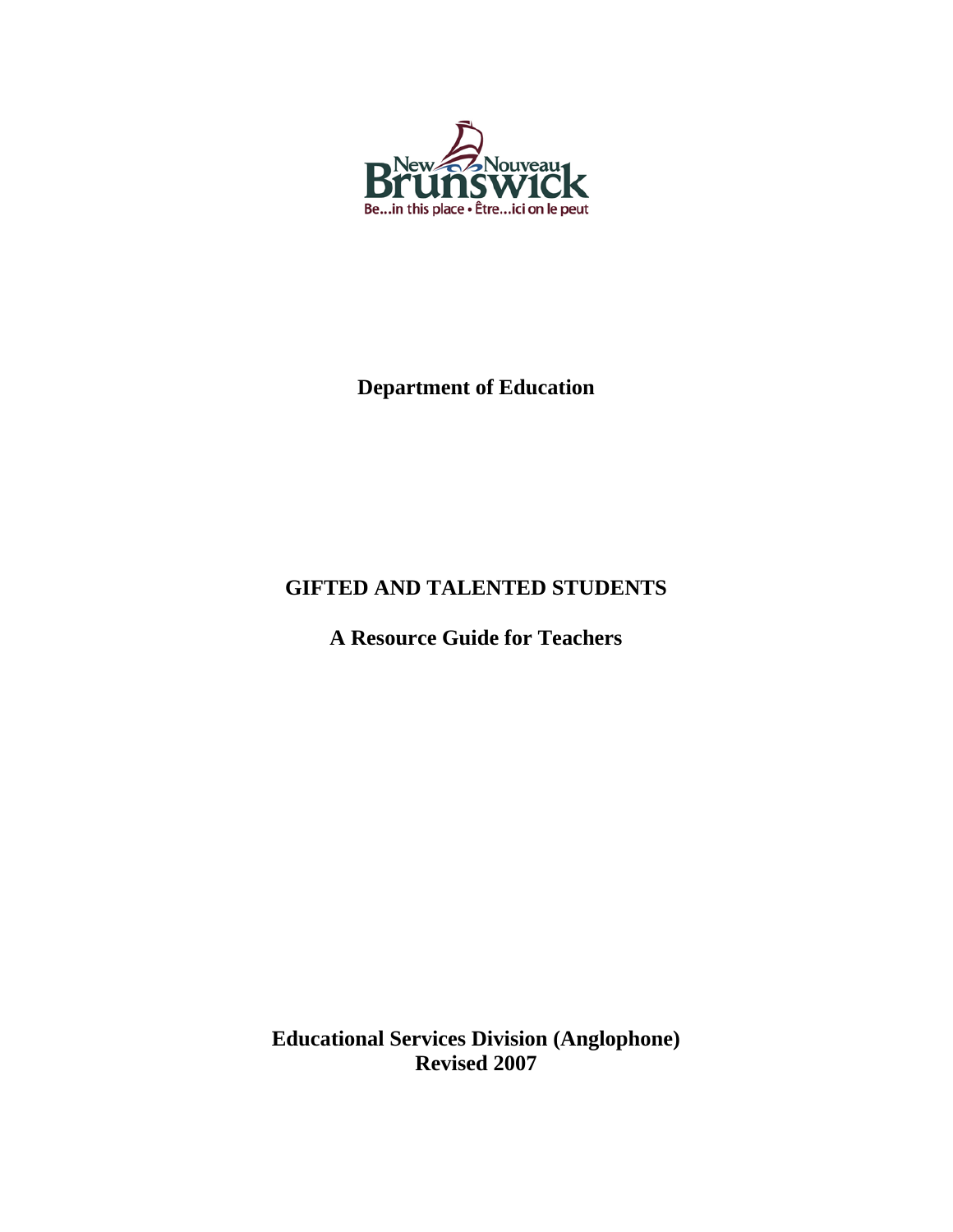#### **Acknowledgements**

The Department of Education acknowledges the following individuals for their contributions to the development of this resource guide.

#### **Provincial Enrichment Advisory Committee 2006-2007:**

Sharon McIntyre, Supervisor, School District 2 Ginny Hill, Enrichment Consultant, School District 2 Andrew Hopper, Director of Education, School District 6 Danny Marmen, Enrichment Coordinator, School District 8 Tony Smith, Supervisor, School District 8 Joan Manuel, Supervisor, School District 10 Jay Colpitts, Supervisor, School District 14 Kathy Anderson, Enrichment Coordinator, School District 14 John McLaughlin, Superintendent, School District 15 Eleanor McLaughlin, Enrichment Coordinator, School District 16 Gail Gould, Supervisor, School District 17 Maribeth O'Donnell, Enrichment Coordinator, School District 17 Barb Buckley, Enrichment Coordinator, School District 18 Marie Cashion, Faculty of Education, University of New Brunswick Dianne Kay, Learning Specialist, Department of Education Shelley Pimlott, Learning Specialist, Department of Education Brian Kelly, Director, Student Services, Department of Education

For further information, please contact: Student Services, Department of Education, 250 King Street, Fredericton, NB, E3B 9M9 Phone: 506-444-4662 Fax: 506-457-7835

Permission is granted to reproduce this document for educational purposes and on a non-profit basis.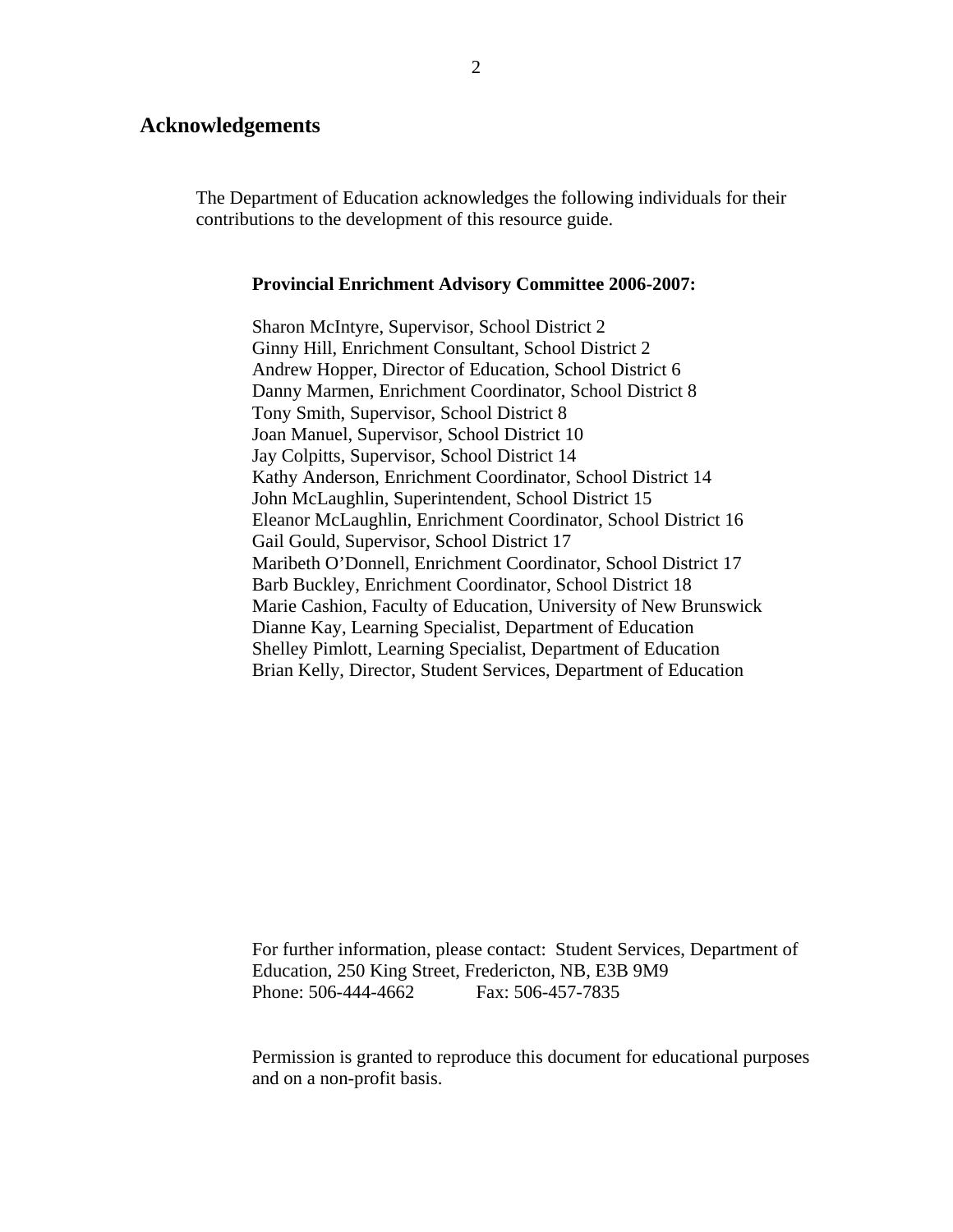# **TABLE OF CONTENTS**

| <b>PARENTS</b>  |  |
|-----------------|--|
|                 |  |
| <b>WEBSITES</b> |  |
|                 |  |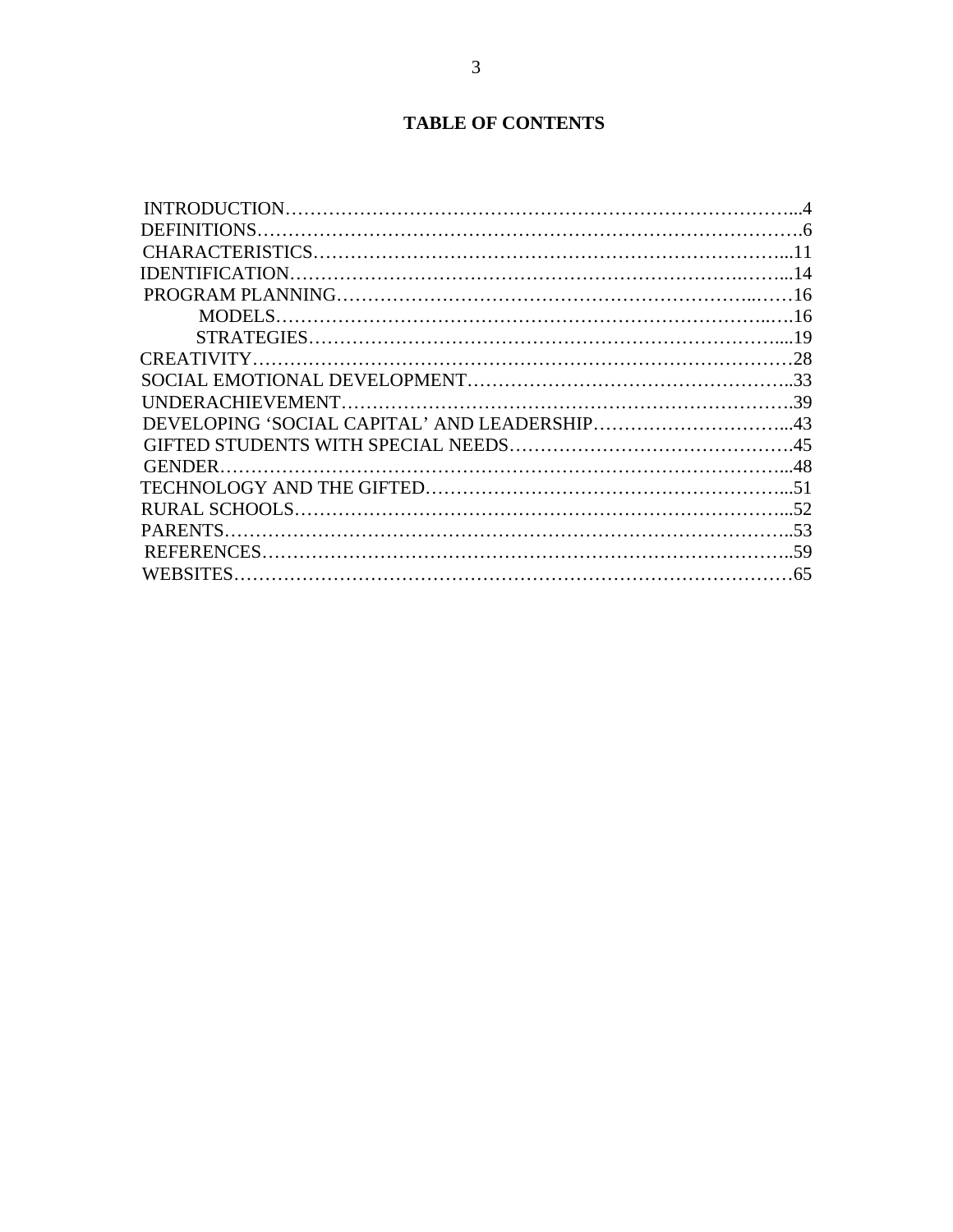# **INTRODUCTION**

All students require opportunities to learn, grow, and be challenged to strive for excellence. Students with exceptional talents and learning potential have needs that require specific knowledge and attention. With careful nurturing and appropriate education, gifted students have the potential to make a unique contribution to their communities and the world. Without this, the price we and they pay is "lost academic growth, lost creative potential and sometimes lost enthusiasm for educational success and eventual professional achievements and substantial contributions to society" (Davis & Rimm, 2004).

*Note: The terms gifted and talented can be a source of confusion. There are explanations of how they differ but no widely accepted one. For this reason the term "gifted" will be used throughout this document.* 

In the larger community and even within schools there are many misconceptions (some false and some half truths) about gifted students. Six of the more common appear below:

## *1. Gifted students are high achievers.*

It is true that some gifted students are high achievers but not all are. One of the biggest issues today in both gifted and regular education is underachievement (McCoach & Siegle, 2003). Often the reasons are complex and have more to do with issues outside of school such as stress, instability, family situations and societal values. Nonetheless, the power of the school to turn this around can be very significant.

## *2. All children/people are gifted.*

Although all students are unique, have a valuable contribution to make, have relative areas of strengths and deserve an education that allows them to reach their potential (whatever that may be), not all students are gifted (Coleman & Cross, 2005).

## *3. Gifted students will do fine with or without special programming.*

Some gifted students will do fine in spite of an unchallenging school experience. This is particularly true if their parents provide enriching activities outside of school. However, some turn off, never develop good work habits and motivation, and for all intents and purposes their giftedness "dies".

## *4. Gifted students come from advantaged homes.*

Some gifted students, and many of those who are identified as such, do come from advantaged homes but there are many gifted students from less advantaged backgrounds who do not stand out as gifted. The challenge is proper and comprehensive identification (Coleman & Cross, 2005).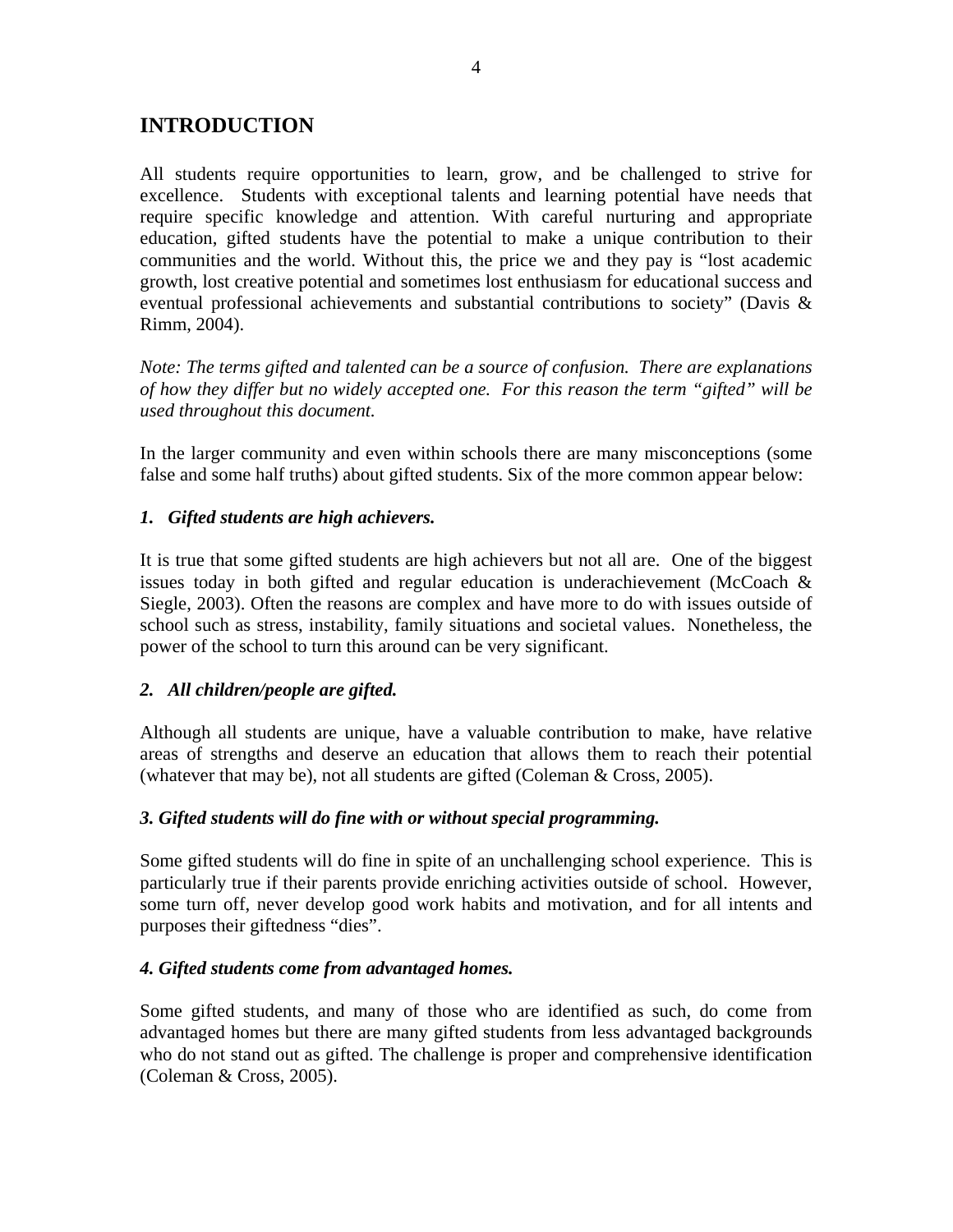## *5. Co-operative learning or other forms of group work are an effective way to meet the needs of gifted students.*

The advantages of co-operative learning are well documented and while it is important for all students to learn to work with others of differing abilities, heterogeneous, cooperative learning should be used sparingly and judiciously with gifted students. Often such experiences provide no intellectual challenge; the gifted student does a disproportionate, or sometimes no, work; and the total experience is negative (Robinson, 2003).

## *6. Gifted students have trouble getting along with peers.*

Generally speaking this is not the case (Pufal-Struzik, 1999). Often gifted students are leaders, both in and out of school, and throughout their lives. The exception may be those who are "profoundly gifted" and may have little in common with age mates in terms of interests (Terman & Oden 1935; Gross, 1993). However, even with this population this is not always true.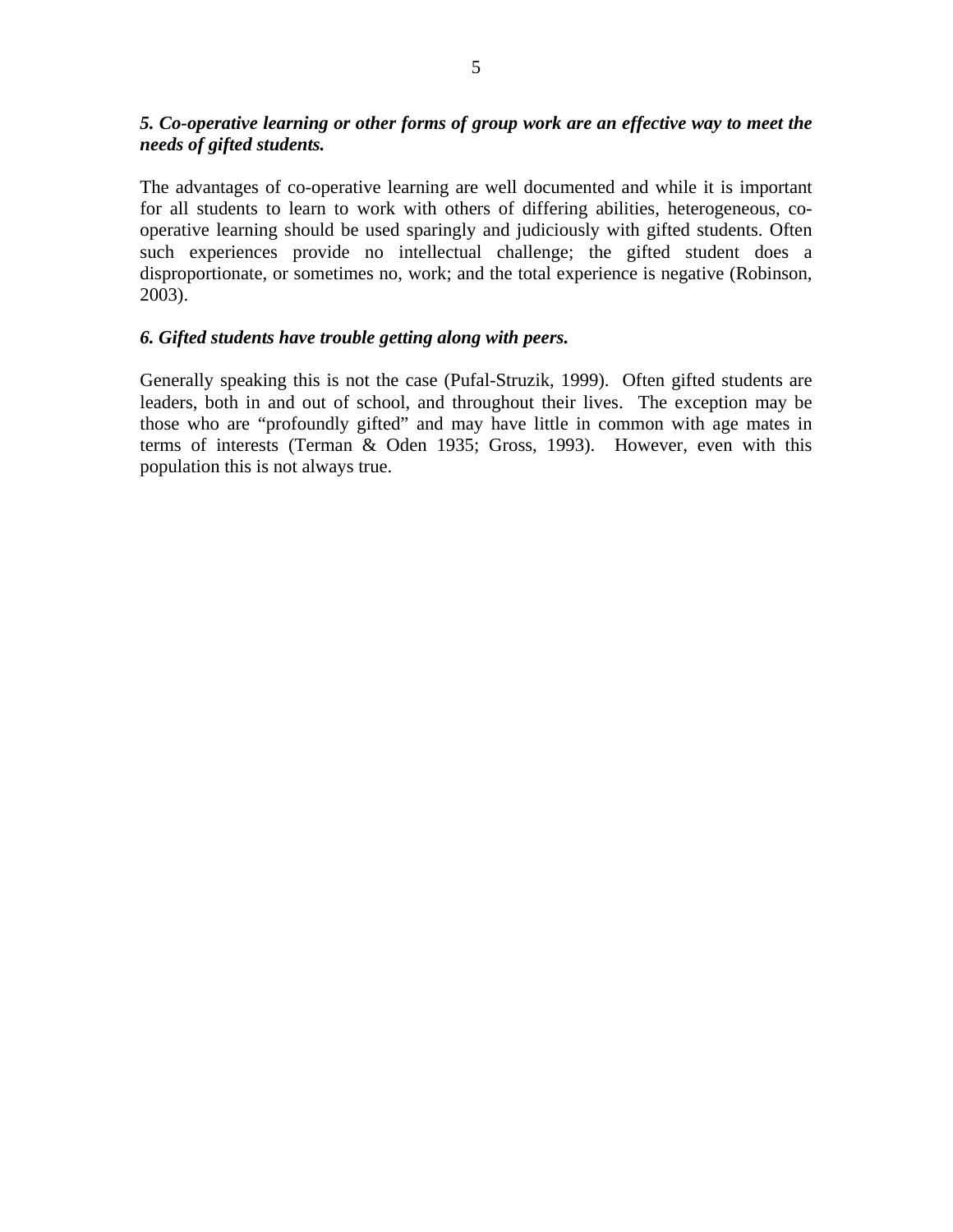# **DEFINITIONS**

Thirty and more years ago when "giftedness" was defined by an IQ score, a school district simply set an arbitrary score (usually in the 130 range) and a student either did or did not "make the cut". Although it is no longer accepted today in academic circles, it is still used by many school districts, no doubt, because it is simple and not entirely without merit.

 Now that the concept is generally more broadly conceived than before, there is no single accepted definition of giftedness. Correspondingly, there is no dearth of definitions either!

Before considering some of the current definitions in wide circulation today, it may be appropriate to go back momentarily to the IQ based one. Although a high IQ may have fallen out of favor as a measure to define giftedness, the fact remains that, if a student has a very high IQ, it is significant indicator, indeed the single most important one, of a student's academic potential (Gross, 2004). It is not meaningless or trivial. Correspondingly, if a student scores highly on an IQ test, but performs at an average or below average level academically, this warrants further investigation.

Several of the more common definitions in use today are presented below:

• In 1972 Sidney Marland, then the U.S. Commissioner of Education proposed the following:

**Gifted and talented children are those identified by professionally qualified people, who by virtue of outstanding abilities are capable of high performance. These are children who require differentiated educational programs and /or services beyond those normally provided by the regular school program in order to realize their contribution to self and society. Children capable of high performance include those with demonstrated achievement and /or potential ability in any of the following areas, singly or in combination:** 

- **general intellectual ability**
- **specific academic aptitude**
- **creative or productive thinking**
- **leadership ability**
- **visual and performance arts**
- **psychomotor ability (later removed in 1997)**

This would be termed an "omnibus" definition (Getzels & Dillon, 1973) because it specifies a broad range of areas of giftedness, as well as potential, in each. Although it is more than 30 years old, and is seen by some as problematically broad, it remains popular and has been adopted, as is or slightly modified, by many jurisdictions in North America.

• Another omnibus definition (Getzels & Dillon, 1973) is that of Abraham Tannenbaum (2003) who states that: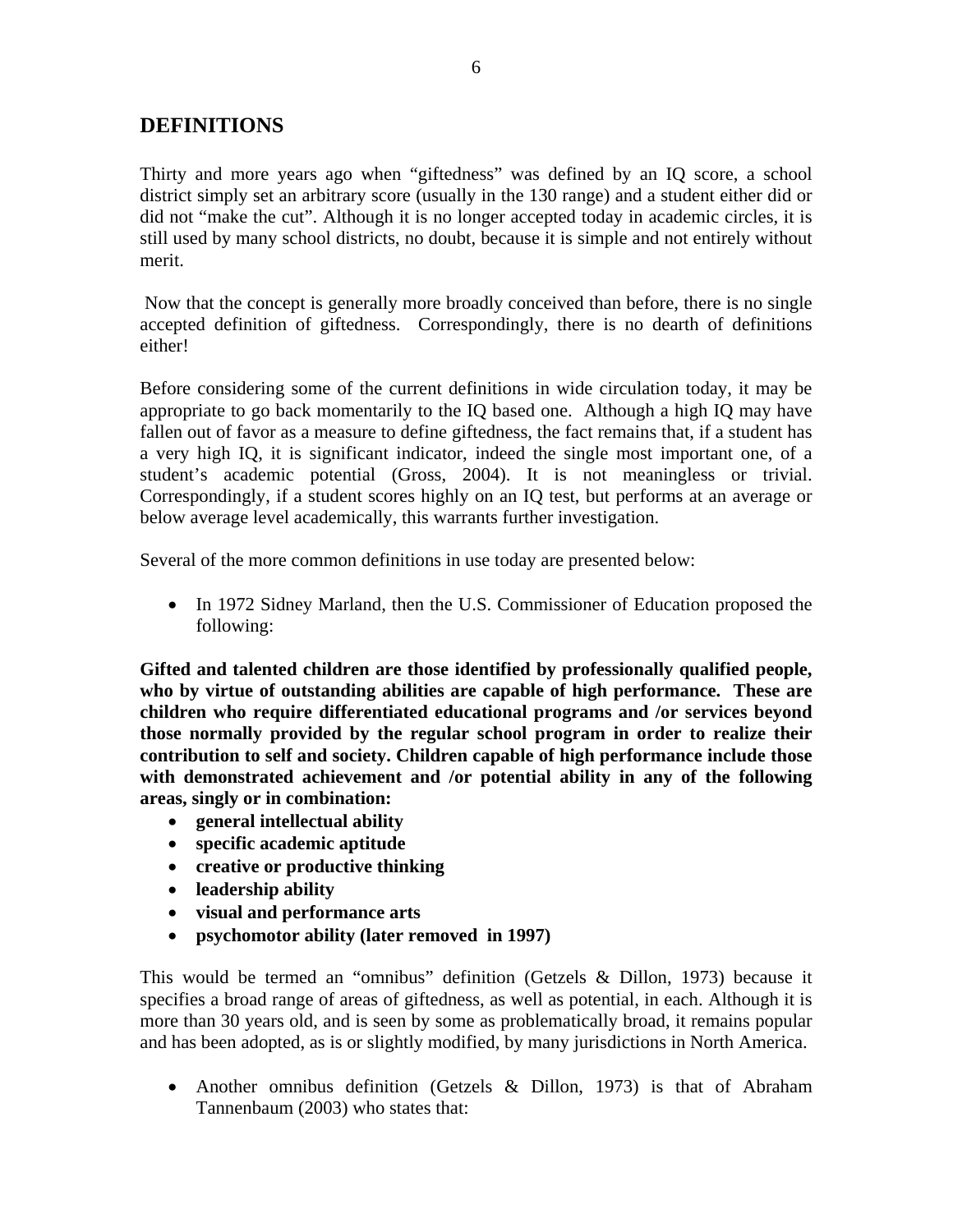**"Giftedness in children denotes their potential for becoming critically acclaimed performers or exemplary producers of ideas in spheres of activity that enhance the moral, physical, emotional, social, intellectual, or aesthetic life of humanity".** 

Whether a child actually develops her potential and develops into a stellar producer or performer depends on a number of factors and life circumstances. Tannenbaum (2003) depicts these factors in the form of sea star. (See below)



Reprinted with Permission

Until time runs its course, the most that can be said using this model (and several others) is that a child has the potential to be gifted.

• Another well known definition and model is Renzulli's three ring conception of giftedness which he depicts as three concentric rings representing above average ability, task commitment and creativity.

**Giftedness is an interaction among three basic clusters of human traits: above average ability, high levels of task commitment, and high levels of creativity. Gifted children either possess or are capable of developing these traits and applying them to any valuable area of human performance (**Renzulli, 1986).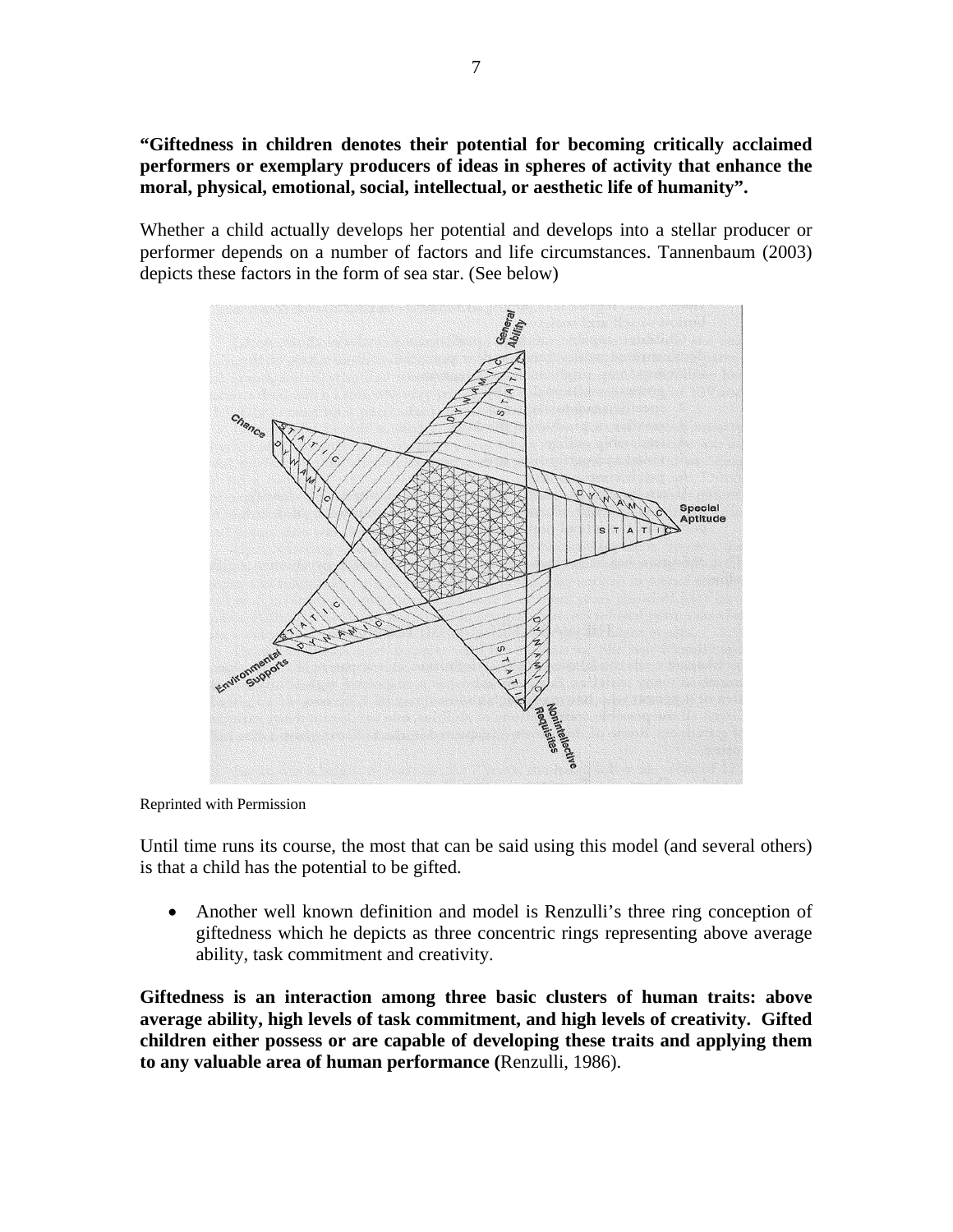Davis and Rimm (2004) wisely note that this does not imply that a student must possess all of the three rings to be considered for inclusion in a program for gifted students. For example, a student may be included without knowing his IQ. Correspondingly, a student may be known to have a high IQ, but may not work up to potential.

- Most teachers, indeed even people outside the field of education, are familiar with Howard Gardner's **Theory of Multiple Intelligences** (Gardner, 1983, 1993, 1999). Gardner believes that each of these have a neurological basis; have a unique set of core operations; each has its own symbol system, for example, language, numerals, musical notation; while some are correlated with others (math and music), most have low correlations. The intelligences are as follows:
- **1. Linguistic Ability to learn and use language effectively**
- **2. Logical-mathematical Skill at mathematics, numerical patterns and logical reasoning**
- **3. Spatial the ability to think in pictures, to perceive the visual world accurately, and recreate (or alter) it in the mind or on paper**
- **4. Musical the ability to understand and create music**
- **5. Bodily-kinesthetic the ability to use one's body in a skilled way, for selfexpression or toward a goal**
- **6. Interpersonal an ability to perceive and understand other individuals their moods, desires, and motivations**
- **7. Intrapersonal an understanding of one's own emotions**
- **8. Naturalistic the ability to recognize and classify various elements of nature, or to create something that is valued in one or more cultures**

Gardner's MI theory has been widely accepted by educators, probably because it "makes sense" and is consistent with people's experience in their personal interactions, both in and outside of school. For example, a teacher meets a "so-so" student several years out of school who is a highly successful jazz musician. It is also consistent with our desire to see giftedness in all students, or as one author (Gottfredson, 2003) put it, "Mother Nature is egalitarian after all." However, it should be emphasized that Gardner himself (1997) does not claim that all students are gifted.

Gardner's theory has come under criticism, however, on a number of counts. More than ten years after it was introduced, it has yet to be firmly grounded in research (Berk, 2005). Some claim it is faddish (Callahan et al., 1995). Deslisle (1996) believes that it does not explain the person who is not merely good at this or that intelligence but rather is able to conceptualize at a high level across most, if not all, of them (what psychologists have termed the "g factor" which is short for "general mental ability factor" (Sattler, 1999). Indeed Carroll, (1993) concludes that four of the intelligences (linguistic, logical-mathematical, spatial and maybe musical) really represent broad abilities, and the others belong under different rubrics, such as personality or emotion.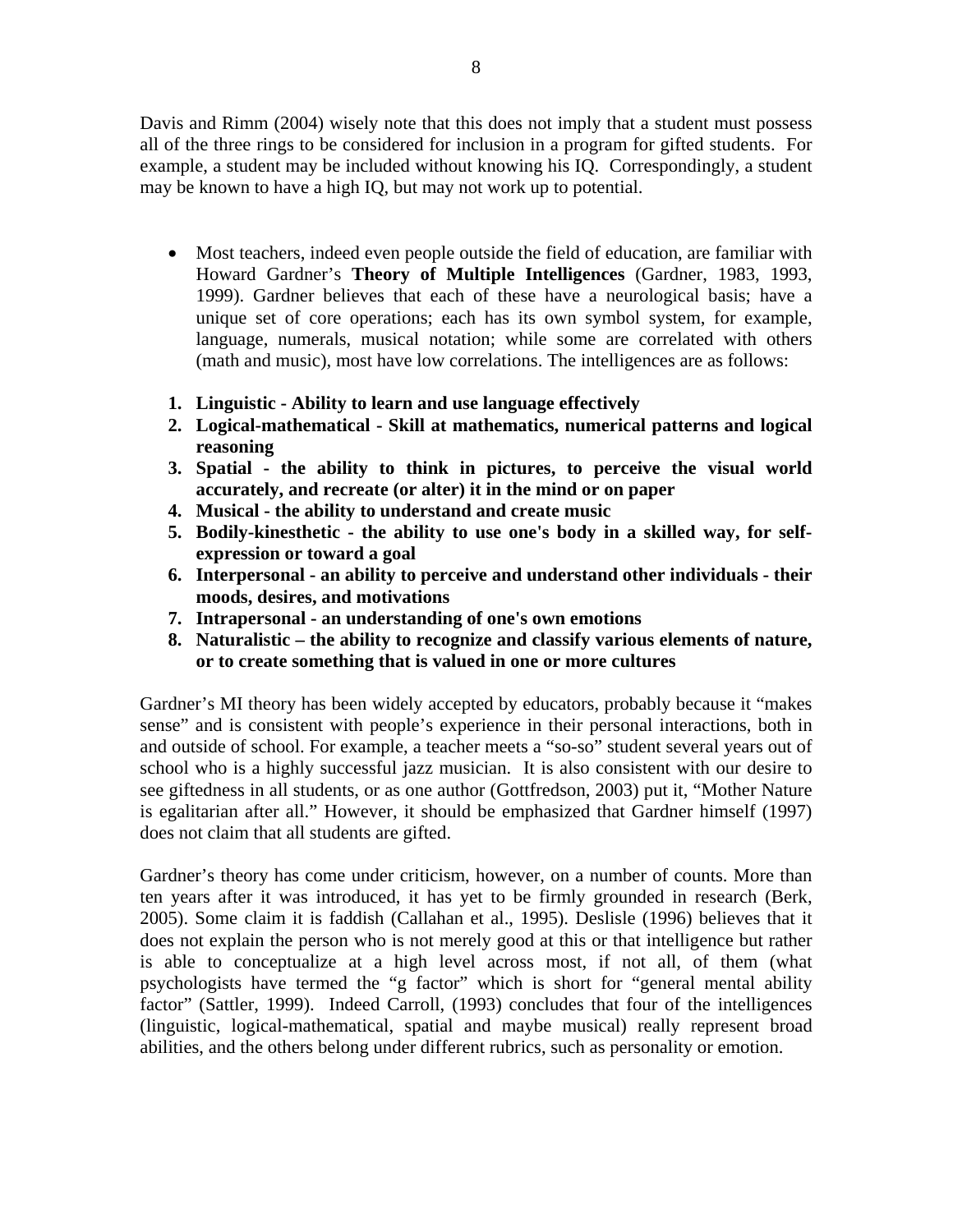An interesting phenomenon, relative to the gifted (especially the highly gifted) is noteworthy. While lower ability students tend to be low in all mental abilities, high ability students are not as likely to be uniformly high (Moreland & Feldman, 2003). The higher the ability, the more likely this is to so. Thus, Einstein, while a great mathematician, was not a playwright; nor was Shakespeare a great scientist.

Whether abilities exist independently or not, schools will never be able to address their development equally or adequately. Indeed we struggle sometimes with just the first two. What schools can do, though, is expose students to others, create awareness and appreciation and play an advocacy role for students with particular talents in areas such as fine arts, or athletic ability.

• A final definition is Francoys Gagne's (1995) model of giftedness, which he terms **The Differentiated Model of Giftedness and Talent (DMGT).** Gagne's definition is distinct in that it clearly distinguishes between giftedness and talent.

**Defined by Gagné (2003), giftedness is the possession and use of untrained and spontaneously expressed natural abilities, in at least one ability domain, to a degree that places an individual in at least the top 10 percent of age peers**. **He identifies 4 domains representing giftedness: intellectual, creative, socio-affective and sensorimotor.** 

**Talent designates the superior mastery of systematically developed abilities or skills and knowledge in at least one field of human activity to a degree that places an individual at least among the top 10 percent of age peers who are active in that field. These skills include: academics, arts, business, leisure, social action, sports and technology. Catalysts (either positive or negative) for their development include milieu, people, provisions and events**.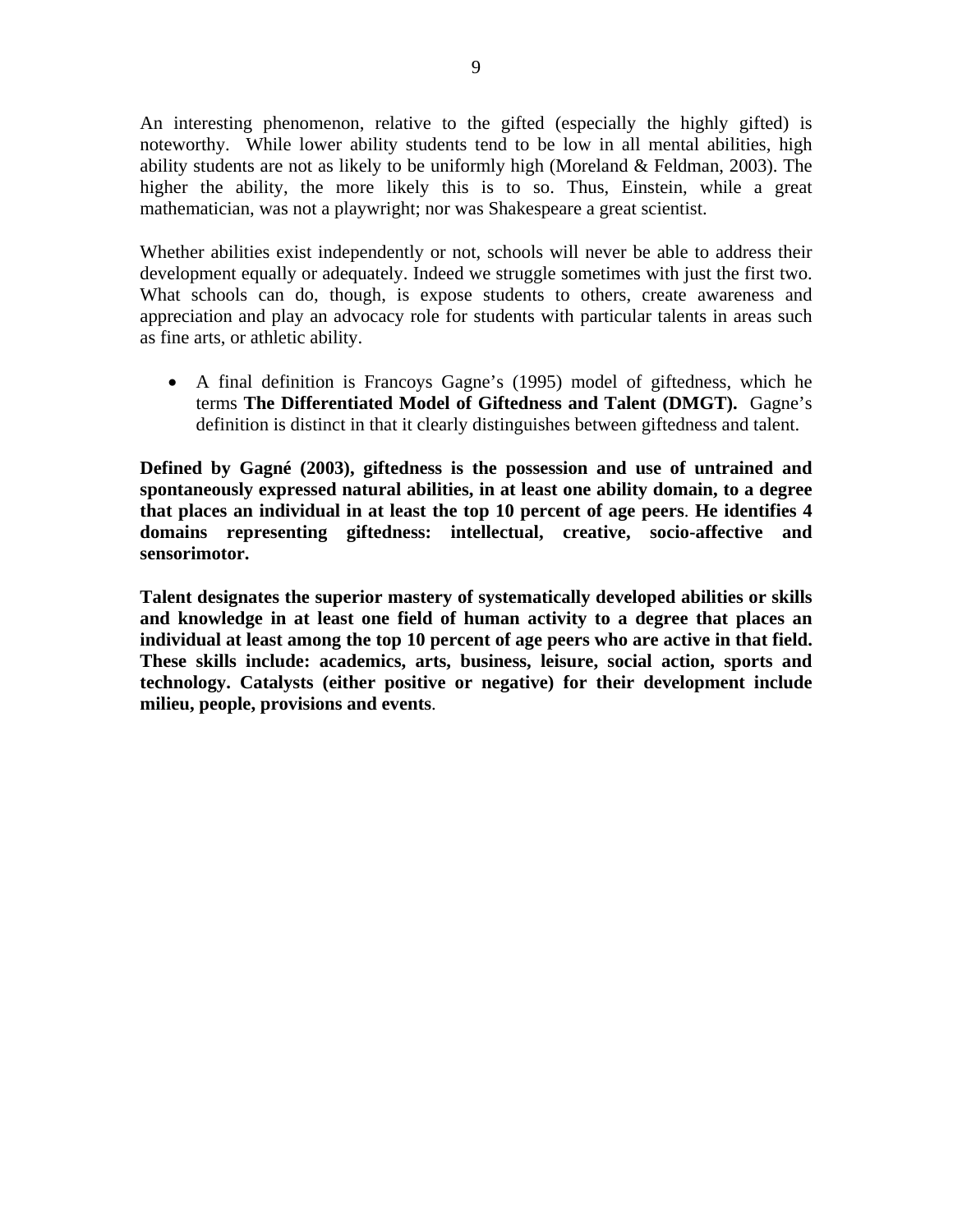Gagne's Differentiated Model of Giftedness and Talent



*\*Reprinted with permission.*

Gagne (2003) believes a prevalence estimate is integral because, by doing this, a scholar specifies the boundaries separating those who belong to the category from those who do not. As well, the size of the population further clarifies the meaning of the concept. Finally, he concludes that exceptional talent is very rare indeed, while more "garden variety" giftedness is not.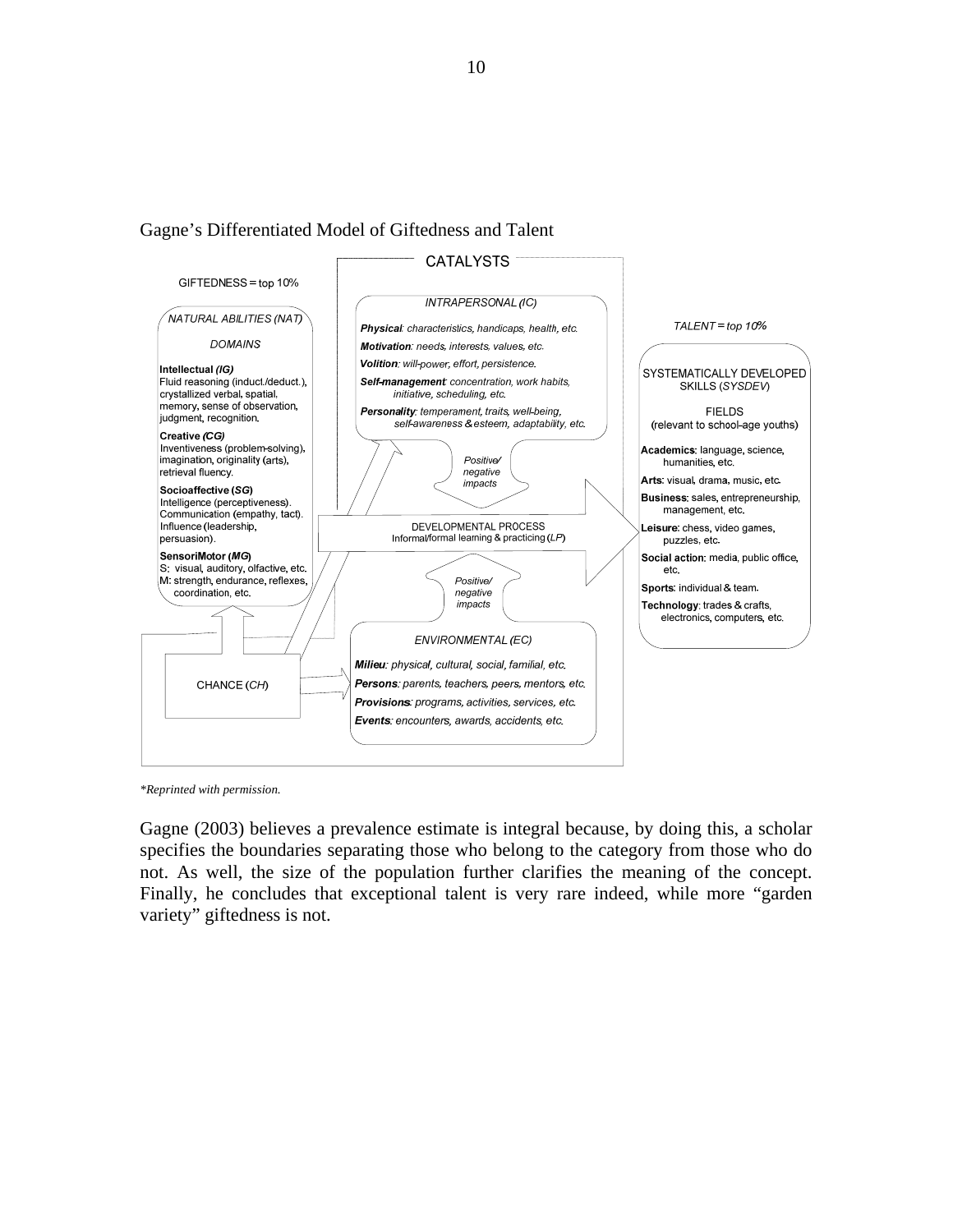# **CHARACTERISTICS**

There are many qualities that may characterize gifted learners but two are key. One is **precociousness**. Simply put, gifted students learn more quickly than their peers. The second one is **intensity,** which may be seen in both the emotional and cognitive realms **(**VanTassel-Baska, 2003).

In recent years, the work of psychologist Kazimierz Dabrouski has been widely used to help in understanding the intensity dimension of giftedness. Gifted students are apt to display these intensities in five areas: (Dabrouski, 1989).

**1. Psychomotor**—*energetic, often physically active and may have difficulty unwinding at bed time.* 

**2. Sensual**—*great sensitivity to input from all five senses; also encompasses aesthetic awareness.* 

**3. Imagination**—*vivid and detailed imagination; often "thinks in pictures;" strong reaction to dreams.* 

**4. Intellectual**—*loves academic challenges, learning new things; intensely curious*.

**5. Emotional**—*responds to virtually all emotions in an intense manner, which can also make the student susceptible to depression.* 

Obviously what Dabrowski has termed "**overexcitabilties"** can be a two-edged sword. For example, what is presented in school can cause intense interest and enthusiasm or result in withdrawal or acting out behavior. Further he believes that these are not merely psychological characteristics, but have their roots in the central nervous system (Dabrowski, 1989).

Although there are many lists of characteristics of giftedness (one of which follows), Winebrenner (2001) has developed a very "user friendly" short list of five:

1. *Learns new material faster, and at an earlier age, than age peers.* 

2. *Remembers what has been learned forever, making review unnecessary.* 

3. *Is able to deal with concepts that are too complex and abstract for age peers*.

4. *Has a passionate interest in one or more topics, and would spend all available time learning more about it if possible.*

5. *Does not need to watch the teacher to hear what is being said; can operate on multiple brain channels simultaneously and process more than one task at a time.*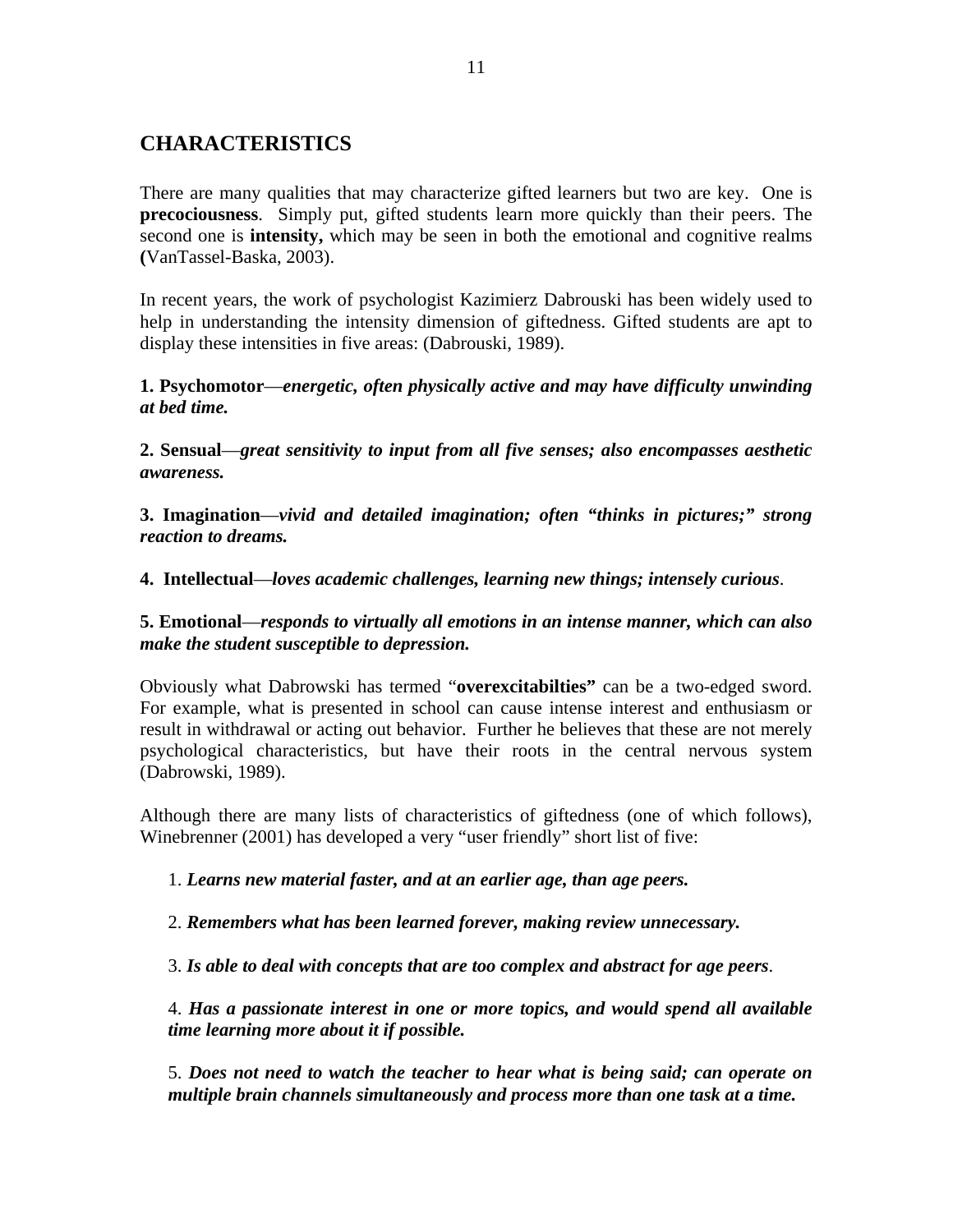### **Summary of Categories of Giftedness and Corresponding Observable Student Characteristics**

| <b>Categories of Giftedness</b>                  | <b>Observable Student Characteristics</b>                                                                                                                                                                                                                                                                                                                                                                                                                    |
|--------------------------------------------------|--------------------------------------------------------------------------------------------------------------------------------------------------------------------------------------------------------------------------------------------------------------------------------------------------------------------------------------------------------------------------------------------------------------------------------------------------------------|
| <b>General</b><br><b>Intellectual Ability</b>    | Unusually advanced vocabulary for age<br>Large storehouse of information about a variety<br>$\bullet$<br>of topics<br>Quick mastery and recall of factual information<br>$\bullet$<br>Rapid insight into cause-effect relationships<br>٠<br>Makes valid generalizations about events,<br>$\bullet$<br>people, and things.<br>Keen and alert observer<br>Great deal of independent reading<br>٠<br>Readily sees logical and common sense answers<br>$\bullet$ |
| <b>Specific</b><br><b>Academic Aptitude</b>      | Demonstrates inordinate strengths in a given area<br>Able to grasp underlying principles in the talent<br>area<br>Persistent in talent area and motivated internally<br>٠<br>Prefers to work independently<br>$\bullet$<br>Can relate to older students in the talent area<br>$\bullet$                                                                                                                                                                      |
| <b>Creative or</b><br><b>Productive Thinking</b> | Displays unusual curiosity about many things.<br>Generates a large number of ideas and/or<br>solutions to problems.<br>Uninhibited in expressions of opinion.<br>$\bullet$<br>High risk taker.<br>$\bullet$<br>Demonstrates intellectual playfulness.<br>Displays a keen sense of humour and perceives<br>$\bullet$<br>humour in unlikely situations.<br>Sensitive to beauty.<br>Nonconforming.<br>Criticizes constructively                                 |
| <b>Leadership Ability</b>                        | Carries out responsibility well<br>Demonstrates self-confidence<br>Is well liked by classmates<br>Expresses ideas well                                                                                                                                                                                                                                                                                                                                       |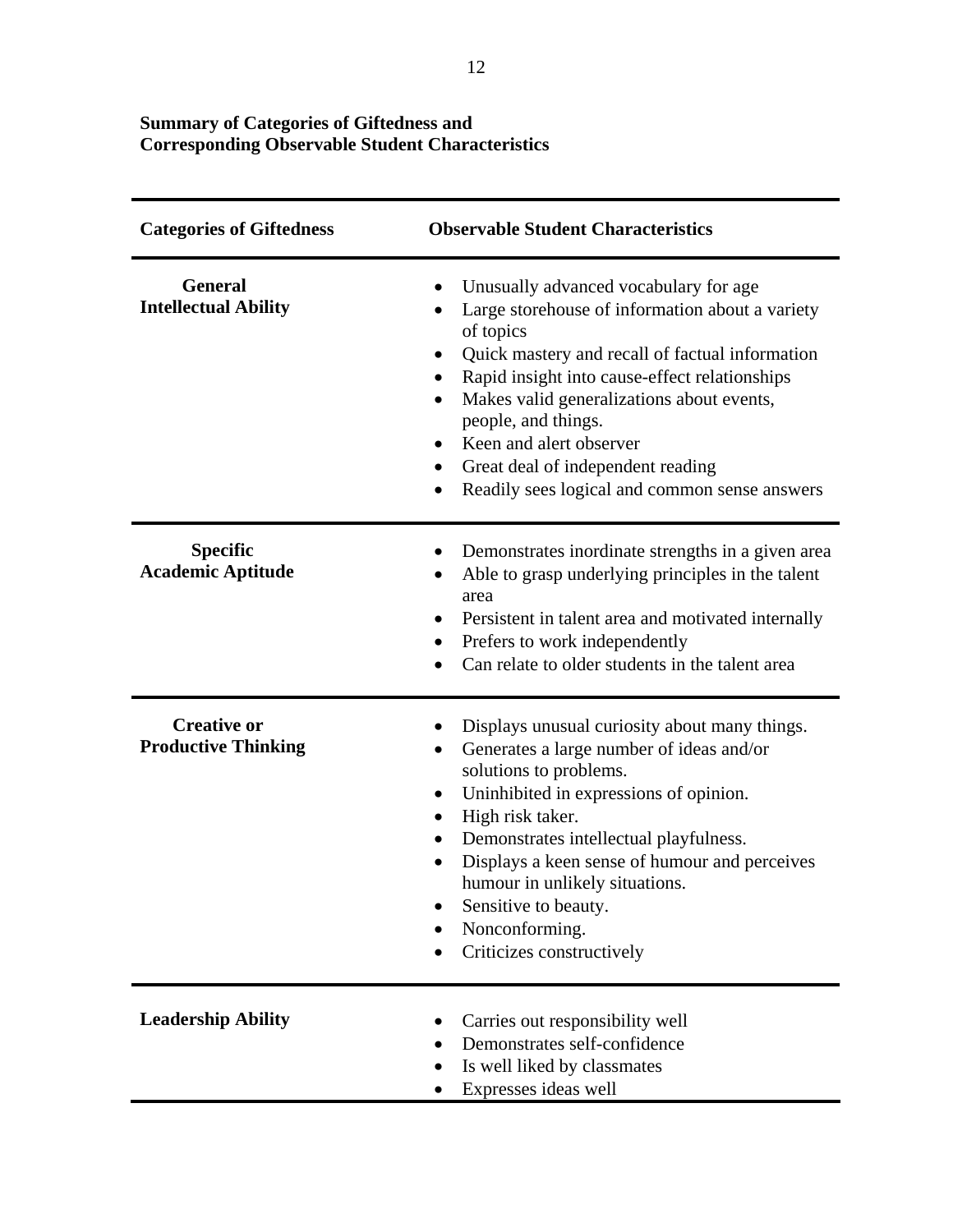|                                                     | Adapts readily to new situations<br>$\bullet$<br>Enjoys being around other people<br>Tends to dominate others<br>Participates in most social activities at school<br>$\bullet$<br>May excel in athletic activities                                                                                                                                                                                                                                                                                                                                                                                                                                                                                                                                                                                                                                                                                                       |
|-----------------------------------------------------|--------------------------------------------------------------------------------------------------------------------------------------------------------------------------------------------------------------------------------------------------------------------------------------------------------------------------------------------------------------------------------------------------------------------------------------------------------------------------------------------------------------------------------------------------------------------------------------------------------------------------------------------------------------------------------------------------------------------------------------------------------------------------------------------------------------------------------------------------------------------------------------------------------------------------|
| <b>Visual and Performing</b><br><b>Arts Ability</b> | <b>Visual:</b><br>Enjoys art activities<br>Displays interest in other students' art work<br>Elaborates on ideas from other people<br>$\bullet$<br>Tries a variety of media<br>$\bullet$<br>Is critical of own work<br><b>Performing Arts</b><br><b>Music:</b><br>Sustains interest in music<br>Readily remembers melodies<br>$\bullet$<br>Displays keen awareness and identification of a<br>$\bullet$<br>variety of sounds heard at a given moment<br>Perceives fine discriminations in musical tone<br>Plays a musical instrument<br>Drama:<br>Volunteers to participate in classroom skits and<br>plays<br>Tells stories or renders accounts of experiences<br>$\bullet$<br>Uses appropriate gestures and formal expressions<br>$\bullet$<br>to communicate feelings and thoughts<br>Handles body with ease and poise<br>Holds the attention of a group when speaking<br>Creates original plays or plays from stories |
| <b>Kinesthetic Ability</b>                          | Demonstrates good control of body movements<br>Has excellent eye-hand coordination<br>Manipulates objects and puzzles with ease<br>Able, with ease, to complete complex mazes and<br>word searches<br>Learns new gross motor activities readily<br>Has good sense of rhythm                                                                                                                                                                                                                                                                                                                                                                                                                                                                                                                                                                                                                                              |

Adapted and used with permission from Alberta Education, as presented by the Minister of Education and the Special Education Branch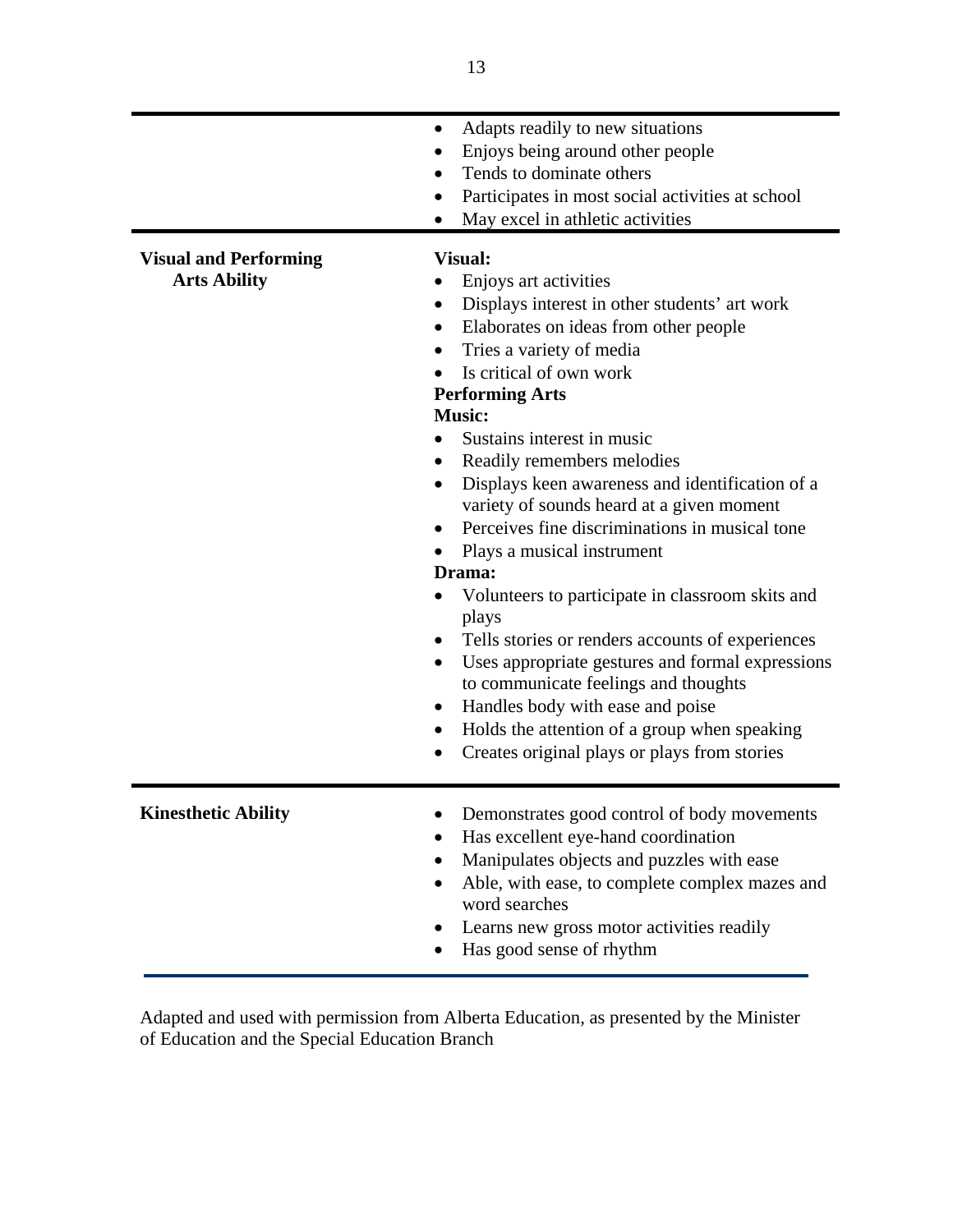# **IDENTIFICATION**

With an expanded definition of giftedness has come a greater challenge in identifying gifted students. Delisle and Lewis (2003) list six common pitfalls to avoid:

## **Pitfall 1:** *Creating a definition that isn't inclusive*

The "excluded" can include those who are economically disadvantaged students, from minority racial or ethnic groups; "troublemakers"; those with disabilities; and young children.

## **Pitfall 2:** *Creating a definition that suggests that all kids are gifted*

Although the belief that "all kids are gifted" is well intentioned, it is not the case. Although there are many dimensions to giftedness and it is not limited to high intellectual ability, it is the level and intensity relative to age mates that sets gifted students apart.

#### **Pitfall 3:** *Treating identification as an event and not a process*

Identification is not a one time event. As students mature and go through school, often previously unknown or undeveloped gifts emerge. The identification process should be ongoing throughout the school years. One should be open to talking a "second look" at a student at any point.

#### **Pitfall 4:** *Once in a program always in a program (and vice versa)*

Sometimes students lose interest in the focus of a program, particularly as they mature. Or sometimes the focus changes and it is not appropriate for a particular student.

## **Pitfall 5:** *Using limited methods of identification*

The best advice given is usually to use "multiple criteria" and "reliable and valid measures". However, few people agree on what these criteria should be and whether they are all of equal value. As well, there are few standardized instruments that are reliable and valid for gifted students.

#### **Pitfall 6:** *Failing to match identification criteria to programming*

These should be meshed as nearly as possible. For example, a student who is gifted in math may not be particularly interested in a language-based enrichment program. The goal should be to have something in place to address an area of giftedness, even if this involves going beyond the walls of the school. Additionally, there is little value in identification if there are no services or programming.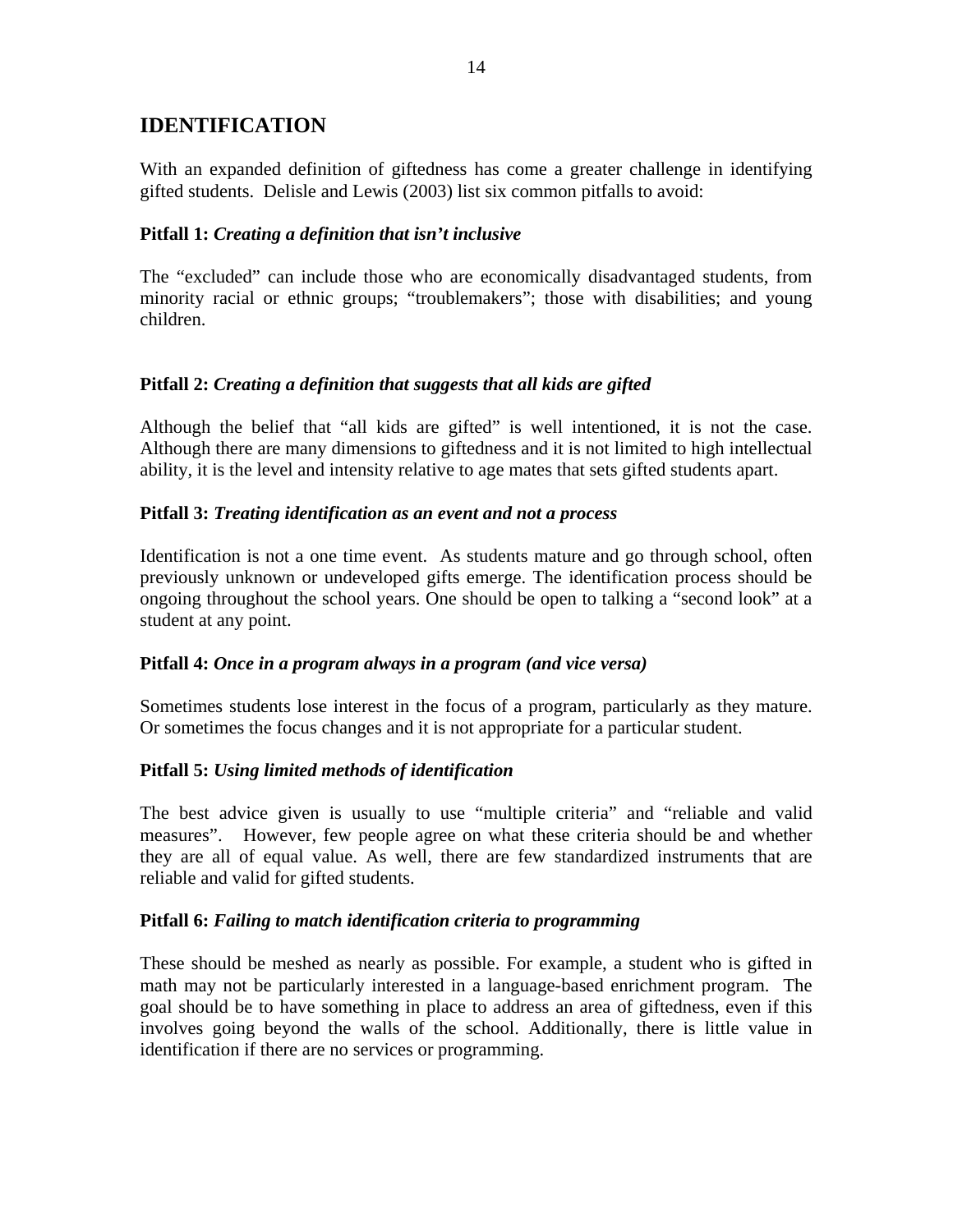How, then, should the process of identification work? The process should be in place on a regular basis as there is a developmental component to the blossoming of many gifts and talents. As well, the composition of the student body is always in a state of flux. Written guidelines, regarding the identification of students, should be developed by school districts, and should match the available programming and services (Richert, 2003).

There is no formula to identify gifted students. Ultimately teacher knowledge, insight and wisdom are even more important than the results of standardized testing. This is particularly true with students whose first language is not English, those with disabilities, and those from different ethnic and cultural backgrounds. Some of the following sources of information should be used as part of the identification process:

- *Results of standardized tests in the areas of cognitive ability, general achievement, and creativity*
- *Teacher observations, including anecdotal reports and informal assessments. Sometimes just a simple anecdote or one example of student writing, problem solving, or artistic production is sufficient*
- *Various checklists and inventories*
- *Nominations by parents, peers, and self*
- *Interviews of students and parents (may be important as many areas of giftedness are most evident outside of school)*

In addition, a high level of interest and task commitment in a particular area of learning should be given strong consideration. Some students have the ability, commitment and creativity to eventually become, not only consumers, but producers in the domains of knowledge, or the visual or performing arts. Without identification, and sometimes at a young age, this potential may never be realized (Renzulli, 1986).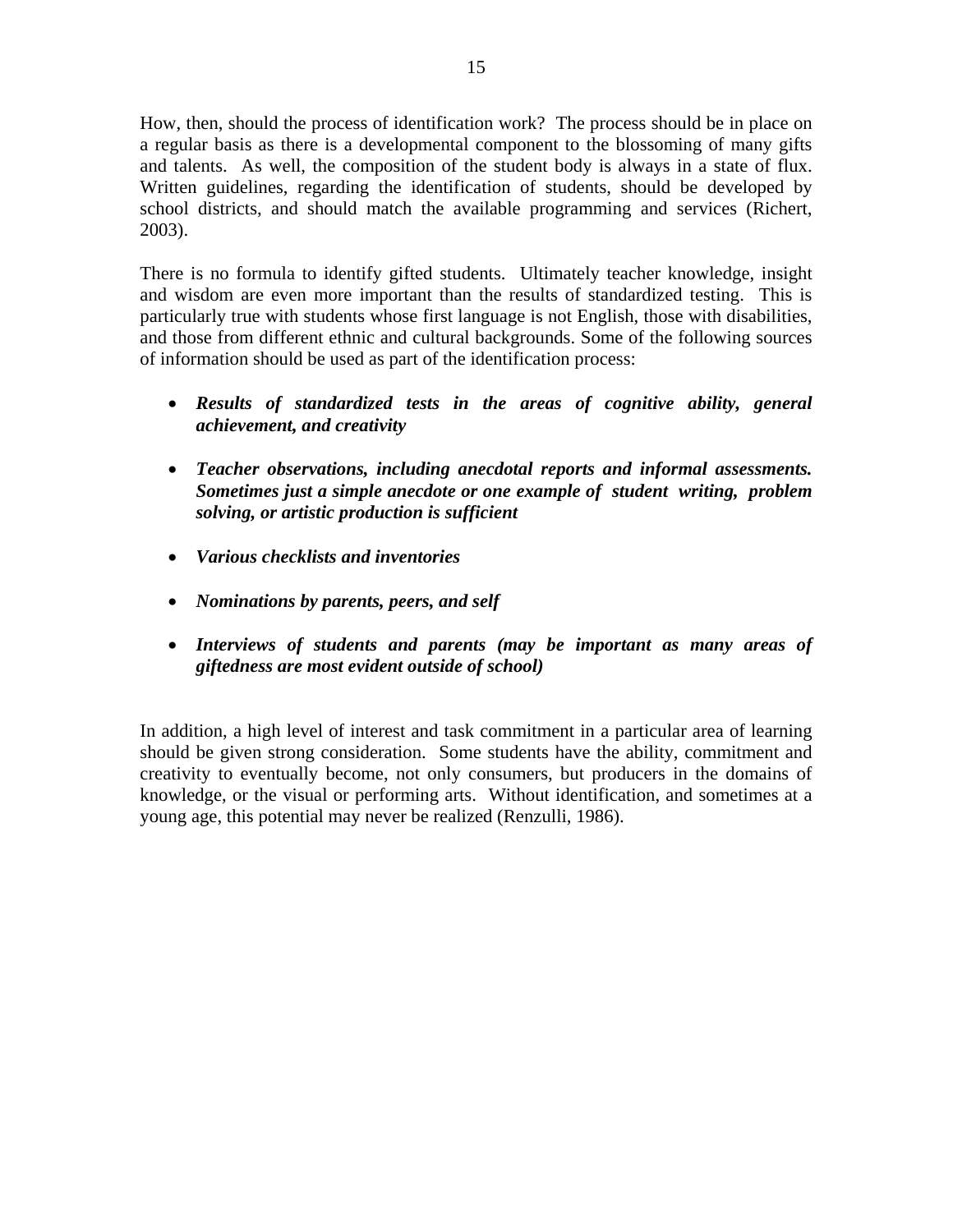## **PROGRAM PLANNING**

# *MODELS*

Many of the models appropriate for gifted students can be used or adapted for all students. One of the most widely recognized is Renzulli's **School Wide Enrichment Model** (SEM) (Renzulli & Reis, 1997), which was developed in the mid-seventies and which continues to be refined. Central to this model is the *Enrichment Triad Model,* designed to provide challenges and engage all students, allowing them to engage in meaningful learning and problem solving to the extent they are able (Friedman, 2005). It also creates a substantive role for parent and community involvement. The Enrichment Triad Model is comprised of three elements, which culminate with the student as producer of knowledge.

## **The Enrichment Triad Model**

This is at the heart of the **School Wide Enrichment Model** and is comprised of three types of enrichment:

## **Type 1**

This provides enrichment outside the regular curriculum for all students. Common examples of Type 1 Enrichment are drama or music performances, field trips, demonstrations, visiting authors or mini courses. These can be organized for a whole school, a certain age group or on the basis of interest. It may be possible early in the school year to enlist parents and others in the community to plan a Type 1 calendar of events early in the school year.

To make this the most valuable learning experience possible, it is important to prepare students through discussion, reading or demonstration before the actual event. Renzulli & Reis (1997) also suggest giving presenters teaching tips appropriate for the age group they are addressing. For example, wearing a uniform if one normally does, or bringing props or equipment used on the job.

On occasion, it may be appropriate to have an **"advanced Type 1"** for students who are particularly interested in, and already know something about, a topic. An example might be a field trip to a building which uses some alternative energy source for students who already know something about, and are interested in, alternative energy.

## **Type 2 Enrichment**

The focus of this type of enrichment is on the development of "learning how to learn" skills. Examples include:

- (1) Learning how to use library data bases
- (2) Engaging in exercises to develop creativity or critical thinking skills
- (3) Learning how to conduct an interview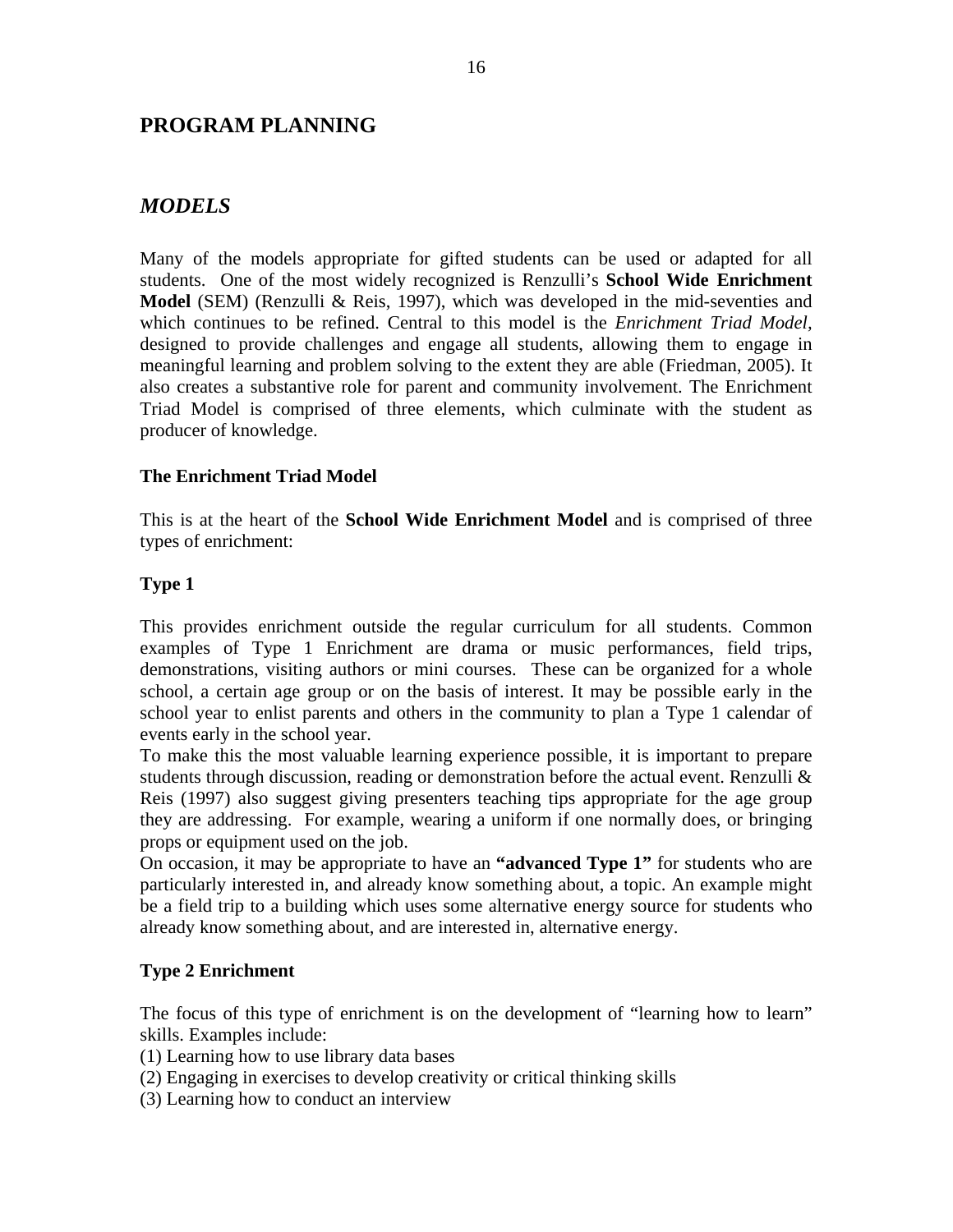- (4) Learning various research methodologies
- (5) Improving written and/or oral communication skills

(6) Sometimes Type Twos can also involve developing social and personal skills such as how to listen, work effectively in groups, and set goals. Many students can benefit from these kinds of experiences, although the level may differ for different students.

#### **Type 3 Enrichment**

In Type 3 investigation, the student becomes the producer of knowledge or product, often based on interest generated from a Type 1 experience. Examples are: conducting a science experiment to answer a question, creative writing, designing a set for a play, creating learning materials for other students, solving a community problem, or developing a pamphlet for a target audience. *It is essential that the Type 3 be self, not teacher, chosen; that the student use primary, rather than secondary, sources in doing research; and that the student have the opportunity to present his/her product or findings to an audience in some meaningful form (Renzulli, 1997).* 

#### **Feldhusen's Three Stage Enrichment Model**

The focus of this model is on creativity but it also encompasses other aspects of thinking and learning, such as convergent problem solving, research and independent learning.

- **Stage 1 -** Divergent and Convergent Thinking Abilities focuses on the content and skills as well as on creativity exercises.
- **Stage 2** Development of Creative Problem Solving Abilities includes more complex creative thinking techniques and programs, such as Odyssey of the Mind and Future Problem Solving.
- **Stage 3** Development of Independent Study Skills involves independent learning and problem solving (Davis & Rimm, 2004). Although this model could be used with an entire class, it is particularly well-suited to pull out programs for groups of students.

#### **Programming at Four Ability Levels—Treffinger and Sortore**

Although the authors do not call this program a model, it certainly can be used for planning, programming and organization. It consists of four levels (Treffinger and Sortore, 1992).

• Level 1: **Services for All Students** - is intended for all students and incorporates some activities to challenge even the most gifted. These include thinking skills training, independent projects, and exploratory activities similar to Renzulli's Type 1 of the Enrichment Triad Model.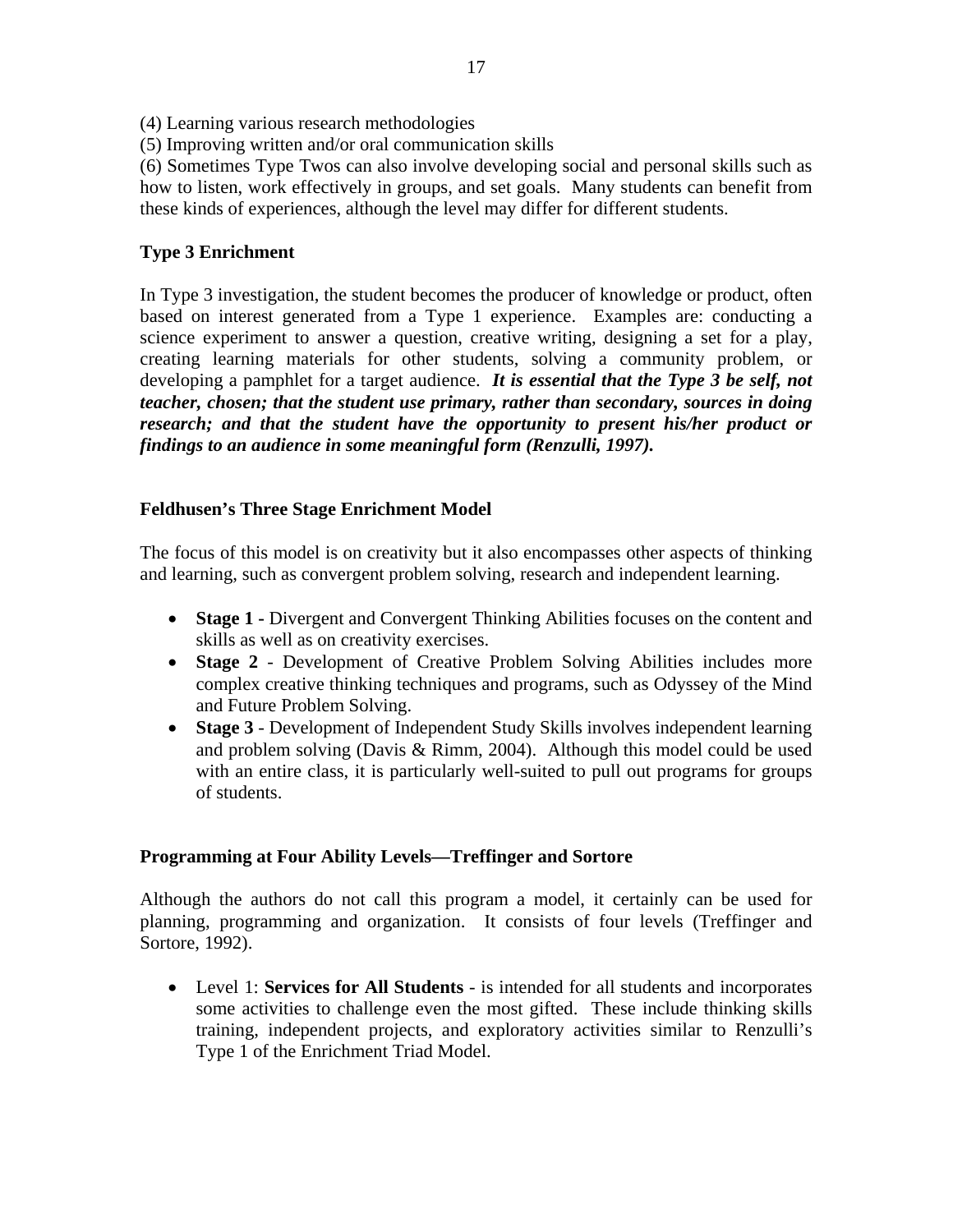- Level 2: **Services for Many Students** include activities such as participation in academic competitions, clubs, performing and visual arts and curriculum compacting.
- Level 3: **Services for Some Students** includes such thing as advanced classes, individual training in fine arts, and participation in special programs at universities, such as Shad Valley.
- Level 4: **Services for a Few Students** includes independent studies and professional mentorships.

## **Edward deBono's Thinking Skills Training**

This is a structured program for age 8 and up, in which students are taught thinking skills in a series of sixty structured lessons designed to be used over a two year period. Each lesson has an acronym, for example CAF for "consider all factors". In this example students are asked to determine whether it would or would not be a good idea to pay students for attending school, and to explain their reasons. All lessons are lively and interesting. DeBono's program is not meant exclusively for gifted students, but it beneficial to them as well as to students of any age and ability level (deBono, 1986).

## **A Taxonomy for Learning, Teaching and Assessing: (A Revision of Bloom's Taxonomy of Educational Objectives)**

Benjamin Bloom published his framework for categorizing levels of abstraction of questions back in 1956. The developers of the taxonomy's revision do not see the current one as supplanting the original, but rather regard it as updating (given the many changes in society and education in the intervening years) as well as attempting to refocus educational attention on the original (Anderson & Krathwohl, 2001).

Some of the most relevant changes are: a focus on usefulness in planning curriculum, instruction and assessment; an emphasis on teachers as the intended audience; and some renaming and changes in order (Anderson & Krathwohl, 2001).

| <b>Bloom's Original Taxonomy</b> | <b>Revised Taxonomy</b> |
|----------------------------------|-------------------------|
| Knowledge                        | Remember                |
| Comprehension                    | Apply                   |
| Application                      | Evaluate                |
| Analysis                         | Understand              |
| Synthesis                        | Analyze                 |
| Evaluation                       | Create                  |

The revised cognitive taxonomy is: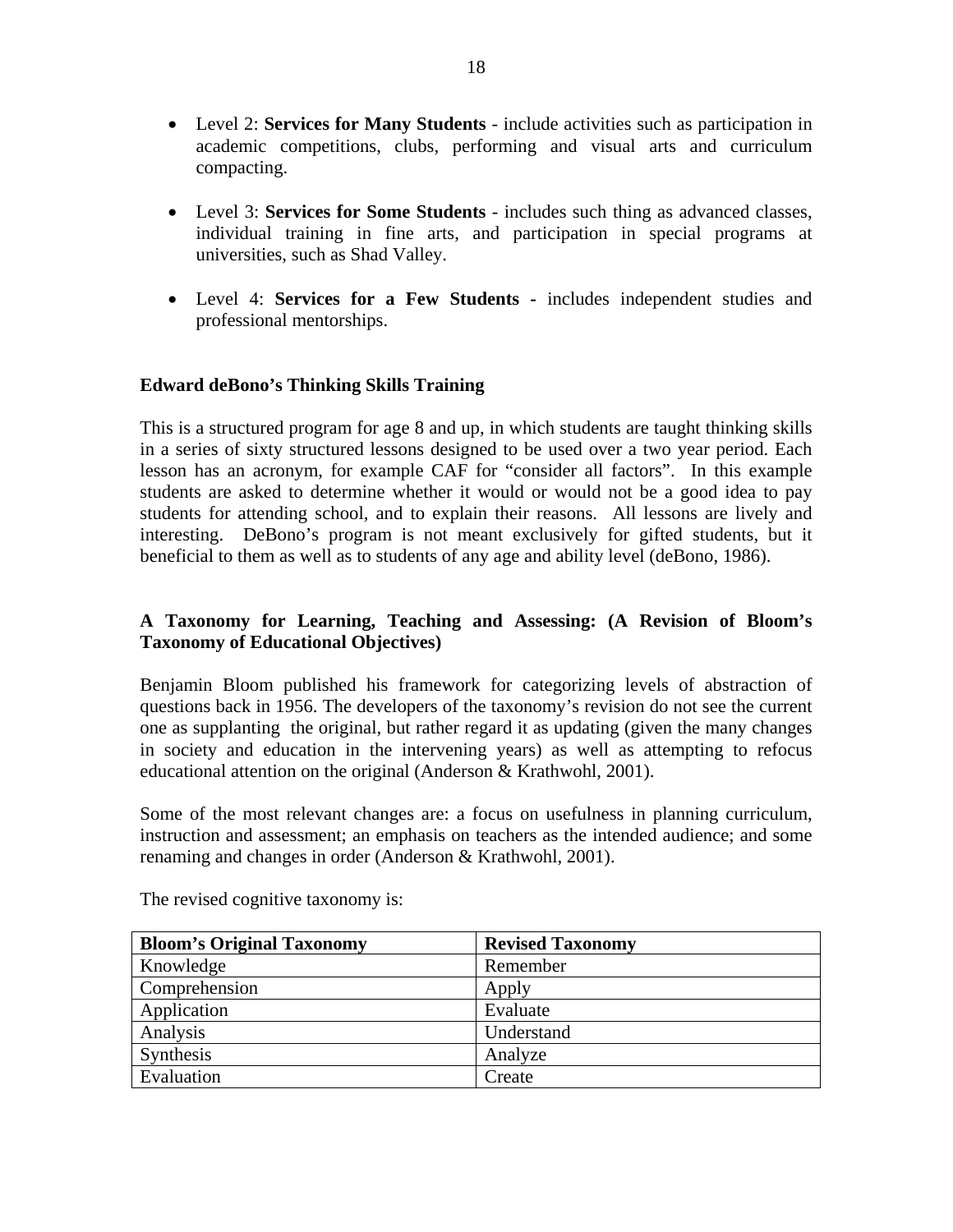## *STRATEGIES*

#### **Enrichment Clusters**

Enrichment clusters provide an opportunity for students to work in small groups with a teacher or facilitator over an extended period of time on a topic of interest. An example might be a cluster on quilt making, which would meet once a week over a two month period. This cluster could include basic principles of geometry and design, history and sewing. Another might be birding where students learn about bird recognition, calls, habitats and migration patterns.

Although clusters involve a fair amount of planning, they are, and have been, used in New Brunswick elementary schools. Typically they are used in the fall term and involve an hour to an hour and a half each week. Facilitators can be teachers, but to keep the groups small it is necessary to use outside facilitators as well. These can be parents, artisans, university students or any person from the community with a particular interest or hobby. When using facilitators who are not teachers, it is a good idea to keep the group small.

#### **Curriculum Compacting**

Curriculum Compacting is part of Renzulli's School Wide Enrichment Model (Renzulli & Reis, 1997). It has a two-fold purpose: first, to eliminate teaching of what students already know; and second, to buy time to work on an independent study/project, learn new material, be accelerated in a particular subject area or work with a mentor. It involves several steps (Renzulli, Smith & Reis, 1982):

- 1. Determine the learning outcomes or goals of a unit or part of a unit.
- 2. Pretest students, either all students, or in some cases, students who may be likely candidates for compacting. Identify an area of strength or mastery. An example might be a math concept or operation.
- 3. Document mastery.
- 4. Provide an opportunity for students who reached the predetermined level of mastery to learn any concepts they may not know
- 5. Provide alternative learning opportunities, such as independent study, for these students. Student interest should be taken into account.

Compacting is most easily used in subject areas where learning is discrete and easily assessed, for example math and spelling. However, it can be modified for use in any number of ways. For example, one teacher used it in teaching middle school French as a second language with students who had previously been in French Immersion. Students who were proficient "worked" in French speaking environments one day a month. This proved to be a boost for their often battered self confidence and also improved their general level of motivation and attitude toward school.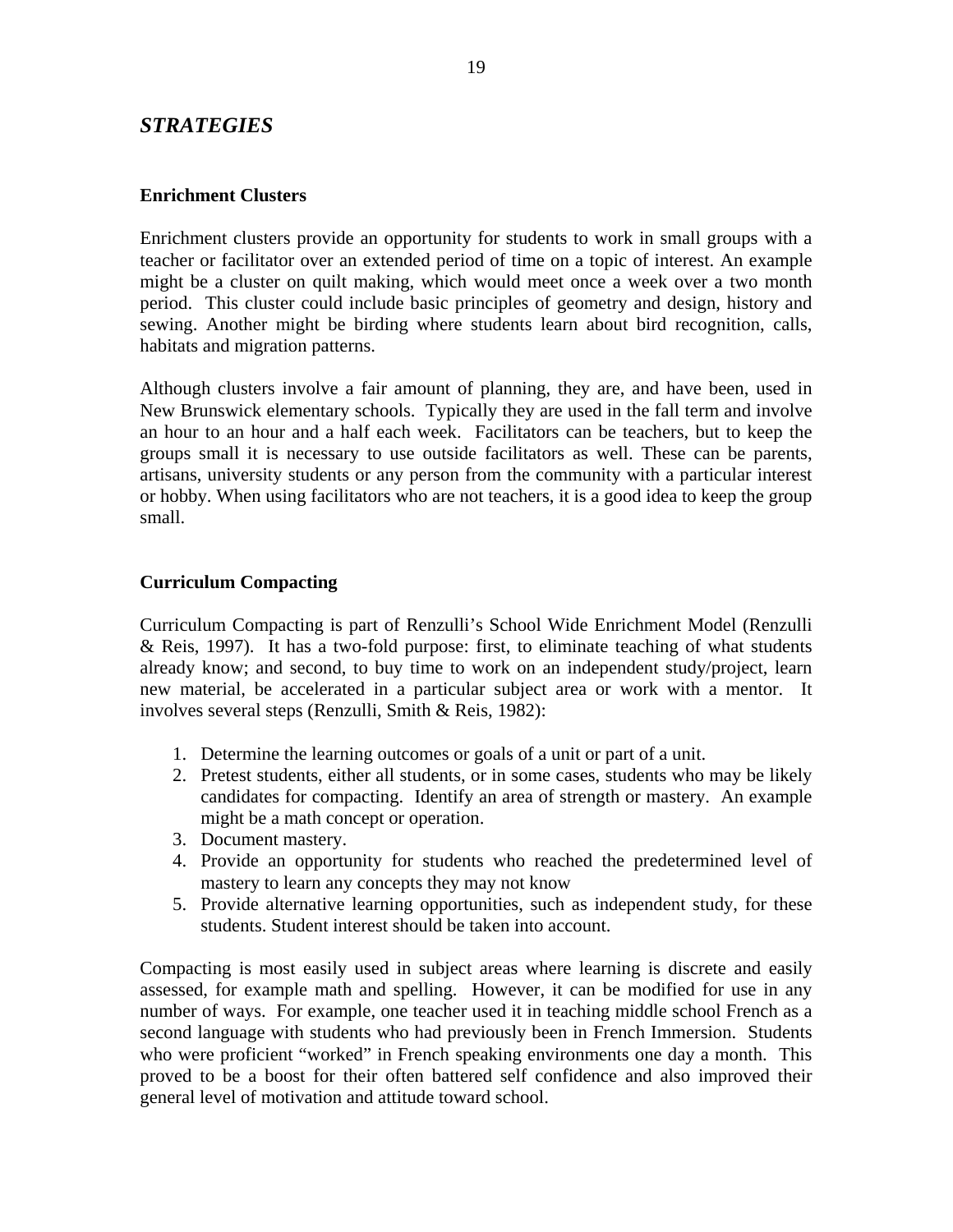When using compacting, it is a good idea to obtain permission from both administration and parents. Parents are sometimes puzzled when they perceive that their children are missing instructional time, but are invariably pleased when compacting is explained to them.

## **Learning Activity Packages**

These can be used at any grade level and for any subject area. The learning activity package includes objectives, materials, directions, and evaluation criteria. Some are commercially available but they can, of course, be teacher-made and re-used. They can be used as a prelude to independent studies, as they are relatively structured but at the same time provide an opportunity to learn independently. Chuska (2005) lists several functions:

- 1. A substitute for a regular teaching unit
- 2. Extension of regular work
- 3. Areas of interest not included in the regular curriculum.

Although Learning Activity Packages can be used with a variety of students, they are particularly appropriate for gifted students who often have a high degree of initiative and motivation and who may prefer to work individually. A variation suggested by Chuska (2005) is to allow students to design packages for other students, allowing them to use their skills for planning, organizing material, identifying resources, sequencing activities and evaluating materials.

#### **Learning Centers**

Learning centers can be used for any subject area and grade level. They can be used to teach, or to provide enrichment in a subject area such as math, science, foreign languages, music, and social studies. However, at least some of the activities should be differentiated on the basis of complexity or difficulty. Activities can also be differentiated on the basis of interest or learning style.

#### **Fine Arts Fairs**

Fine Arts Fairs can be wonderful opportunities to demonstrate and celebrate talents in the fine arts that are only a small part of the curriculum of most schools. These are usually middle and high school events and are held in the evening with several events going on simultaneously. Parents and guests, who may include local professional artists, musicians, and dancers, then have the opportunity to visit many venues in the course of the evening.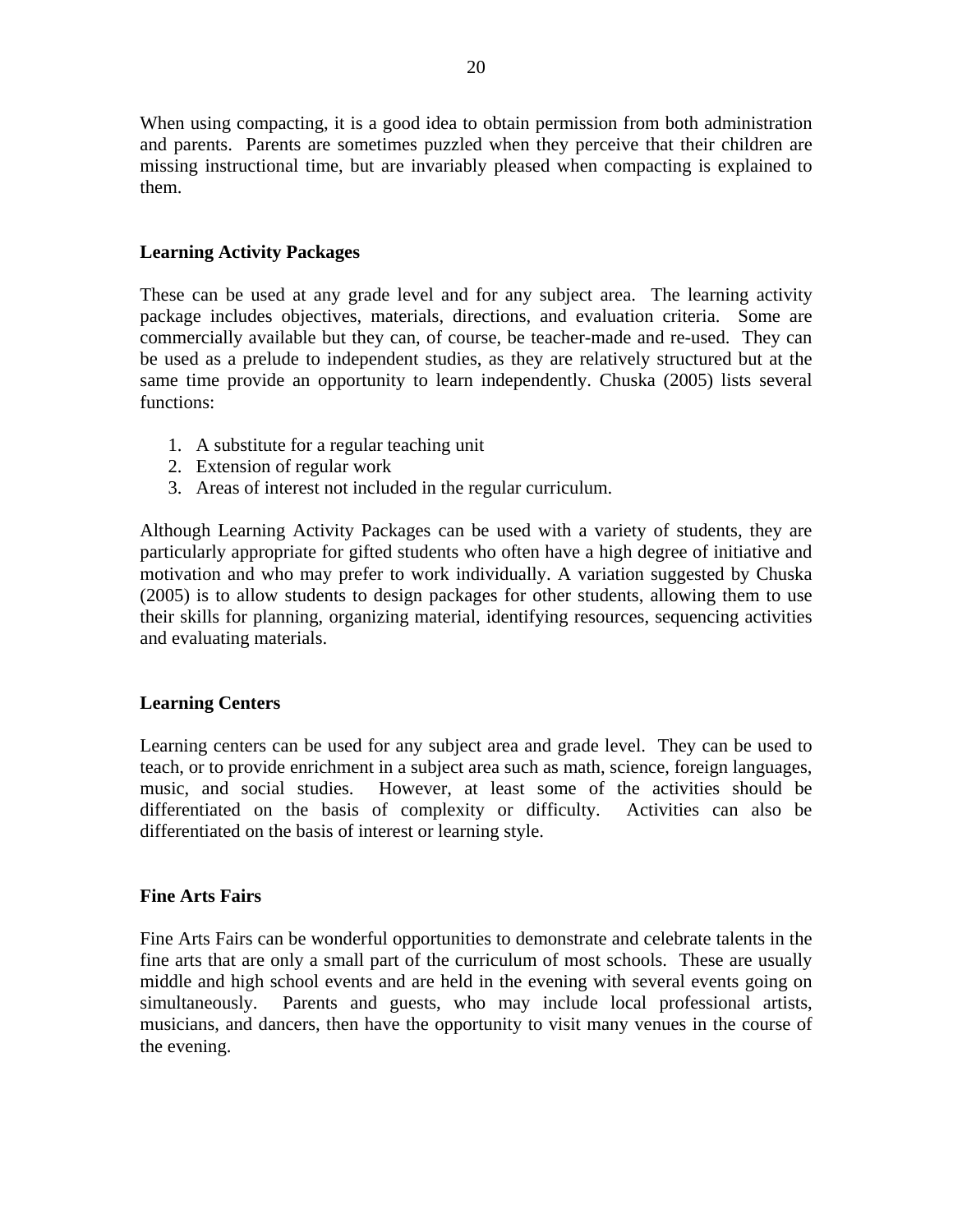Frequently, refreshments are available and student performers are often happy to provide background music for this part of the evening. For students, an occasion like this is a wonderful opportunity to share their often impressive talents, to increase their confidence and to become increasingly motivated to persevere in developing themselves in often unappreciated areas. For teachers, it can be a moving experience to witness and appreciate the many talents, sometimes unknown, of their students.

## **Independent Study**

Independent studies are closely related to Type 3 investigation. The student chooses, often with some teacher assistance, an area of study to be completed in a certain time period. There are many advantages to this type of learning. (Chuska, 2005) lists several:

- Takes advantage of students' intrinsic motivation
- Avoids student boredom
- Students learn to think beyond the text book and course objectives
- Students learn that initiative is rewarded
- Promotes autonomy and independence
- Gifted students are often independent and prefer to work alone

Clark (2002) raises a valuable caution though about teacher expectations, pointing out that, although gifted students may have a great deal of curiosity, interest and motivation, these are not synonymous with skills. Skills such as employing appropriate methodology, learning how to organize and evaluate data, and forming conclusions are not things even the brightest child "comes with". These skills need to be explicitly taught. Sometimes an older or more experienced student can function as a mentor for a younger or less experienced one.

Parke (1989) offers guidelines for conducting an independent study with gifted students:

- 1. Limit the topic to an area that can be easily studied. Particularly with young children, choose topics about which information is readily available, but not so much that the student is swamped. The topic of computers is too large for a student of any age – information is endless and the student will have trouble deciding what is germane to the study. Computer languages, choosing software, or computerized simulations are topics that will lead the students to the information they seek.
- 2. Complete a planning form with the student. This form should include the topic to be studied, questions to be answered, resources to be used, ways to report the data, and methods to evaluate. This can be referred to during follow-up meetings to see if revisions are necessary.
- 3. Put a time limit on the study; do not allow it to go on indefinitely. Six weeks is too long for a first-grade student to be studying a topic on her own. For younger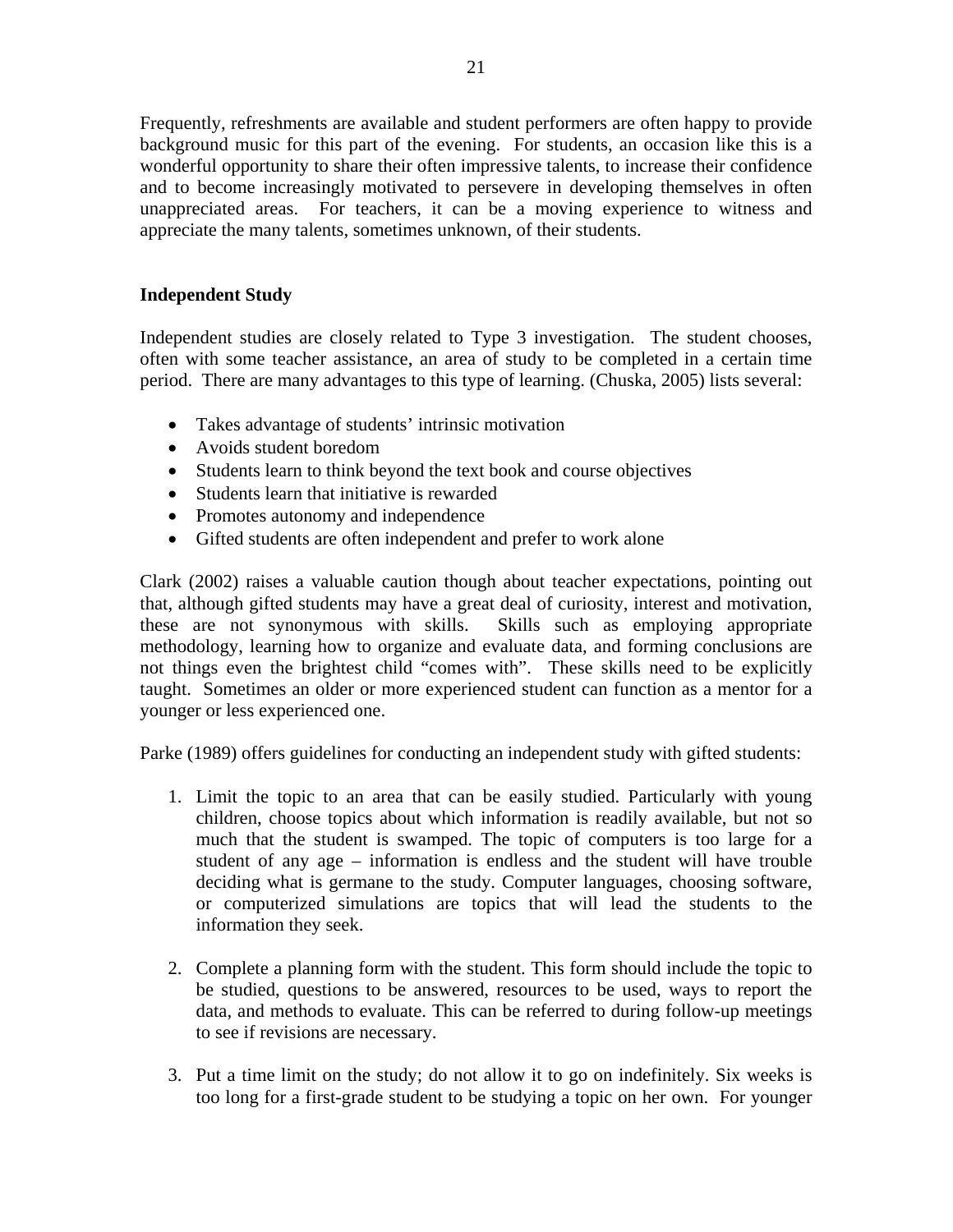children and others who are not experienced in this type of program, it is best to keep the time frame relatively short. As students become more accomplished, the studies can become more complex and extensive in length.

- 4. Assist students with locating and accessing various resources; e.g., people to interview and audio-visual aids. Before they start, help students to plan the resources that can be used. Developing the strategies needed to procure information is one of the outcomes of this program, thereby making it an excellent way to teach students how to learn.
- 5. Keep the students thinking about a product for their study. Encourage divergent products that go beyond the usual report and picture or map.

## **Mentoring**

Mentoring is a time-honored practice going back at least as far as ancient Greece (Davis & Rimm, 2004). In the context of the school system, it is most commonly used with high school students, but it does not need to be limited to this age group. However, it is particularly appropriate for gifted students who can meet curricular outcomes with substantial speed, and who often display a precocious interest in a career area. Mentoring is also effective for students whose area of giftedness is not likely to be addresses in school; for example, in one of the fine arts, such as sculpting. As well, aesthetic gifts make their presence known at an early age, with most people aware of this by age five and some as early as age three (List, Hatford and Renzulli, 2000).Without a mentor, these children are apt to feel isolated in school and apt to stifle their creativity in order to be like peers.

Mentors can be professionals, trades' people, retirees, other teachers, university students, or older students in the school. Mentoring can take place either in or out of school or even online. An email program that helps students get in touch with experts is http://mentor.external.hp.com. A website that helps set up international tele-monitoring is www.telementor.org. It is important to note that, whether online or in person, it is not enough to merely "throw two like minded people together." The following guidelines are important:

- 1. Mentors and students must be carefully matched.
- 2. There must be a clear statement of purpose and clear expectations for both parties.
- 3. Monitoring the process is important.
- 4. Evaluation criteria should be provided, for both mentor and student.

Mentoring has the potential to be one of the most significant of life experiences. In the words of Weinberg (1990), ideally, mentoring is a dynamic, transformative relationship between two people in which attitudes, passions and traditions are shared and internalized.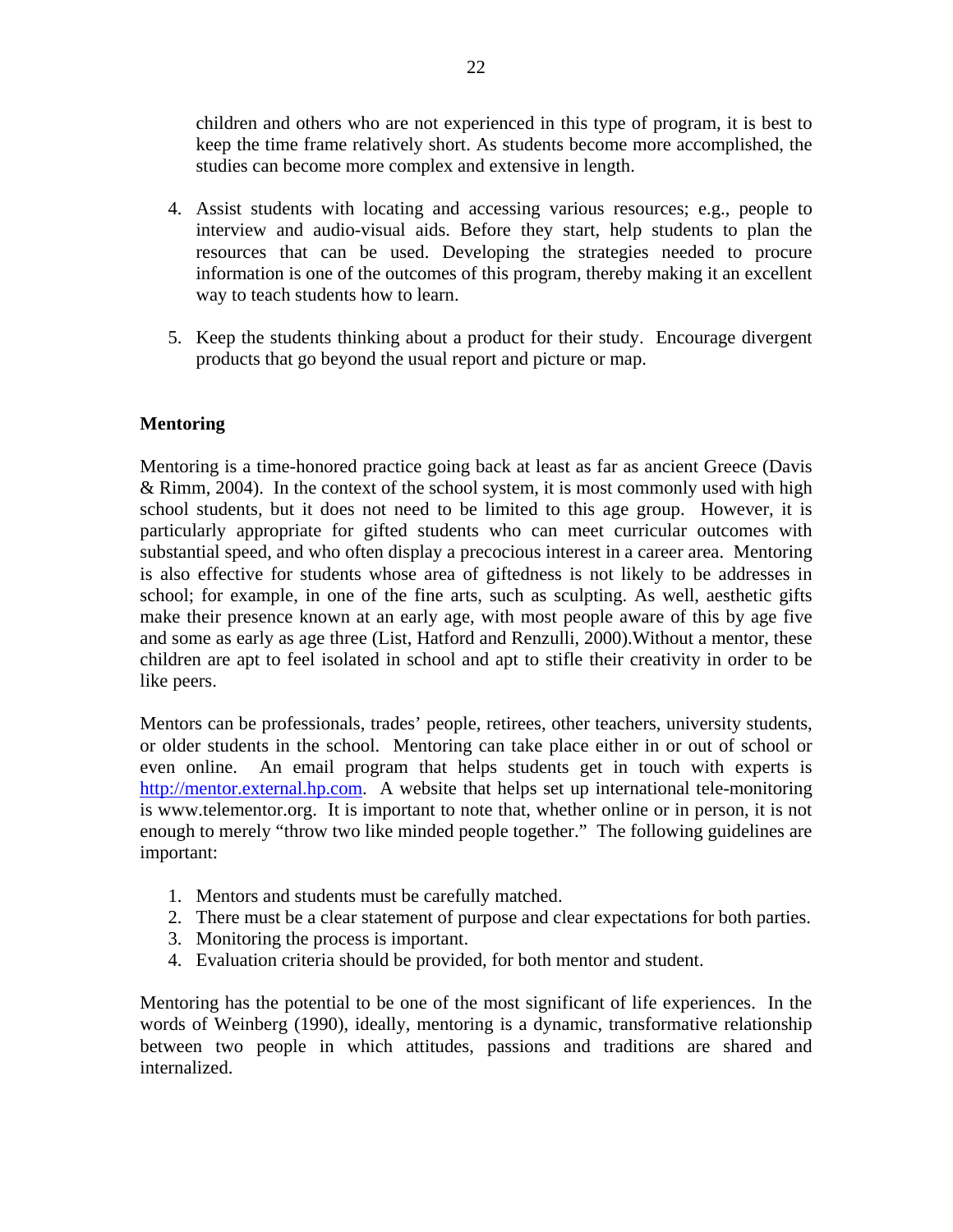## **Co-operative Learning**

Co-operative learning has become an integral part of teaching and learning. In fact, one scholar (Robinson, 2003) has compared it to a sausage. It is cheap and can be tasty if the diner does not think about what's in it; on closer inspection, however, not all of its questionable ingredients should be ingested.

Features of co-operative learning, such as heterogeneous grouping and interdependent rewards, which have been deemed crucial by co-operative learning advocates, need to be examined more critically, particularly in light of emerging evidence that teachers do not implement the models strictly. It is also possible for students to appear engaged, even if, at times, their interactions are not necessarily productive. This may be particularly true in the case of gifted students. Many do not like heterogeneous co-operative learning and find it frustrating (Winebrenner, 2001). Conversely, the presence of gifted students in a group may be intimidating to other students. Perhaps the best advice is to use heterogeneous co-operative learning judiciously, and sometimes permit gifted kids to work in homogenous groups or by themselves if they prefer this option.

## **Acceleration**

Acceleration is any strategy that results in advanced placement or advanced credit. Strategies that supplement or go beyond standard grade level work but do not result in advance credit or placement are enrichment (Davis & Rimm, 2004). Although the concepts are different, they are not exclusionary. In fact, acceleration and enrichment are intrinsically linked, and students who have been accelerated will still require enrichment strategies. For students who are candidates for acceleration, "skipping a grade" is never enough of and by itself.

Acceleration can take several forms:

**Grade Acceleration -** the student skips a grade, usually at the elementary or middle school level.

**Content Acceleration -** the student moves through a subject area at a rate commensurate with his/her intellectual ability and capability to proceed.

#### **Examples of acceleration include:**

- Advanced Placement and International Baccalaureate (These university entrance programs provide academic challenge through acceleration and enrichment.)
- Early graduation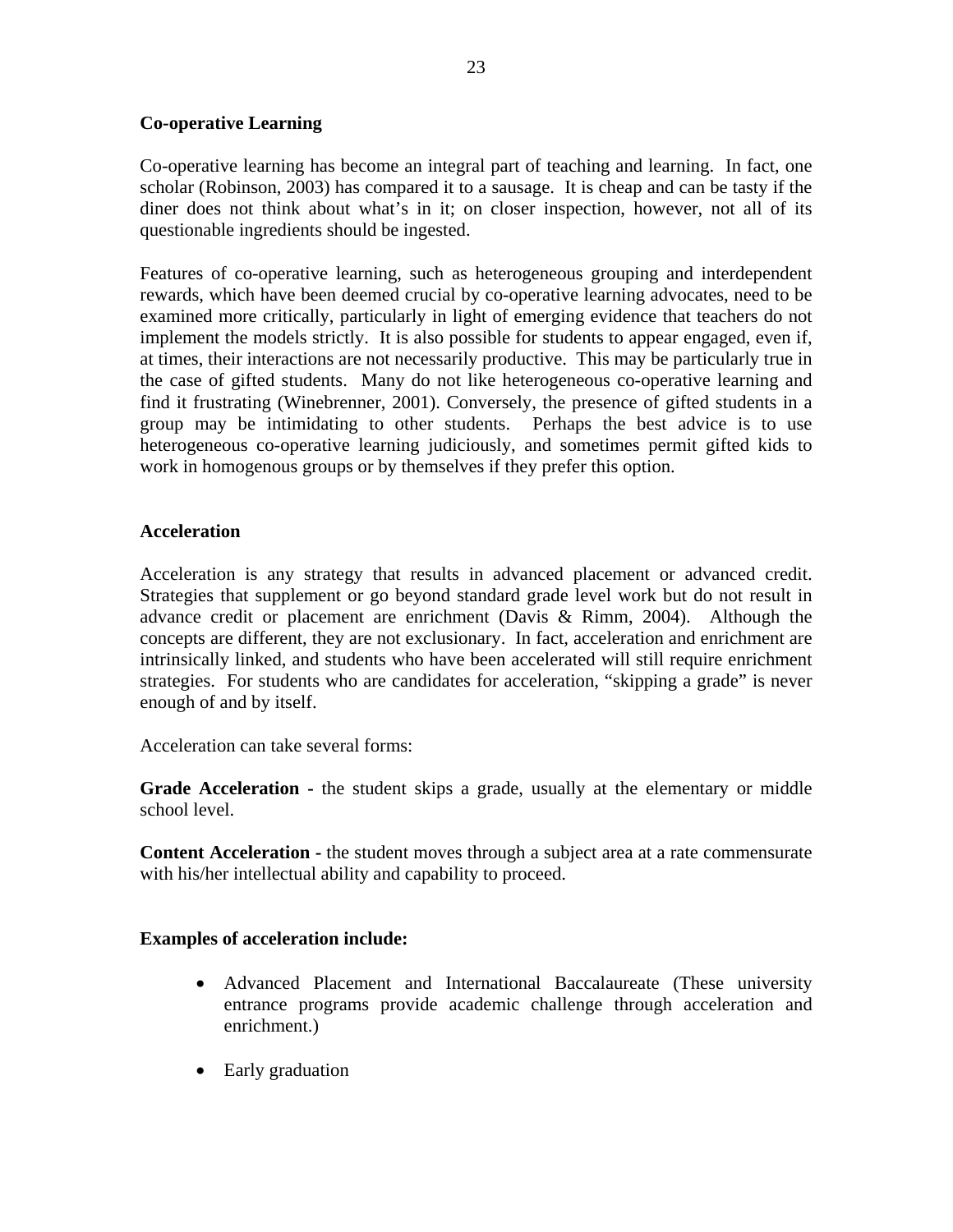- Early enrolment in university (Traditional entrance requirements are waived in special circumstances.)
- Dual enrolment (A student may take university courses while in high school, high school courses while in middle school, or middle school courses while in elementary.)
- Credit by examination (A student may challenge for credit by demonstrating appropriate prior learning. In addition to knowledge outcomes, students must show mastery of outcomes relating to social issues, processes and values. The student obtains a course credit and moves into another course or into an independent study program.)
- Advanced courses through distance education
- Subject acceleration (A student takes a subject at a higher level than his/her grade level.)
- Telescoping (This reduces the amount of time a student takes to cover the curriculum. For example, a student may complete two grades of a subject in one year.)

## **Acceleration programs for the gifted must consider the following:**

- The emotional needs of gifted students
- The need for peer interaction
- Reorganization of the curriculum to include higher level skills and concepts
- Subject matter organized according to structure and/or theme
- Diversity of teaching strategies and learning experiences

In general, both the public and some professionals support enrichment, but many may take a dim view of acceleration. There is a widely held perception that acceleration is harmful to development even though the results of decades of research have been consistently positive (Kulik & Kulik, 1991). Over the years, researchers have studied different types of acceleration for students at different ages and have concluded that there are not discernable negative effects in either the academic or social realms (Schiever & Maker, 2003).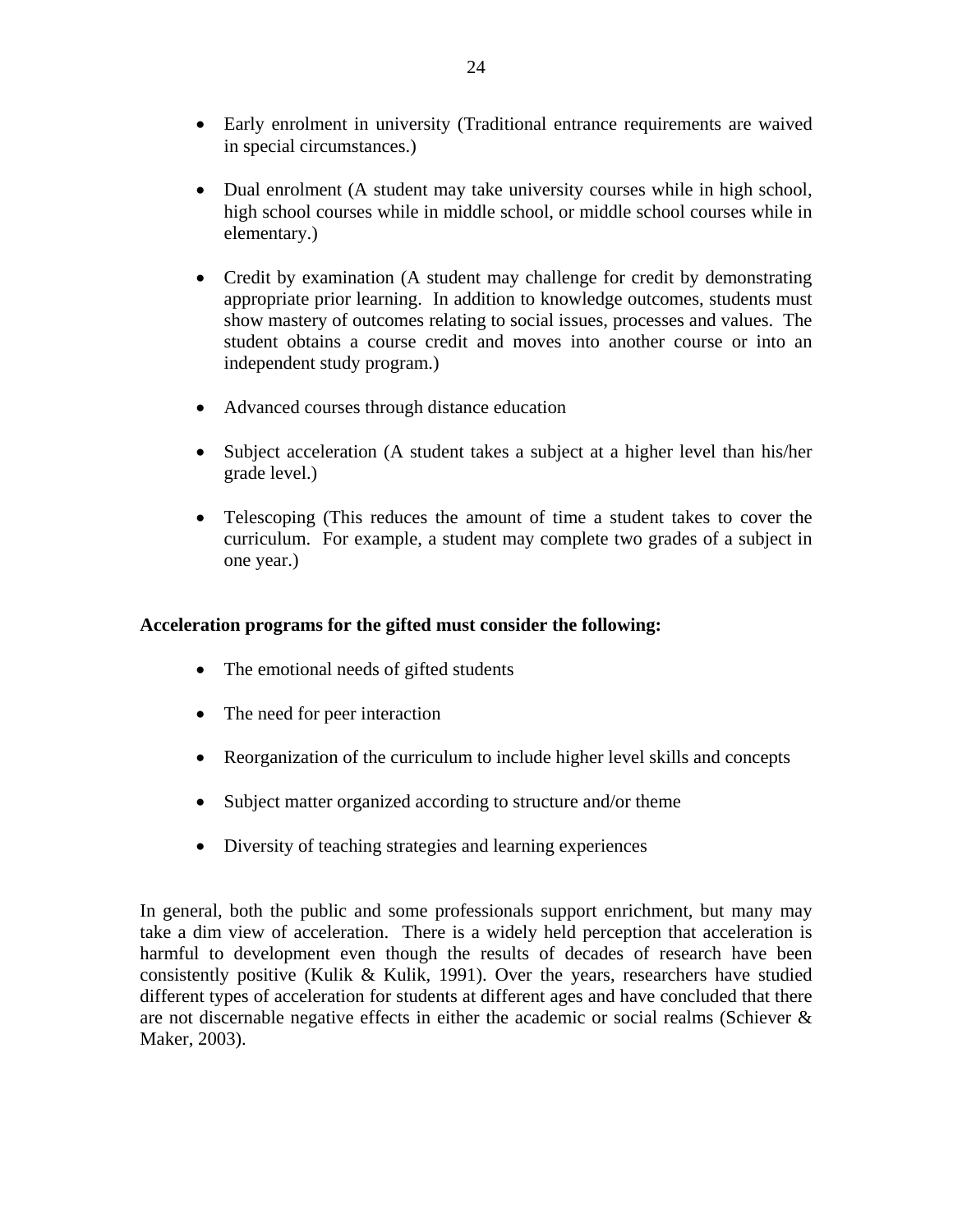However, decisions about acceleration (especially grade acceleration) are best done on a case by case basis and should include the following considerations: (Davis and Rimm, 2004)

- *Intellectual precocity*
- *An individual intelligence score of 130 and above is recommended for early admission (Feldhusen, 1992)*
- *Social and emotional maturity*
- *The student should not have serious adjustment difficulties. On the other hand, it is important to differentiate between this and students who may have behavior problems because of an inappropriate grade placement*
- *Reading and math readiness, if acceleration is being considered for young children*
- *As reading and math are at the heart of the early grades, it is recommended that students who start school early be advanced in these areas*
- *Overall health. Frequent ill health is likely to result in missing school which may place too much stress on even a highly-gifted student*
- *If a school has a large number of very bright students, the regular fare may provide sufficient challenge*

## **Differentiation**

Differentiation is teaching key concepts by varying the level of abstraction, complexity and open-endedness (Heacox, 2004). In the past ten years, it has become recognized as a central strategy to meet the needs of gifted students in the widely diverse classes found in schools today. It has the potential to transform more traditional teaching, but at the same time it is challenging to master.

Differentiation occurs along three distinct curriculum dimensions: content, process and product (Tomlinson, 2003).

**Content** *refers to what a student should know, understand or be able to do.*

 **Process** *refers to activities or ways for a student to understand information and concepts. In the case of a gifted student, this might involve providing the student with more independence, open-endedness and less structure.*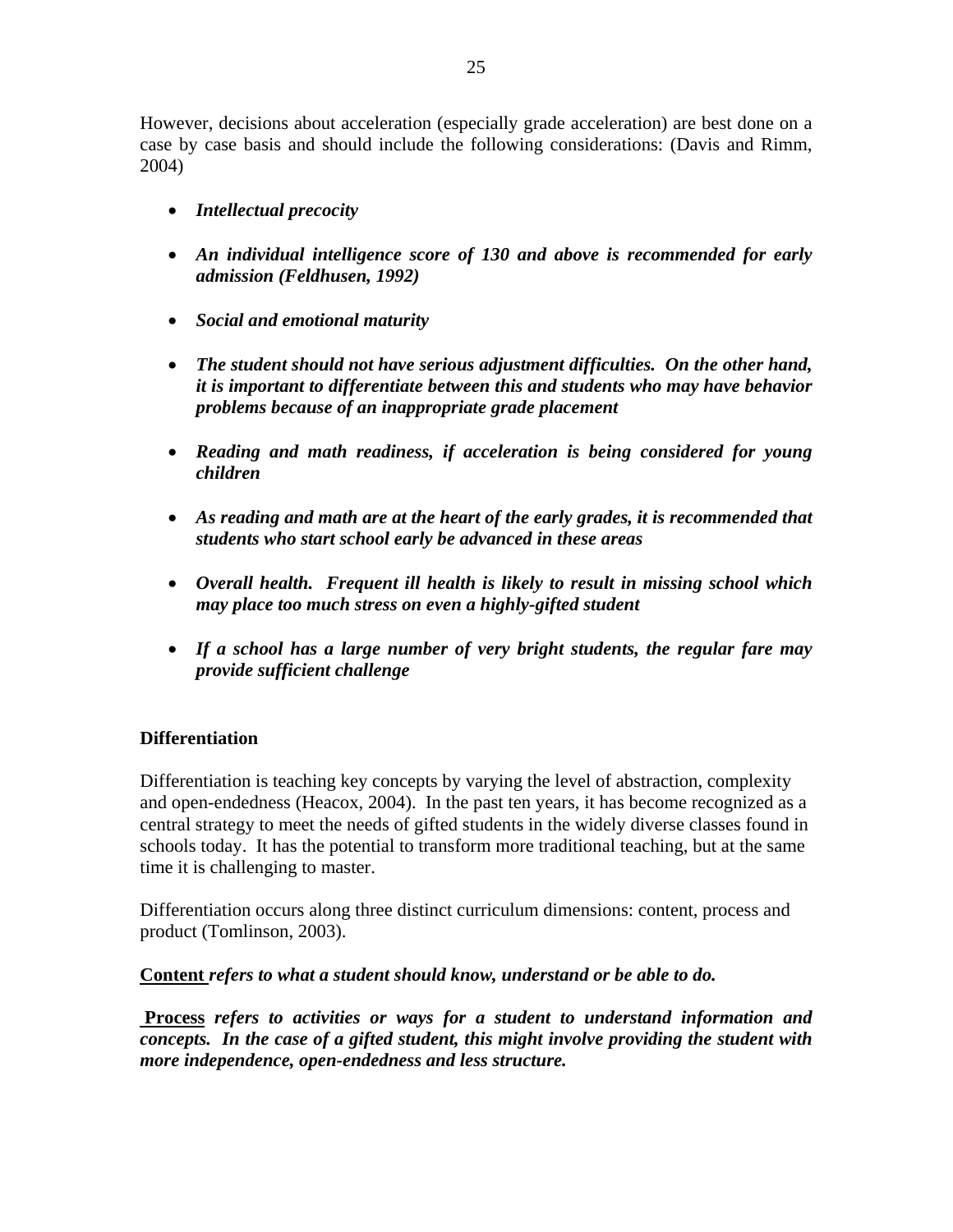**Product** *is the student's demonstration of what he or she has learned; for example, an essay, construction of a model, or a piece of art. In the case of a gifted student, this may involve solving real problems and high levels of innovation or transformation.* 

Curriculum can also be differentiated on the basis of: **interests** (drama, computers, science, music etc.); **instructional preferences** (lecture, discussion, independent study, apprenticeship); and **learning environment** (Tomlinson et al, 2003).

#### **Examples of Differentiation for Gifted Students**

#### **Language Arts**

Students may create a puppet show of a story; write a different ending, read another book of the same type or by the same author and compare/contrast the two (Winebrenner, 1992). Additional examples might include

#### **Science**

A nutrition lesson on Canada's Food Guide may present an opportunity for students to research the history of the guide and reasons for changes to it (Winebrenner, 1999). Alternatively, students may compare the Canada Food Guide with the US Food Pyramid. Further, students may determine what vitamins and minerals would be missing in a diet with no fruits and vegetables and prepare an interesting newscast with this information.

#### **Social Studies**

On a unit on immigration looking at causes and consequences, students may reconstruct a conflict situation, evaluate beliefs, values and points of view of all parties involved and what might be done to resolve the issue (Heacox, 2004).

#### **Homework**

Tomlinson (1999) suggests differentiating homework. For example, some tasks assigned might be for all, while other tasks for different groups of students.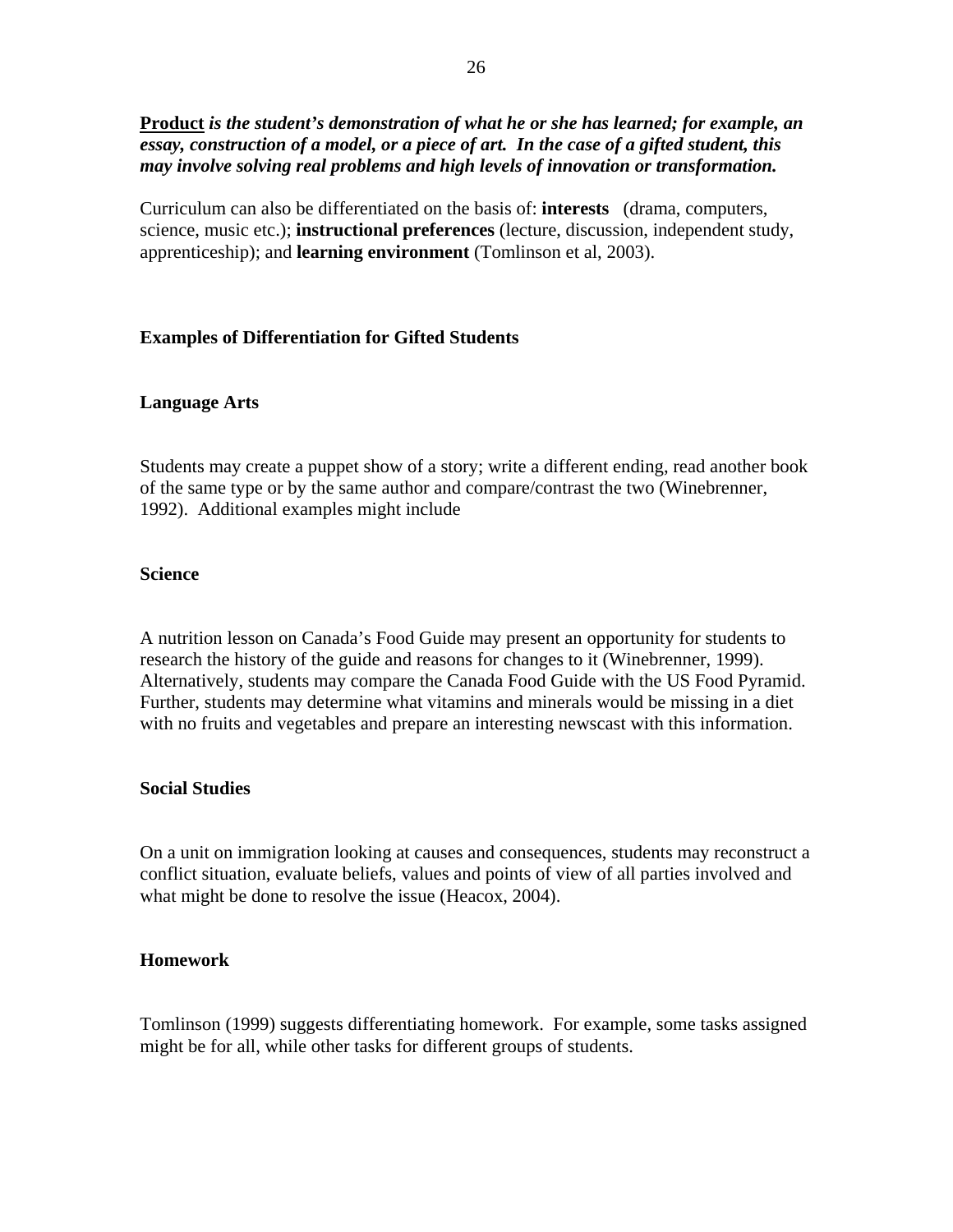### **Guidelines for Differentiation**

Differentiation can be challenging, depending on the level of complexity attempted, and almost certainly takes a number of years to fully master. Tomlinson (1999) makes the following suggestion for teachers who are starting the differentiation process:

- *1. Start small.*
- *2. Be organized.*
- *3. Practice activities with the whole class.*
- *4. Put directions on an overhead or flip chart.*
- *5. Settle the class with a familiar activity.*
- *6. Have base seats for the start and finish of each day.*
- *7. Make yourself "off limits" at certain times, particularly at the start of an activity, so that students will be encouraged to figure things out for themselves.*
- *8. Don't try to grade everything.*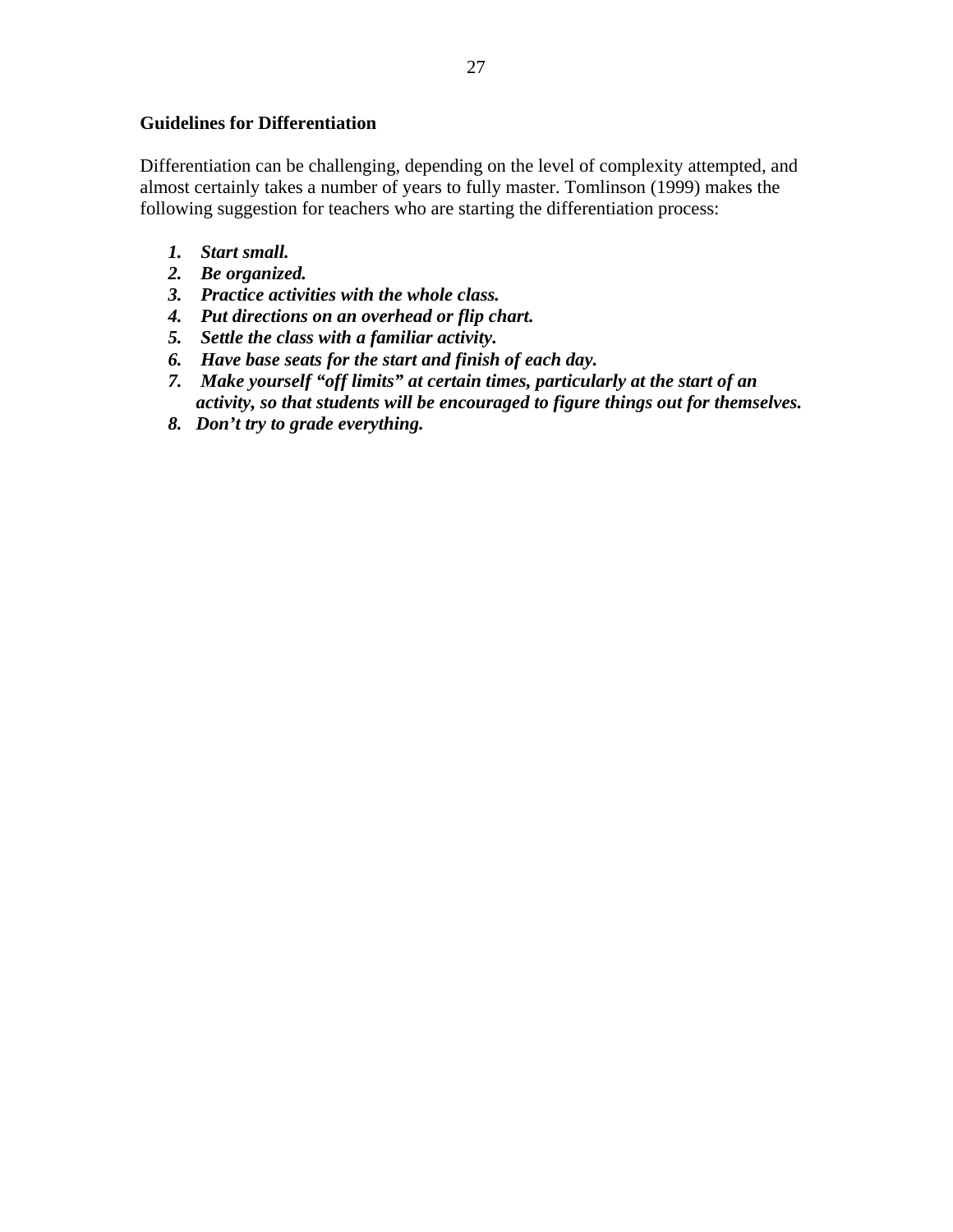# **CREATIVITY**

There is an increasing recognition today that a key component of giftedness is creativity. It is not sufficient to simply know a lot of "stuff" regardless of the discipline. Rather, it is what we do with what we know that is important, particularly how we are able to come up with new solutions, products and applications. Despite an increasing awareness of the importance of creativity, a number of fallacies continue to circulate. Below are a few of the most common, followed by the corresponding fact:

- 1. **Fallacy**-- Some people are naturally creative and some are not. **Fact**--Although some people are naturally more creative than others, everyone has some degree of creativity. Further, creativity can be developed and even increased through a combination of effort and experience (Davis &Rimm, 2003).
- 2. **Fallacy**-- Creativity is mostly associated with the Fine Arts. **Fact**-- Creativity can also involve problem solving in any domain such as science, math, societal and world issues.
- 3. **Fallacy**--Creativity correlates strongly with measures of intelligence. **Fact--**There is some correlation between IQ and creativity up to a certain point. Beyond that there is not. Thus, it is unlikely to find a very creative person who is not at least of high average cognitive ability but one does find people with high IQ scores and limited creativity.
- 4. **Fallacy**-- Creativity is a free-flowing gift that manifests itself spontaneously and without great effort. **Fact--**Creative production requires self discipline, practice, overcoming obstacles and planning. In the words of psychologist Jerome Kagan, "Creativity is not an unconstrained expression of ideas that acknowledges no boundaries and addresses itself to no particular problem" (Kagan, 1978).

## **Definition**

There is no universally accepted definition of creativity. However, Simonton (1999) defines it as production of a product that

**(1)** must be original, and

**(2)** must prove adaptive in some sense.

This is similar to Kagan's (1978) definition where he states that a creative intellectual product must be a constructive and appropriate solution to a problem which fuses known elements into a new and coherent synthesis.

In children, the creative process is likely to be expressed broadly as they are likely to have a broad range of interests and have not settled in to a specific domain of interest. Creativity in children can be evaluated by comparison to age peers. As one becomes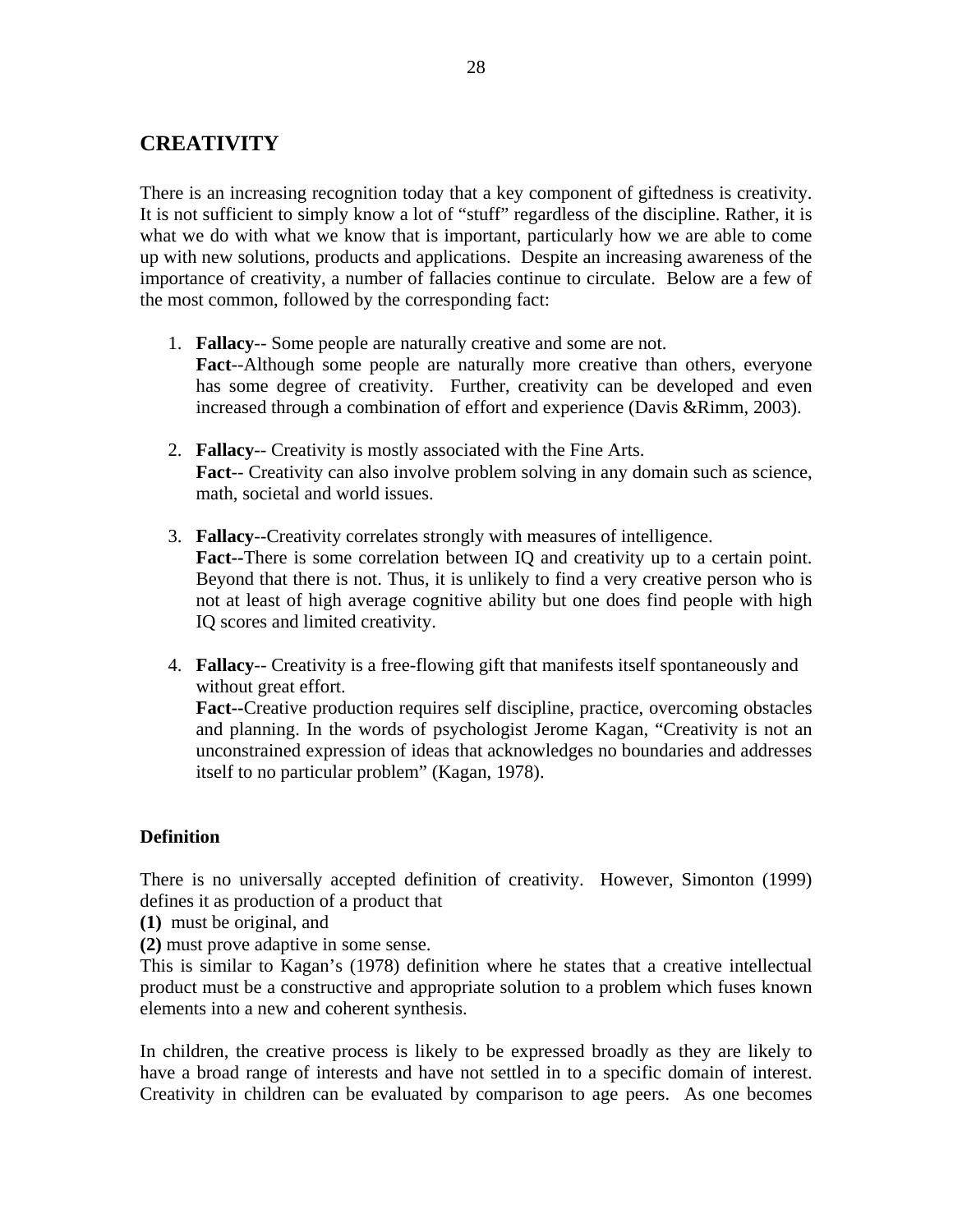more experienced and committed to various areas of knowledge, the manifestation of creativity is likely to become more domain specific (Coleman & Cross, 2005).

## **Creative Abilities**

There are a number of sub-abilities that seem to relate to creative potential. The first four listed are from the work of Torrance (1995) and Guilford (1967) and are well known, but there are numerous others listed by Davis and Rimm (2004). Some of these are listed and briefly described below:

## *Fluency*

The ability to produce many ideas in response to a problem or question

## *Flexibility*

The ability to take different approaches to a problem, to think of ideas in different categories, or to view a situation from several perspectives

## *Originality*

**Uniqueness** 

## *Elaboration*

The ability to add details to, embellish, and implement a given idea

## *Problem finding, problem sensitivity, problem defining*

An ability to *comprehend* the "real" problem, see a problem more broadly, and discern missing information

#### **Visualization**

The ability to picture things in one's mind and to mentally manipulate images

#### *Ability to regress*

The ability to think like a child whose mind is less cluttered by habits, rules and traditions

#### *Analogical thinking*

The ability to borrow ideas from one context and adapt them to another, or the ability to borrow a solution from one problem and transfer it to another

#### *Evaluation*

The ability to think critically and to evaluate the "goodness' or appropriateness of an idea, product or solution

#### *Analysis*

The ability to separate parts of a whole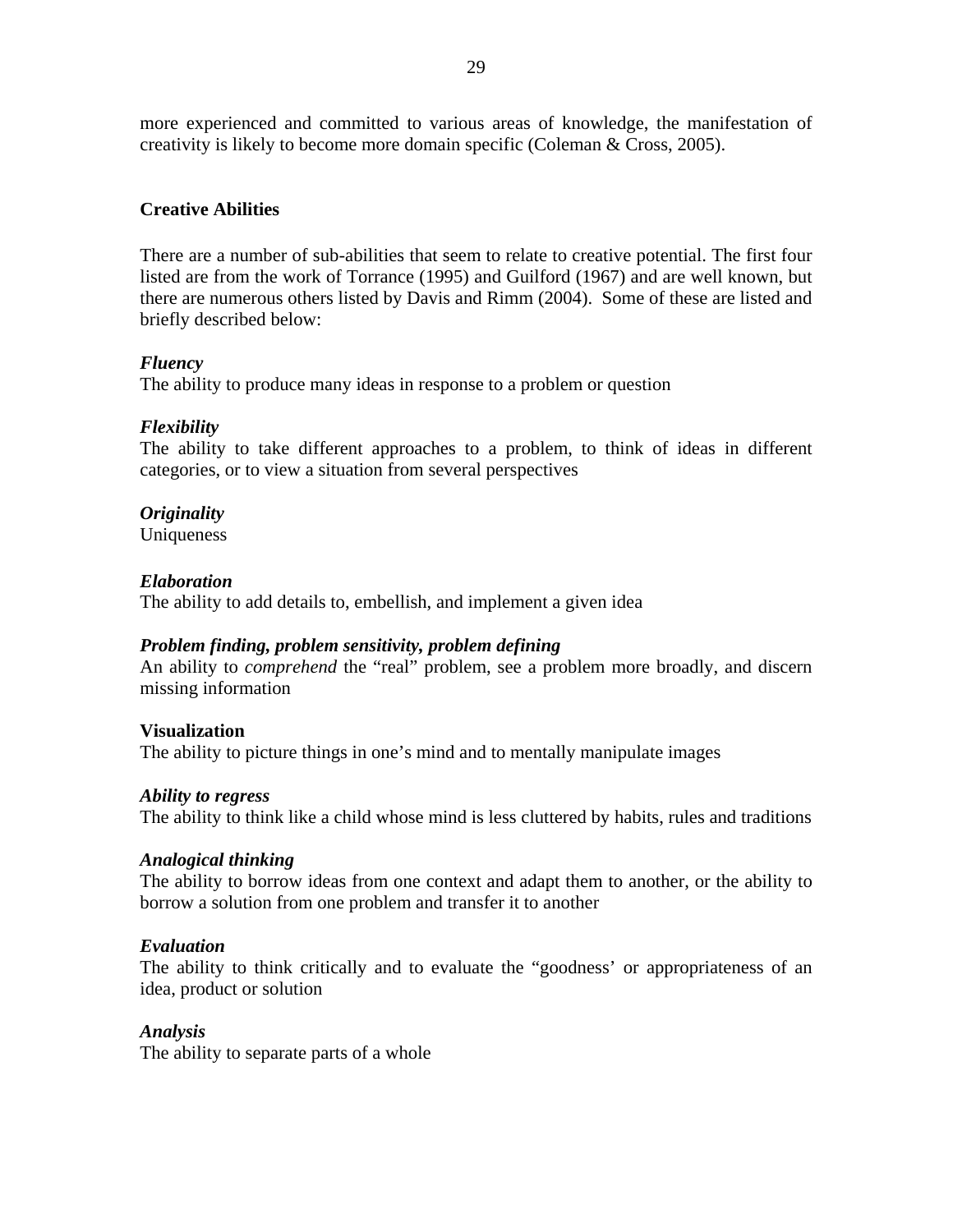#### *Synthesis*

The ability to see relationships, to combine parts into a workable, perhaps creative, whole

## *Transformation*

This includes the ability to adapt something to a new use; to see new meanings, implications and applications; or to creatively change one object or idea into another.

## *Extend boundaries*

The ability to go beyond what is usual

## *Intuition*

The ability to make mental leaps, make references or see relationships based on limited information

## *Predict outcomes*

The ability to foresee results

## *Resist premature closure*

The ability to defer judgment and not jump to the first idea that comes along

## *Concentration*

The ability to focus on a problem for long periods of time, free from distractions

### *Logical thinking*

The ability to deduce reasonable conclusions, and to separate relevant from irrelevant

#### *Aesthetic thinking*

Sensitivity to, and appreciation of, beauty in art, design and nature.

## **Characteristics Related to Creativity**

Winebrenner (2001) cautions that many creative thinkers do not do well in school. At the same time, people who have made the most significant contributions to humankind generally exhibit the characteristics of giftedness. It is often these non-conformers who have profoundly affected our lives. Winebrenner (2001) lists the following characteristics:

- Displays original ideas and products
- Is fluent in idea generation and development
- Is able to elaborate on ideas
- Demonstrates flexibility of ideas and points of view
- Experiments with ideas
- Has a good sense of humor
- Is impatient with routine and predictable tasks
- Has a tremendous capacity for making unexpected assumptions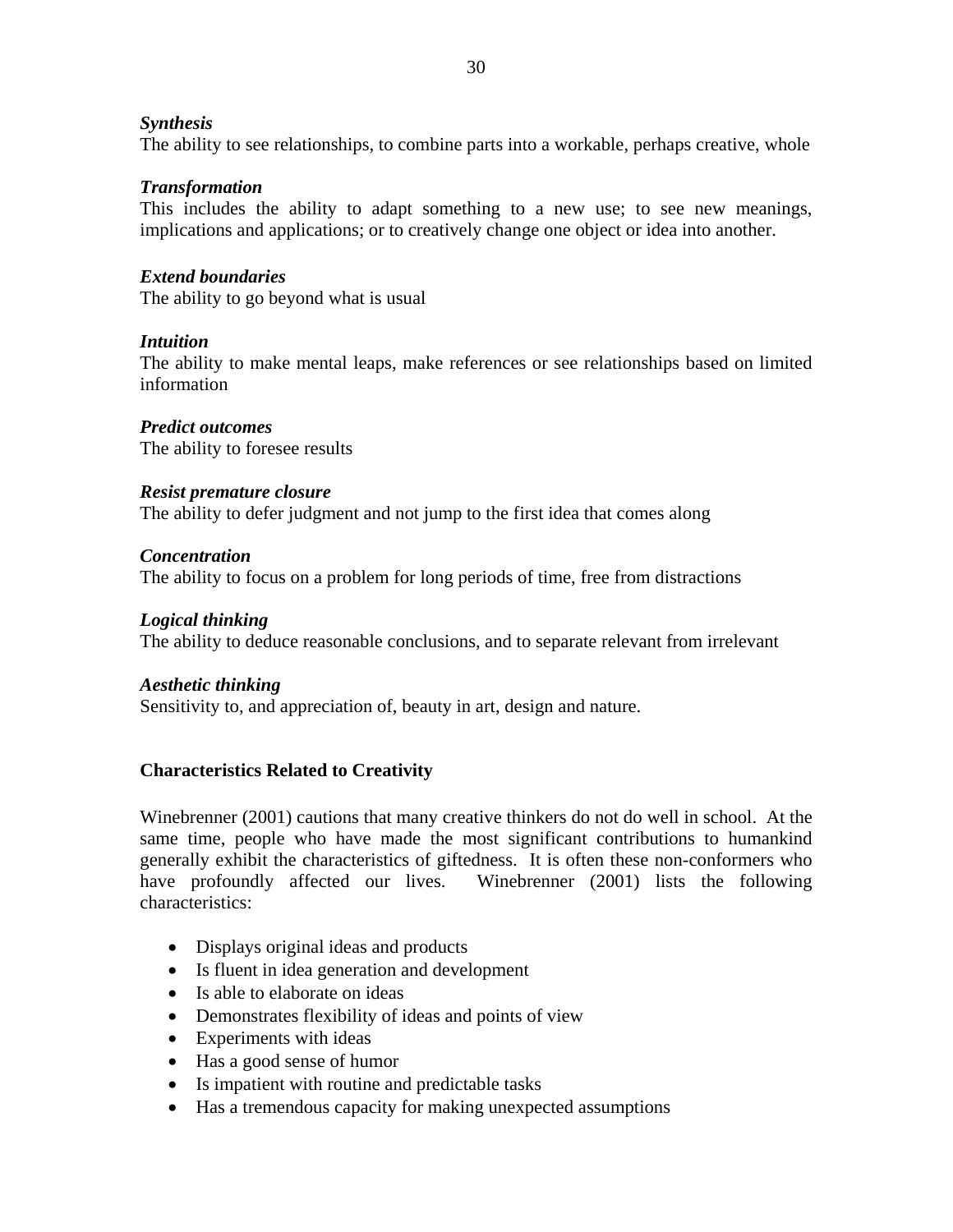- Says what he thinks without regard for consequences
- Has a great imagination; daydreams often
- Dresses in nonconformist ways
- Can persist at one task to the total exclusion of others
- Is a brilliant thinker but absentminded
- Is passionately interested in a particular topic or field of endeavor
- May be talented in the fine arts
- May do better on standardized tests than class work leads the teacher to expect

Clearly, in the classroom, the creative child can be both a joy and a challenge or some combination of the two. Not infrequently, a teacher is called upon to make wise judgments about when conformity is reasonable and necessary and when it will needlessly impede and frustrate a student. Knowledge about the nature of creativity, personal empathy and experience all help to develop this wisdom. Two very interesting characteristics that are very solid indicators of creativity in secondary students or adults are having an **imaginary playmate** as a child and **involvement in the theater** (Davis, 2003).

Albert (1998) listed a number of cross-cultural personality traits that are indicative of creativity. Included in these are:

**Impulsivity Attraction to complexity and unconventional ideas Moderate rebelliousness High ego strength Passion** 

# **Strategies to Enhance Creativity**

There are many strategies that teachers can use to promote creativity in students, which also have the added benefit of increasing a teacher's personal creativity! Some are specific to school and some are more general.

## **School Strategies**

The following strategies are suggested by a group of teachers and quoted in Fleith (2000):

- *Cluster groups based on student interest*
- *Providing options*
- *Drawing*
- *Brainstorming*
- *Open ended activities*
- *Hands on activities*
- *Creative writing*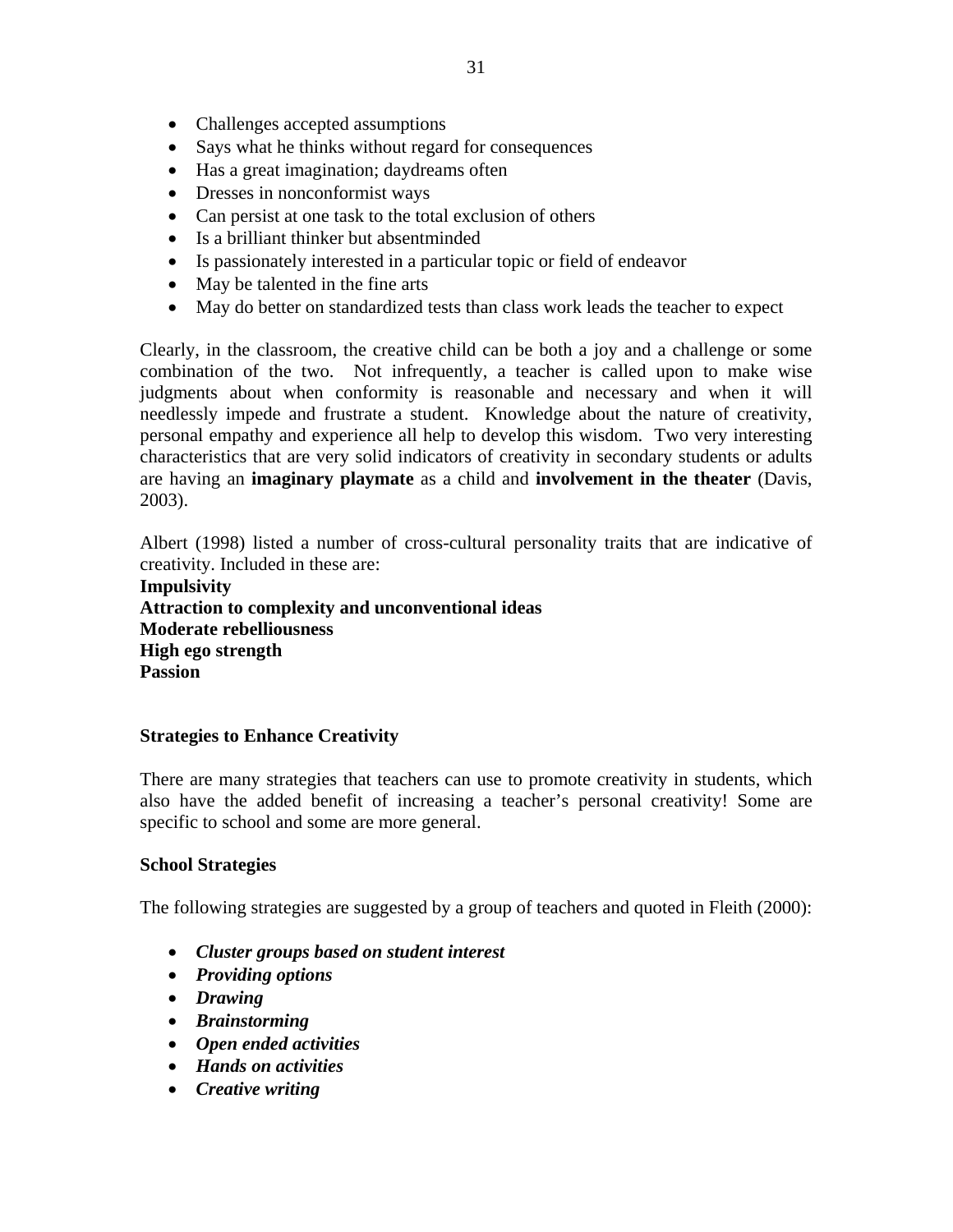Others include:

- *Mentoring with a creative person or professional*
- *Recognizing and valuing creativity in students*
- *Allowing "incubation time" for students to formulate answers to divergent questions*
- *Encouraging risk-taking as well as modeling it*
- *Being enthusiastic*

## **Developing General Creativity (Teachers)**

- $\triangleright$  Keep a creativity journal—personal efforts to be creative, observations about others' creativity, creative ads, ideas etc.
- $\triangleright$  Make oneself do something different every day even small things like taking a different route to school or ordering something different from a menu.
- ¾ Set goals, both personal and professional, or in the case of students, school related.
- $\triangleright$  Travel to different locales which provide one with a different perspective as well as a wealth of "raw material" for creative production.

In addition, there are numerous websites and books devoted to creativity, which appear in appendix of this document.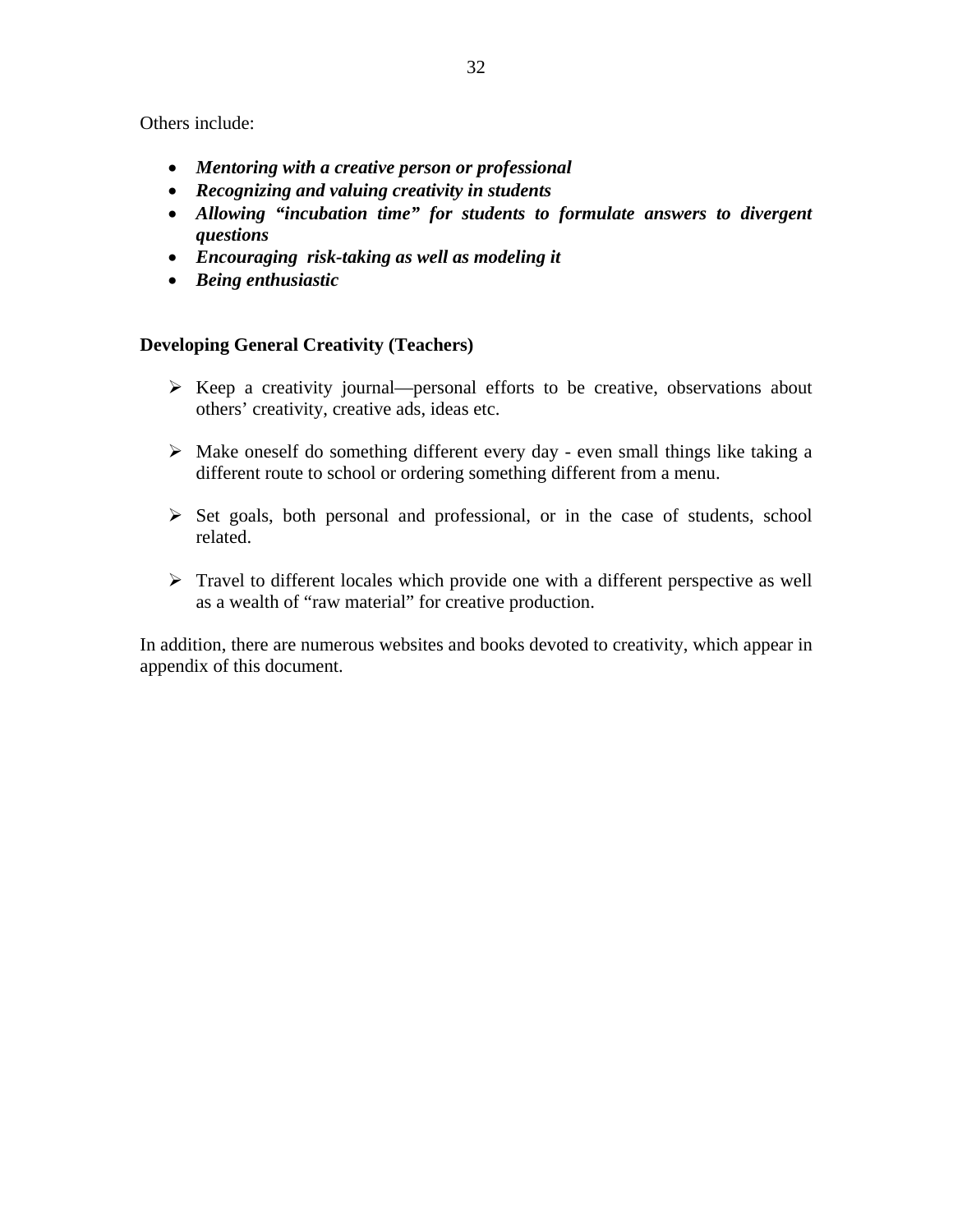# **SOCIAL EMOTIONAL DEVELOPMENT**

Although students who are gifted can be viewed as having certain advantages, they are subject to the same life experiences, peer pressure and societal influences as their peers. In addition, by reason of being gifted they are "different" which can result in feelings of isolated or attempts to diminish their giftedness in an effort to fit in. When a group of grade 7 and 8 students was asked to rank their concerns, the following ten emerged in order of priority:

- 1. Establishing and maintaining positive relationships with peers
- 2. Dealing with oversensitivity to what others say and do
- 3. Making appropriate career choices
- 4. Developing the ability to relax and relieve tension
- 5. Maintaining the motivation and desire to achieve
- 6. Developing positive leadership skills
- 7. Getting along with siblings
- 8. Developing tolerance
- 9. Dealing with striving for perfection
- 10. Avoiding prolonged periods of boredom (Strop, 2002).

Early in the last century, it was believed that early intellectual giftedness culminated in adult disaster and disintegration in the form of psychosis, or at least an inability to cope with the stresses of life. Thanks to the work of Terman (1947) and others after him, (Coangelo & Davis, 2000) we know that this is not the case. However, there is some disagreement about the extent to which the degree of giftedness may affect social development. Some believe that this is of no consequence while there are others who believe that the moderately gifted are likely to be better adjusted than those who are highly gifted and have a smaller peer group.

Some, especially slightly older students, may experience "existential depression", a realization of the problems of the world, such as HIV-ADS, destruction of forests, religious and ethnic wars, or other social issues. Web (1993) added to this the fact that the student often cannot see how he/she can make a difference and realizes that peers do not experience the same level of concern.

A very common problem associated with giftedness at all ages is **perfectionism.** In the words of Clark (2002), "When observed as an obsession and preoccupation inhibiting the gifted child from trying new experiences for fear of failing, perfectionism is a serious and limiting problem." Perfectionism may also manifest itself as believing that you can never fail and that even if you come in second you are a loser (Delisle &Lewis, 2003). Parents can sometimes inadvertently contribute to the problem by "overpraising," which can imply that the student is only valued for superior achievement. According to Clark (2002), the first step with high school students is to acknowledge and clearly affirm what is happening. This can be done in way that is not seen as scolding or judging. Other suggestions, proposed by Seigle (2000), to help at all ages include: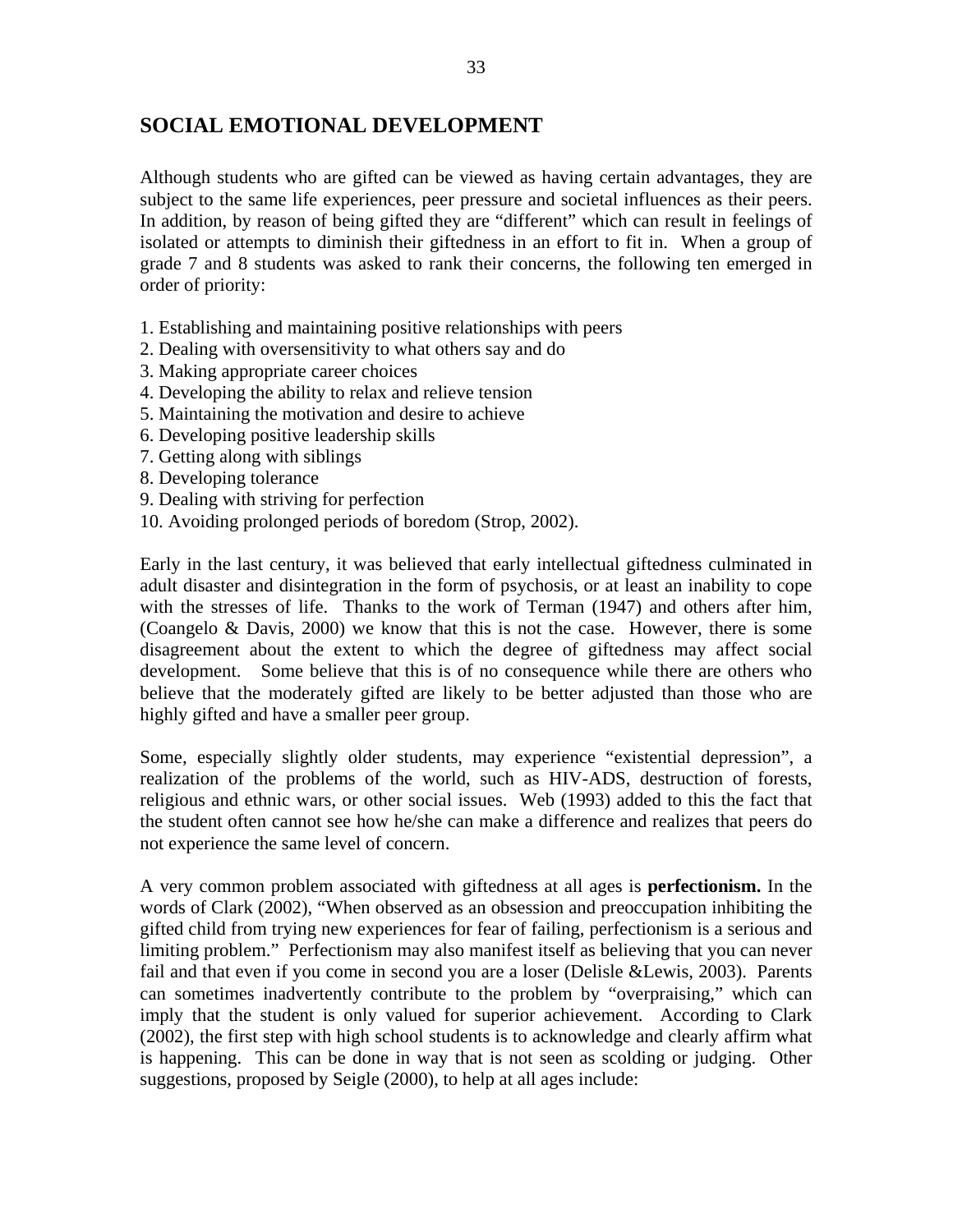- *Set realistic goals and high, but realistic, standards.*
- *Encourage risk taking but also model it.*
- *Accept and laugh at your mistakes.*
- *Reframe failure and mistakes as learning opportunities.*
- *Teach relaxation techniques.*
- *Encourage a playful attitude toward work.*

Others recommendations include:

- *Encourage journaling, which is often cathartic (Delisle & Galbraith, 2002).*
- *Permit some choice in assignments (Delisle & Galbraith, 2002).*
- *Help students learn to laugh. Use cartoons, puns.*
- *Make the classroom a human place where everyone can laugh (Delisle & Galbraith, 2002).*
- *Encourage students to pursue leisure activities for pure enjoyment.*
- *Read biographies about famous people, noting their many failures!*
- *Teach children that every task is worth a relative degree of perfection.*
- *It may be helpful to discuss with parents ways in which you can work together.*

Some specific POSITIVE characteristics, related to social/emotional development, that gifted students are likely to have include:

- 1. High energy level
- 2. Leadership ability
- 3. Independent thinking
- 4. High social status among classmates
- 5. Idealism
- 6. Strong sense of justice and fairness

Some NEGATIVE characteristics they may have include:

- 1. Tendency to exaggerated self criticism
- 2. Perfectionism
- 3. Belief they must hide their giftedness to be accepted by peers (Davis & Rimm, 2004)

In some instances the "negatives" associated with giftedness, which can be coupled with other challenges and problems, can necessitate therapy from a well-trained professional who is versed in the needs of this population. In fact because of their often strong verbal skills and level of introspection, "talk therapy" is often very effective.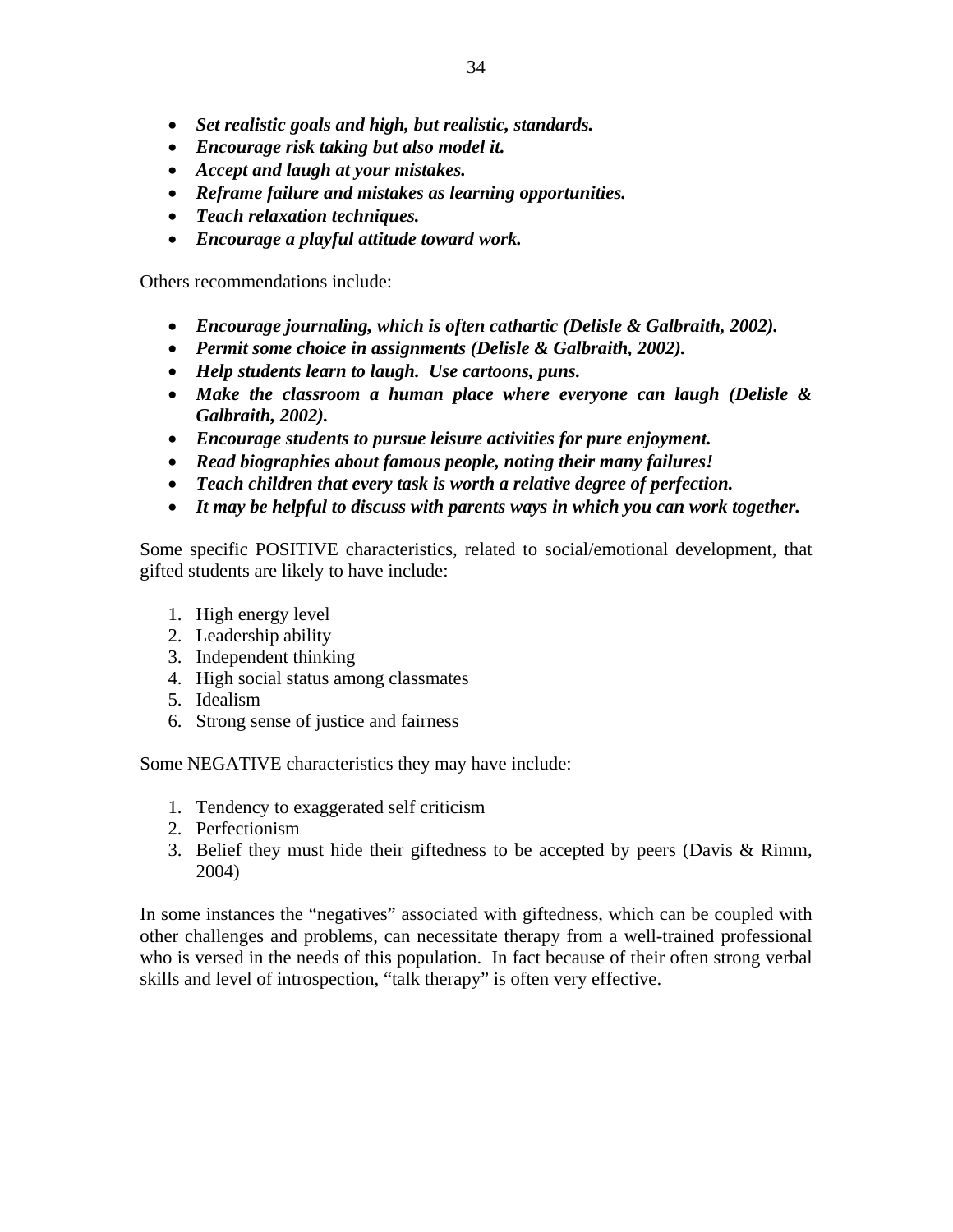# **SCHOOL BASED STRATEGIES/ACTIVITIES TO HELP SOCIAL/EMOTIONAL DEVELOPMENT**

There are many school and community based strategies that are especially useful for gifted students. These include:

## **MENTORING**

Mentoring involves a student meeting regularly with a professional or older student. Although we often associate mentoring with the secondary level, it can also be used very effectively with younger students.

#### **Purpose**

- 1. To make students more aware of career and educational options
- 2. To give students the opportunity to learn specific technical skills and concepts, communication and social skills, as well as creative and problem solving skills
- 3. To provide students the opportunity to learn beyond the limits of the school and curriculum
- 4. To provide students with access to professional and leadership role models in the community

#### **Guidelines**

- 1. Match mentors and students carefully.
- 2. Have a clear statement of purpose. It is not enough to "throw two people together".
- 3. Record and monitor what is going on.
- 4. Provide evaluation criteria for both mentor and student.

Ideally, mentoring is a dynamic, transformative relationship between two people in which attitudes, passions and traditions are shared and internalized.

#### **Bibliotherapy**

Bibliotherapy is a program that uses books and other reading materials as tools to aid children in solving their problems, whether personal or educational (Clark, 2002). Through guided reading and discussion, students learn to understand themselves and their environment, build self esteem, meet the developmental challenges of adolescence, and develop coping skills (Delisle & Galbraith, 2002). Bibliotherapy includes 3 components: a reader, a book, and a leader; and 3 processes: identification, catharsis, and insight. It is up to the leader to frame questions that will explore and expand on these elements. Although bibliotherapy can be used with all students, it has particular advantages for the gifted, as it uses their intellectual strengths, such as the ability to generalize, conceptualize and think abstractly, to support other areas of their development (Clark, 2002).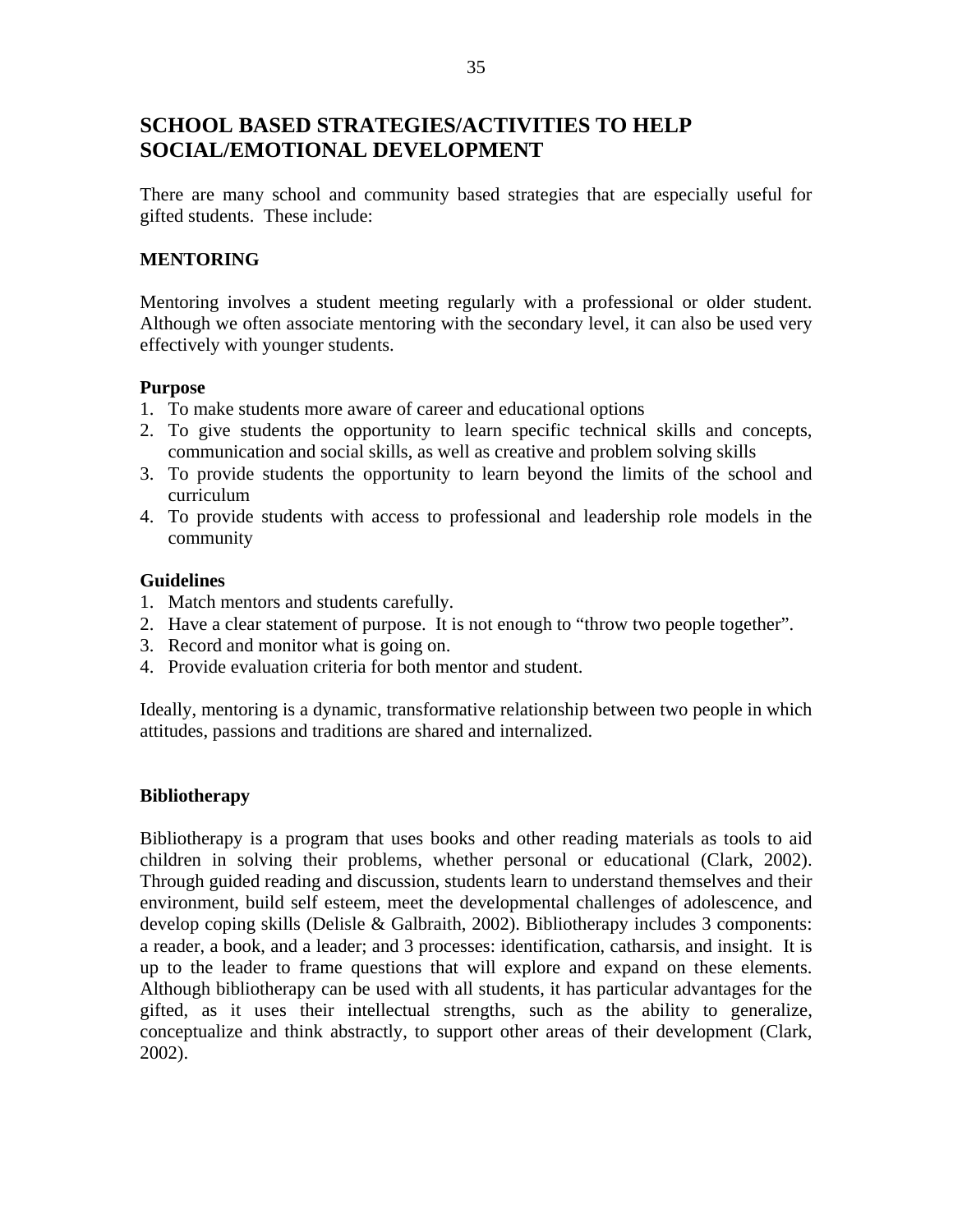An analysis by Walberg, Williams & Zeisner, 2003 shows that the biographies of eminent men and women indicate that accomplished adults and young people share common traits. They are intelligent, hard working, and persistent, and generally follow through despite difficulties. Many are inquisitive and original enough to question conventions. It is interesting that most of these traits can be traced back to early in life.

According to Schroeder-Davis (1994), for many students in junior and senior high school, being gifted and talented is a double-edged sword. While their inner lives and academic worlds can be exceedingly rich, the social stigma and peer resentment that often accompany outstanding ability and achievement can be extremely painful. Books can fill a void for these highly able children and their advocates.

A valuable resource for those considering bibliotherapy is *'Some of my Best Friends are*  **Books'** (2<sup>nd</sup> edition) by *Judith Halstead*. This book is modestly priced and provides over 300 titles and reference materials to support gifted children. Indices by grade level (K-12), author, title and theme make finding appropriate titles easy, and discussion topics are provided for most titles. Halstead also describes how to use the books to support emotional and intellectual development.

## **DRAMA**

Many gifted students are strongly attracted to drama, as it tends to be a confidence builder and allows them to use their strong verbal ability. In addition, it can lead to students to increased self awareness, development of empathy, and an opportunity to "escape" the reality of their own lives and experience that of another. This alone can be a powerful experience. Students also experience the joy and frustration of working toward a common goal as part of a large and diverse group.

Drama opportunities include such activities as role plays, interviews with historical figures, improvisation, and puppetry, studying the history of drama, visiting rehearsals, writing or re-writing scripts, musical productions, readers' theatre, and many others.

#### **FINE ARTS**

The fine arts provide numerous advantages and are often very attractive to gifted students, even those whose primary "gift" may not be in the fine arts. (It is noteworthy how many scientists and mathematicians are attracted to music as a leisure activity.) Engaging in fine arts can reduce stress and anxiety, increase self awareness and insight, develop "right brain" talents, and provide opportunities for socialization with like-minded peers.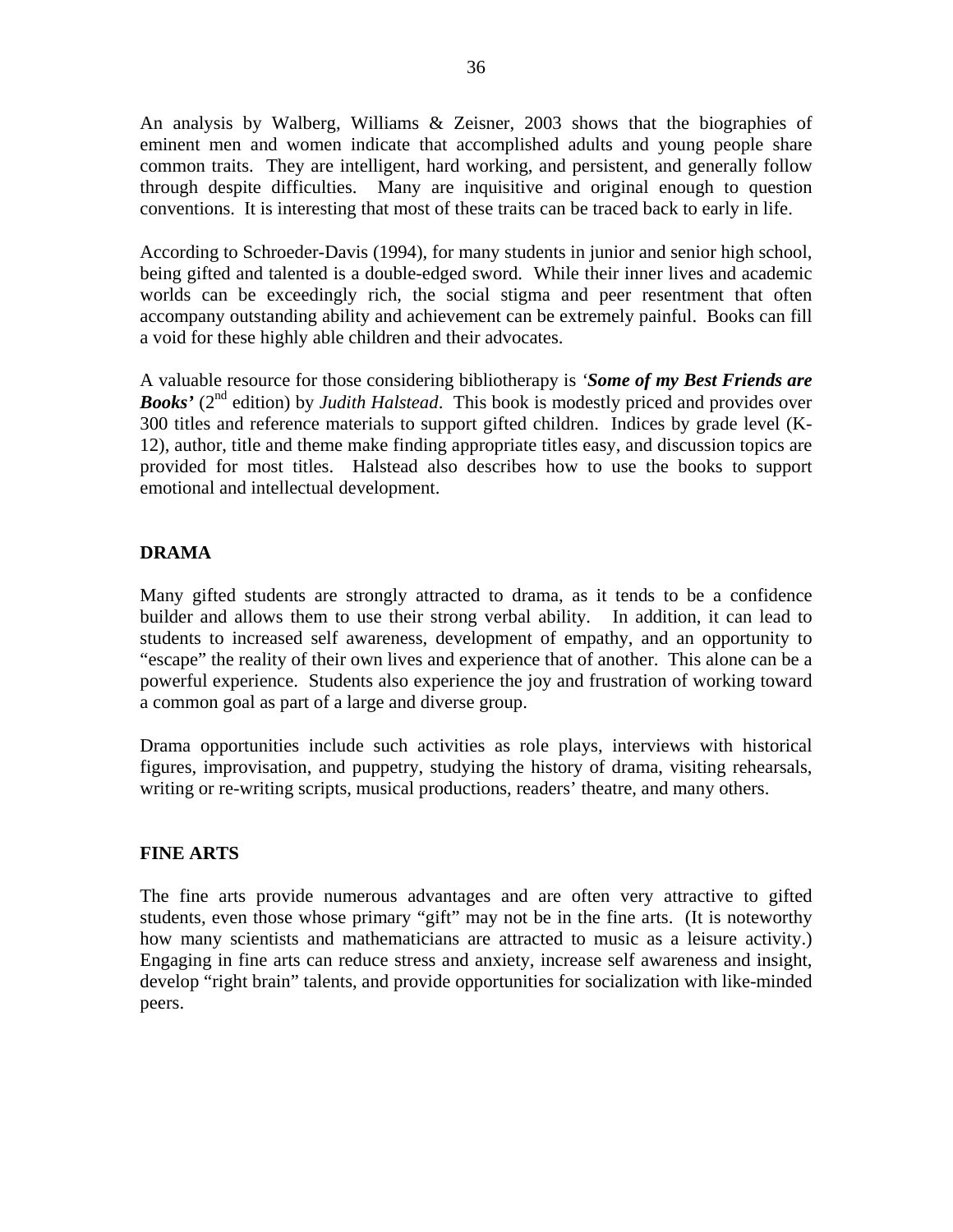### **LEADERSHIP DEVELOPMENT**

Closely akin to Renzulli's "social capital" concept is fostering leadership potential. As is the case with many personality characteristics, leadership is both innate and capable of development. Not all gifted people are leaders; indeed some are neither leaders nor followers, but choose to march to their own drummer. However, many leaders are gifted.

Renzulli (2001) list the following criteria upon which student leadership can be evaluated:

- 1. Carries responsibility well and can be counted on to do what has been promised
- 2. Is self confident with both age mates and adults
- 3. Is well liked
- 4. Is cooperative, avoids bickering, and is generally easy to get along with
- 5. Can express him or herself clearly
- 6. Adapts to new situations, is flexible in thoughts and action, and is not disturbed when the normal routine is changed
- 7. Enjoys being around other people
- 8. Tends to dominate, usually directs activities
- 9. Participates in most school activities, can be counted on to be there
- 10. Excels in sports

Tannenbaum (2000) looked at **social leadership** as the ability to help a group reach its goals while bettering human relationships within a group.

There are a number of **strategies** and experiences that develop **leadership** in students:

#### 1. **Mentorships** (see above)

#### 2. **Teacher-Student Seminars** (Chuska, 2000)

These are invitational problem solving committees whose members (teachers and students) meet regularly to discuss school related situations, concerns or problems.

#### 3. **Involvement in Community Projects** (Magoon, 1980)

Students work to improve some aspect of community life or to solve some community problem. The focus can be relatively small, such as a small beautification project, or relatively large, like establishing an after school program for younger students.

#### 4. **Simulations, such as Model Parliament**

#### **5. Volunteer experience**

This can take any number of forms and can involve work in after school programs, such as sports or drama productions, fund raising, or tutoring.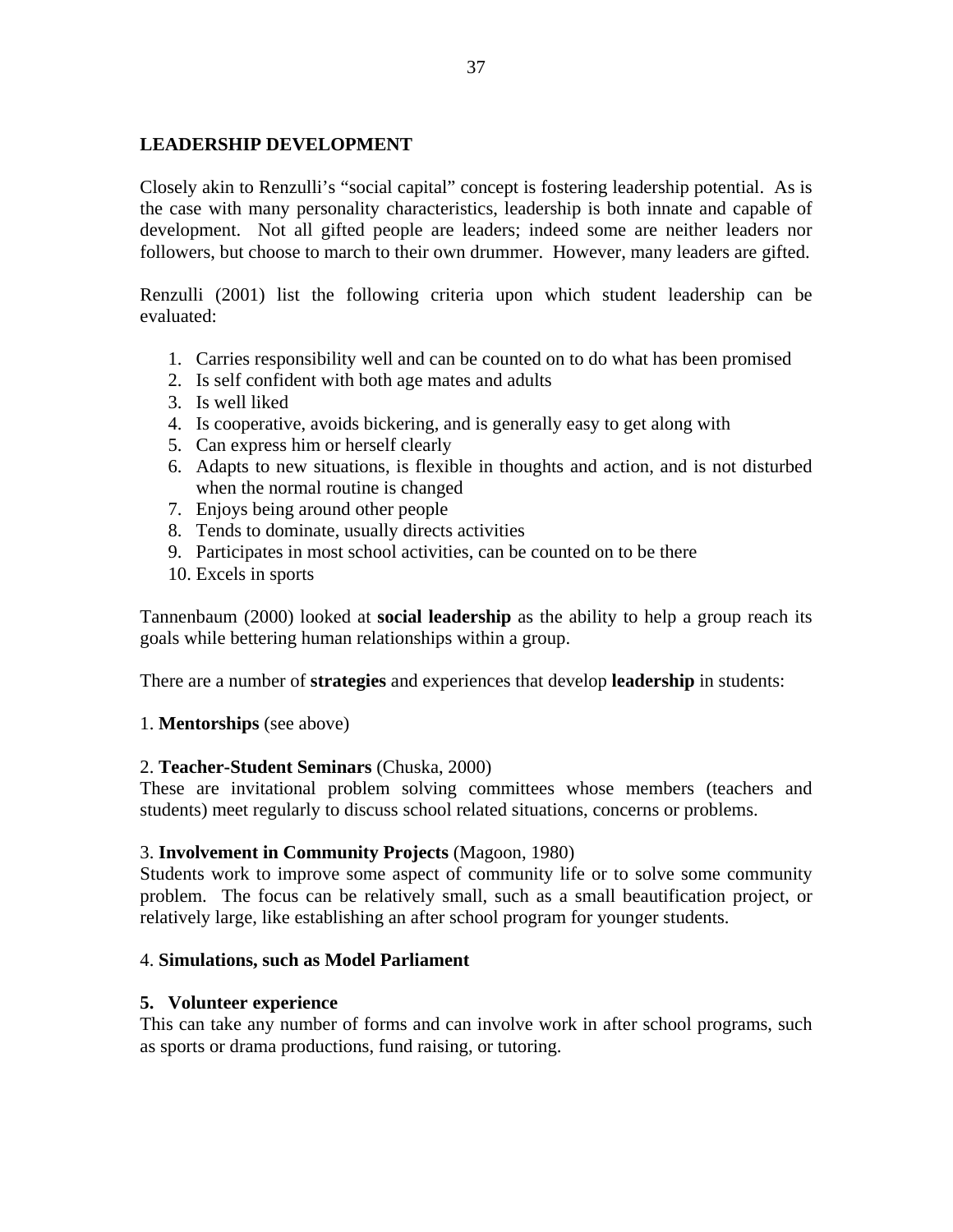Other approaches to leadership development, such as Karnes and Chauvin's (2000) Leadership Development Program look at the study of leadership itself and ways to develop critical components e.g. organizational ability, communication skills, and goal setting. (Further information on this program is available form Great Potential Press, Scottsdale AZ).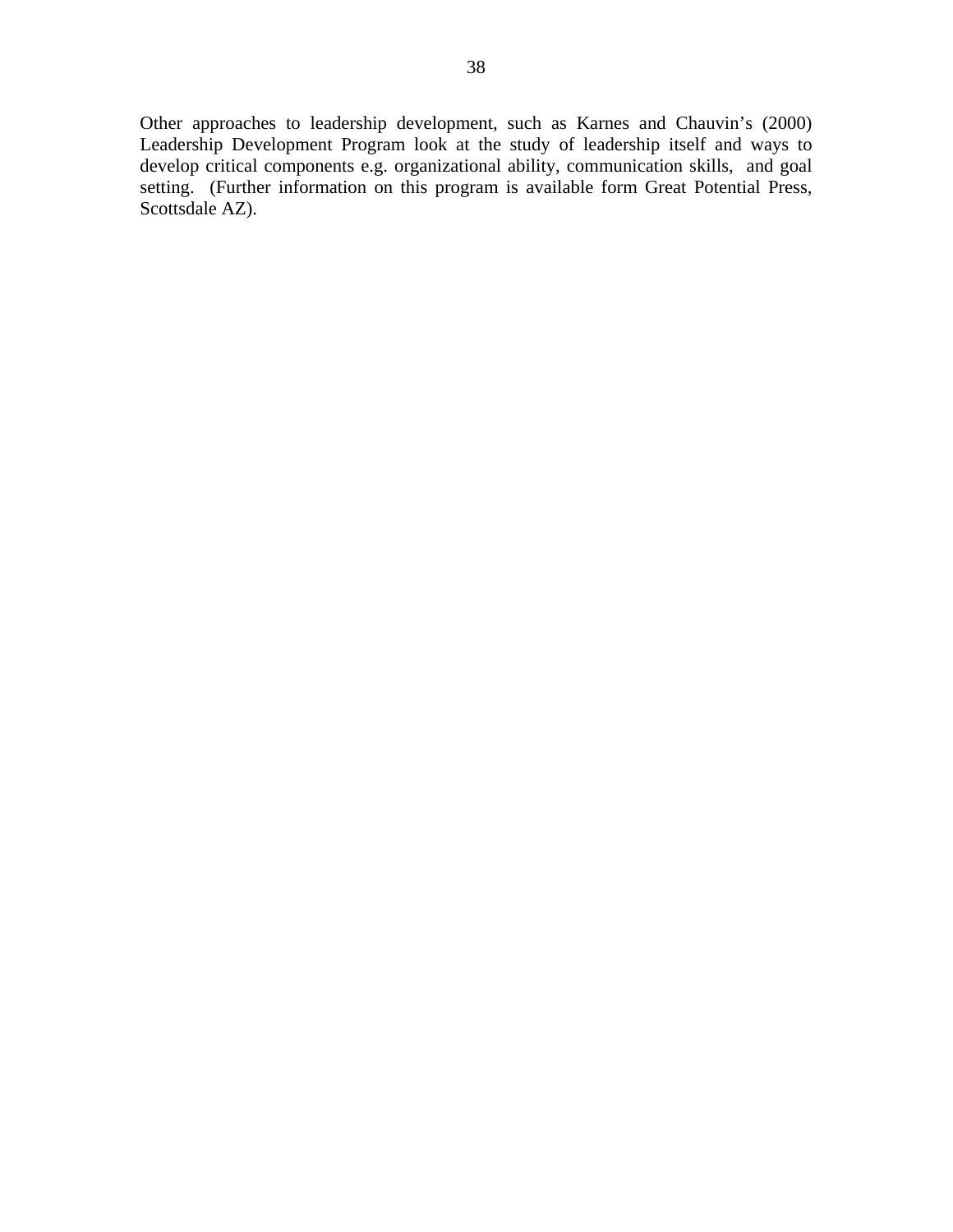# **UNDERACHIEVEMENT**

Underachievement is defined as "a discrepancy between the student's school performance and some index of actual ability, such as intelligence, achievement, or creativity scores, or observational data (Davis and Rimm, 2004). It is wide ranging and pervasive and found across all ability levels, including the gifted. In the words of Reis (1998), "Student performance that falls noticeably short of potential, especially for young people with high ability, is bewildering and perhaps the most frustrating of all challenges both teachers and parents face."

The characteristics of underachieving gifted students are varied, but the most commonly mentioned are low self concept, lack of motivation and disinterest in academic activities. Poor study habits, immaturity, lack of persistence, dependency, and impulsiveness are also often part of the picture. Students frequently appear not to have "gotten" the relationship between success and effort. Sometimes they can also be hostile and angry (Clark, 2002).

Recently, Ruban and Reiis (2006) found differences in the study strategies used by high and low achievers at the university level. These differences are believed to have originated much earlier in students' academic careers. High achievers are "deep processors" who transform, synthesize, and integrate knowledge. When studying, they monitor comprehension, have an organized system of note taking, outline and reorganize material, write summaries, and create concept maps and diagrams. In contrast, low achievers tend to be "surface" processors of knowledge. When they study, they rely on strategies such as re-reading, memorizing, and writing information on flashcards.

We would like to believe that ultimately maturity takes hold and by the time these students are mature young adults they "catch fire' academically and go on to great things. This does occur approximately twenty-five percent of the time, at least to the extent that these students complete university and maintain a respectable GPA (Peterson, 2000). However, underachievement is easiest to reverse in elementary school and more resistant to later intervention (Clark, 2000). It is not wise to "wait it out". The fact remains that, generally, the best predictor of future performance is past performance.

The causes of this phenomenon are complex and can involve societal, school, family and individual factors, or more often, some combination of these.

#### **Societal**

We live in a society that places limited value on academic achievement. To the extent that it is valued, it is often seen as a means to an end, often a material one. In addition, we live in a society that demands instant gratification and seemingly an ever shortening attention span. A recent British consumer study of cell phone shows found that participants rated any show longer than three minutes as too long (Kennedy, 2006).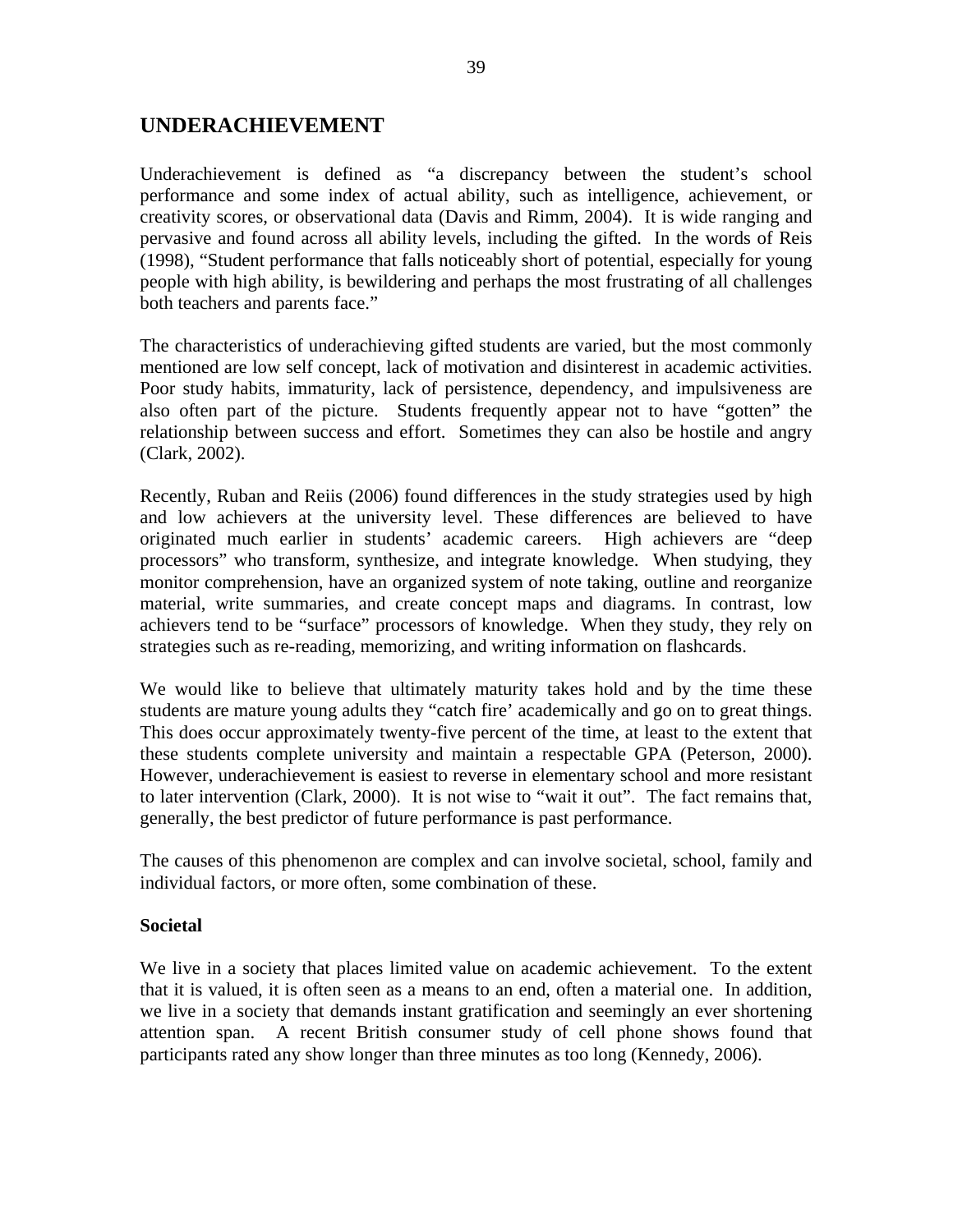#### **School**

Rimm (2003) lists the following school related contributions to underachievement:

- $\triangleright$  An anti-intellectual school atmosphere that sets high priorities for athletics or social status, but not for intellectual achievement
- $\triangleright$  An anti-gifted atmosphere that considers gifted programming elitist
- $\triangleright$  A rigid classroom environment that encourages all children to study identical materials at similar speeds and styles. Gifted students may teach others, but they are not provided challenging curriculum (Gallagher, 1997; Reis, 1998; Rimm, 1995; Winebrenner, 2000)
- $\triangleright$  Teachers who rigidly fail to see the quality of students' work because of different values, personal power struggles or racial prejudice (Davis & Rimm 1998)
- $\triangleright$  An unidentified learning disability or disorder, such as ADHD, which can mask giftedness
- $\triangleright$  An unchallenging curriculum. Reis and Purcell (1993) found that gifted students in elementary school have already mastered 35% to 50% of the skills they will be taught in a specific grade before even they have entered it

#### **Family**

The role that families can play in underachievement is complex and almost unlimited. A thorough discussion is beyond the scope of this document. However, Clark (2002) presents a list of some characteristics that are likely in families of underachieving students:

- $\triangleright$  Children are dependent on mothers.
- $\triangleright$  Fathers tend to be rejecting and domineering and provide little warmth or affection.
- $\triangleright$  Parents set unrealistic goals for their children.
- $\triangleright$  Parents allow achievement to go unrewarded.
- $\triangleright$  Children do not identify with their parents.
- $\triangleright$  Deep social and emotional problems are present in the family.
- $\triangleright$  Parents are not active in school.
- $\triangleright$  Children's achievements present a threat to parents.
- $\triangleright$  Parents do not share ideas, trust or approval.
- $\triangleright$  Parents are restrictive, severe, or inconsistent in disciplining their children.

If the neighborhood can be considered an extension of the family, Clark (2002) also notes that it can devalue education.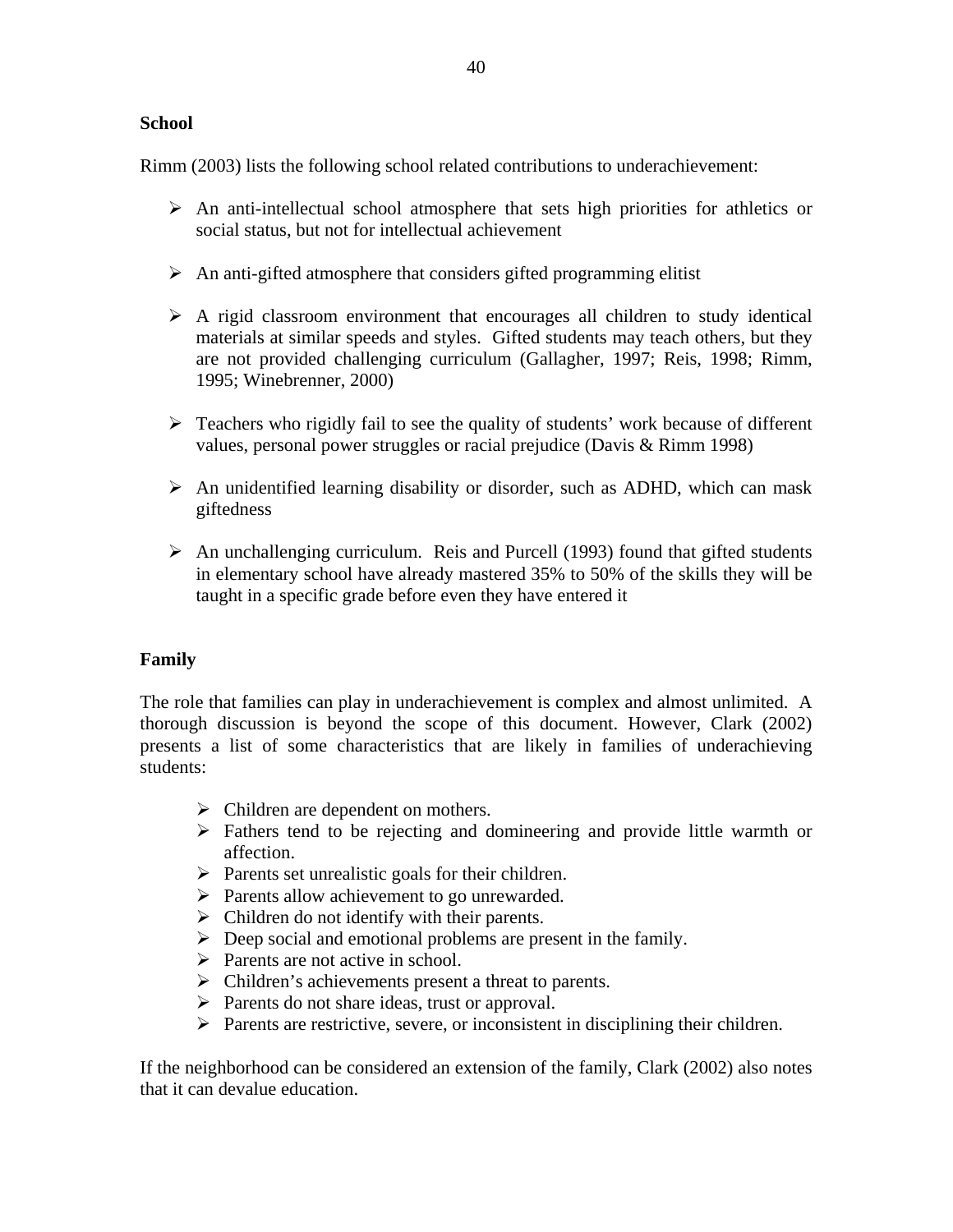## **Personal Characteristics**

The main pressures that gifted student feel, according to Rimm (2002) are:

- ¾ The need to extraordinarily intelligent, perfect or "smartest"
- $\triangleright$  The wish to be extremely creative and unique
- $\triangleright$  The concern with being admired by peers for appearance and popularity

Under less than ideal circumstances, these pressures can result in any, or several, of the following: perfectionism, procrastination, loss of confidence, denial of giftedness, an "I could care less" attitude, or outright hostility.

## **Strategies for Prevention and Reversal**

First, it must be stated that because the causes are so complex and inter-related, reversal of underachievement can be very difficult and does not always succeed. Using the well researched and intensive Trifocal program that is described below, the success rate is around 80 % (Rimm, 1995). Because the stakes are so high for the student, family, school, and society at large, the effort is worthwhile.

*Rimm's Trifocal Model* consists of six steps, which are briefly described below:

## *Step 1* **- Assessment of Skills, Abilities and Types of Underachievement**

An individual IQ test is highly recommended, as it provides valuable information about a student's general intellectual ability, and areas of strength and weakness, and can provide valuable information about how a student approaches problem solving. In addition, creativity and achievement tests are recommended.

## *Step 2* - **Communication**

This should involve parents and teachers. If parents are unwilling or unable to be partners, the school can choose a "child advocate" from within the school.

## *Step 3* - **Changing the Expectations of Important Others**

Convincing everyone involved (student included) of appropriate expectations is critical here. Often test results and anecdotal information can provide convincing evidence of abilities.

## *Step 4* - **Role Model Identification**

Rimm believes this is a critical turning point for the underachieving student and that other interventions pale in comparison with it. Ideally, this will be a parent, but can be an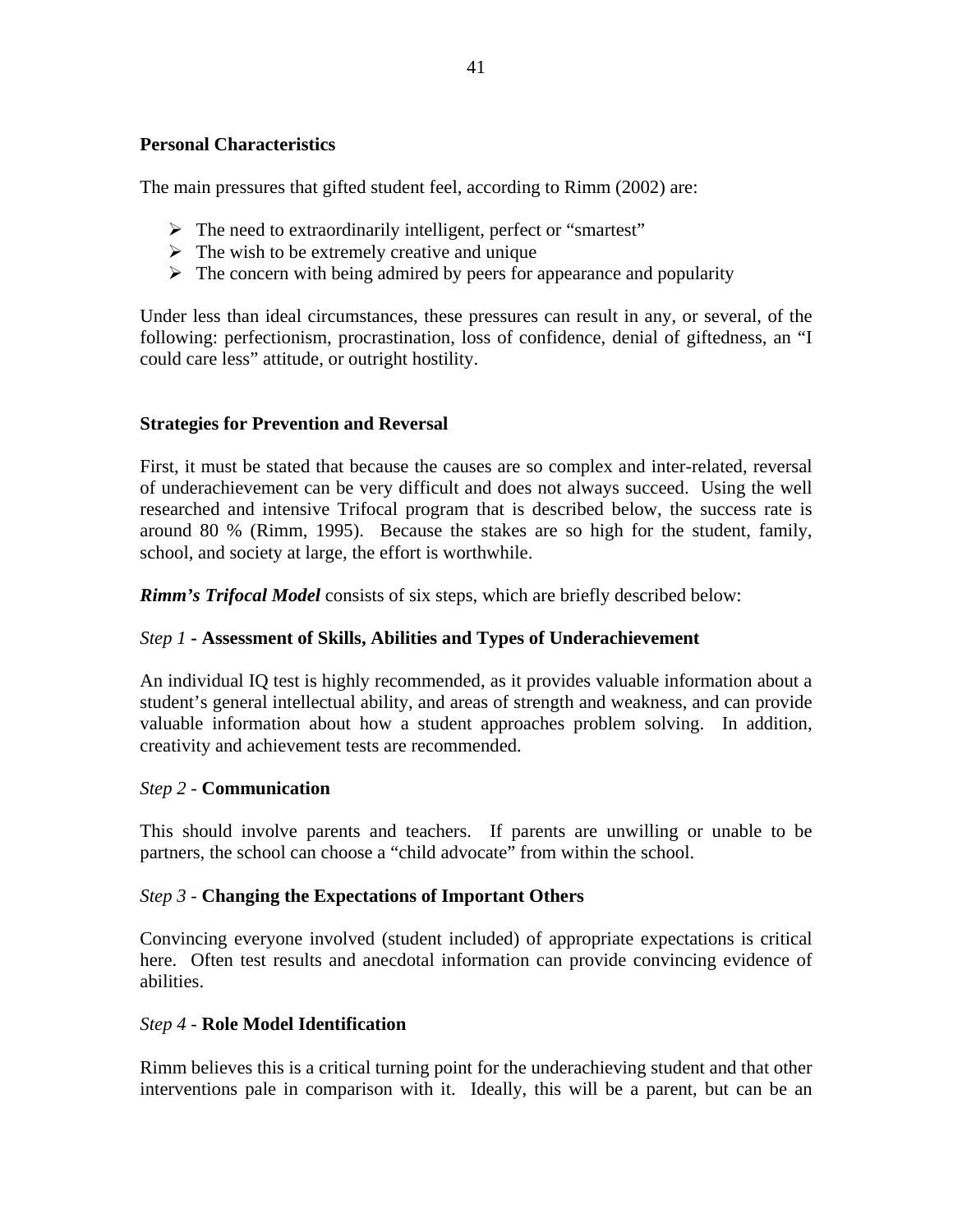appropriate mentor, sibling, coach, or teacher. What is of most importance is not the title, but the match.

### *Step 5* - **Correcting Skill Deficiencies**

The underachiever almost always has skill deficiencies (unless they are very young) because of poor work habits. Tutoring should be goal-directed and of a specified duration.

## *Step 6* - **Modification of Reinforcements at Home and School**

It is important to set long and short term goals that ensure success. Often some type of external reinforcement can be helpful in the initial stages. However, by itself, step 6 is not sufficient.

## **Other Interventions**

There are other interventions that are less comprehensive, and probably not as effective as the Trifocal Model, but still worthwhile when professional resources are not available. As suggested by Emmerick (1992), these include:

- 1. The teacher cares for and sincerely likes the student as an individual.
- 2. The teacher is willing to communicate with the student as a peer. The student feels they can "really talk" to the teacher about topic of concern or interest.
- 3. The teacher is enthusiastic and knowledgeable about the subject taught. Students report instances in which they were motivated by a teacher's love for a subject and as a result they performed well even in subjects they did not like.
- 4. The teacher is perceived as not being mechanical. Student participation is welcome and teachers incorporate a wide range of resources and teaching strategies.
- 5. The teacher is perceived as having high, but realistic, expectations for the student.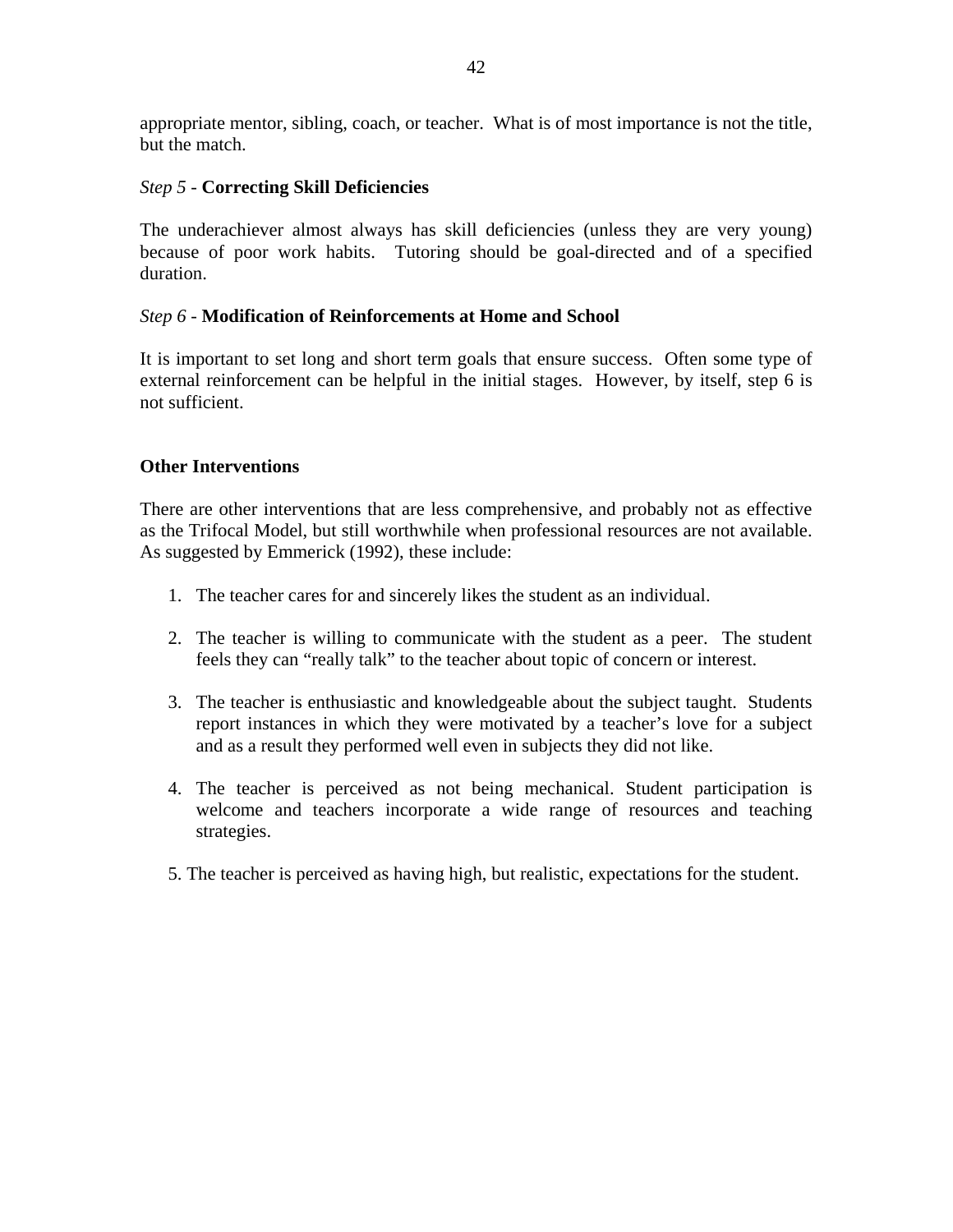# **DEVELOPING 'SOCIAL CAPITAL' AND LEADERSHIP**

Closely akin to leadership development, but broader, is the idea of 'social captital'. In recent years, there has been a flurry of interest and publications (Renzulli, 2003) about developing students who have the potential to "use their knowledge for their own selfish or even destructive ends."

As he approaches the end of his career, Renzulli in particular is currently studying this dimension of social responsibility and commitment, both as an area of giftedness, as well as an area to be promoted and developed in all students. Renzulli has termed this **"Operation Houndstooth"** (Renzulli, 2003). (Houndstooth refers to the pattern representing the personal attributes that form the background of the three ring model of giftedness).

The propose of Operation Houndstooth is to determine how and why some people (even children) transform their gifted assets into socially constructive action to promote the development of what he terms "social capital," in contrast to economic capital which drives the growth of the economy. Renzulli (2003) defines social capital as **"a set of intangible assets that address the collective needs and problems of other individuals**  and of our communities." One could certainly include the global community in this as well.

Some present day leaders who are developing social capital might include Stephen Lewis, who has devoted himself to the HIV/AIDS crisis particularly in Africa; Nelson Mandela, the father of current day South Africa; Bill Clinton, through the work of his Foundation; and Bill and Melinda Gates, who have a passionate commitment to the work of their foundation. As well, there is the extraordinary example of young Craig Kielberger who founded "Free the Children," which works to eliminate the exploitation of children worldwide. On a local and community level, we can all think of less well known people who have similar empathy, effectiveness, and commitment.

Renzulli has postulated six attributes that characterize people who are developers of social capital. These are:

- *Vision/Sense of Destiny a sense of destiny about future possibilities that becomes an incentive for present behavior.*
- *Optimism characterized by hope, and positive feelings from one's hard work*
- *Courage the ability to face difficulty or danger, be it physical or psychological. Further, Renzulli (2000) states that "integrity and strength of character represent the most salient marks of those creative people who actually increase social capital."*
- *Romance with a Topic or Discipline passion that provides motivation for long term commitment.*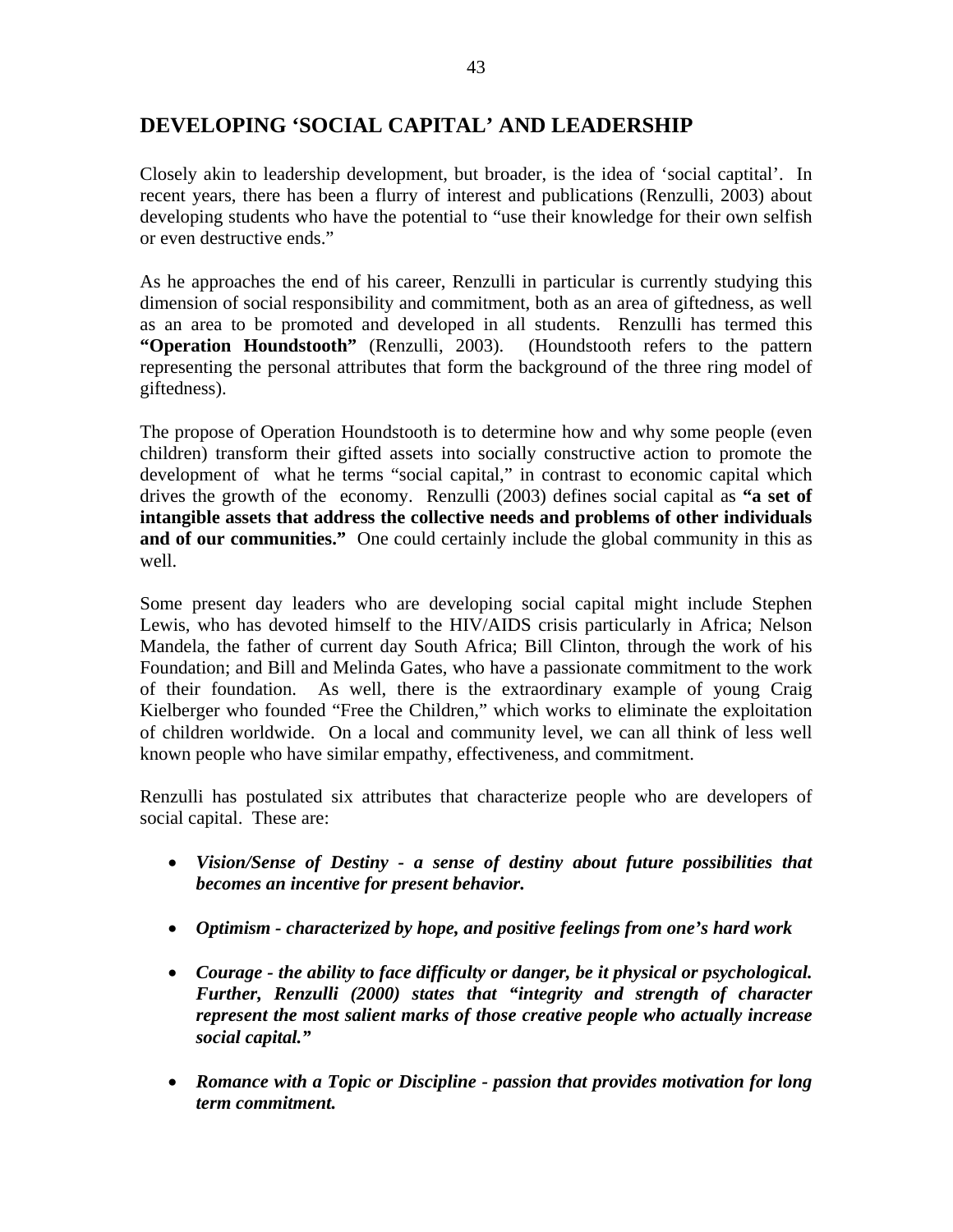- *Sensitivity to Human Concerns the ability to understand another's plight and to translate this understanding into productive action.*
- *Physical/Mental Energy this quality needs little explanation, other than to say that charisma and curiosity are often correlates.*

While no one knows precisely how these components are developed in the context of school, and what works may well differ from person to person, this is part of ongoing research. Renzulli (2002) does present some possibilities and some recommendations:

## **What does not work?** (although often tried!)

- Direct teaching: Although efforts in this regard may create awareness of a problem, they have not been successful in developing the complex behaviors, beliefs and commitment necessary for change. As an example, the "just say no" approach to preventing drug use may create awareness but does little else.
- Legislated community service: Without true commitment, students often do little more than simply "go through the motions."

#### **What does work?**

- Exploring students' interests, learning styles and modes of expression
- Exploring areas of potential involvement through "dynamic experiences." This might involve powerful presentations or visits to places where an activity is taking place, which may include such things as visiting an animal shelter or a recycling site, or similar activities.
- On a more individual level, books, debates and interviews can serve this purpose.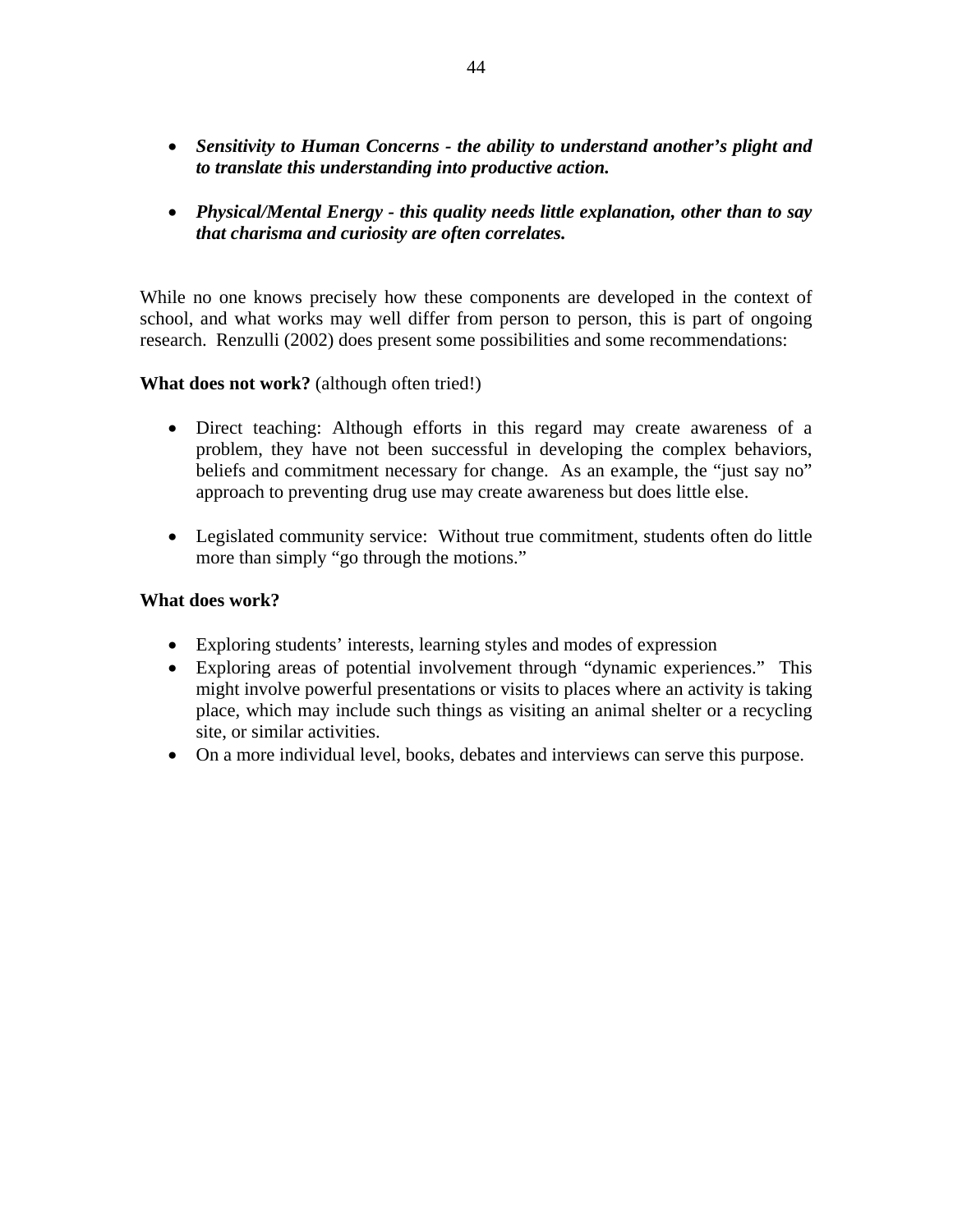## **GIFTED STUDENTS WITH SPECIAL NEEDS**

Years ago, people did not associate giftedness with disabilities. At first glance, the concepts appear contradictory. However, with a broadened definition of "giftedness," as well as more awareness of the abilities of those with disabilities, has come a realization that they are not mutually exclusive. Although practically any disability can co-occur with giftedness, three of the most common ones will be addressed below:

#### **Learning Disabilities and Giftedness**

The incidence of learning disabilities in the gifted populations is at least as high as the incidence in the general population, which is estimated to be between 10% and 15% (Silverman, 2003). Students with learning disabilities are characterized by overall average or above average intelligence but a discrepancy (often wide in the case of LD/Gifted) in areas of academic performance. For example, a student may be outstanding in math and science but average or below average in language-related subjects or vice versa. Occasionally, students may be strong in all but just one isolated area, for example, writing. Such a student may be well read, creative, and very strong in abstract thinking ability, but just cannot seem to "get it down on paper". This can be very puzzling and frustrating to the student, teachers and parents.

Not surprisingly, such students can present an enigma when it comes to identification. In years past, no doubt, some of these students left school feeling frustrated, discouraged, and sometimes angry. Even with our current knowledge they are not easily identified and tend to fall into three categories (Baum, 2004).

*First*, **there are those who are not identified as having learning disabilities but are recognized as gifted.** In this case, giftedness hides the learning disability, although sometimes these students may appear to be underachievers.

*Second*, **are students who are labeled as having a learning disability but are not seen as gifted.** The learning disability may be so severe or in a critical academic area, such as reading, that it "hides" whatever gifts the student may possess.

*Third*, **are students who appear as neither**—almost as if the giftedness and learning disability "cancel each other out." Often these students are thought of as average.

Not surprisingly, these students can be challenging to identify, to fully understand, and to teach. Sometimes a psycho-educational assessment may be necessary to fully understand an individual profile of strengths and corresponding weaknesses.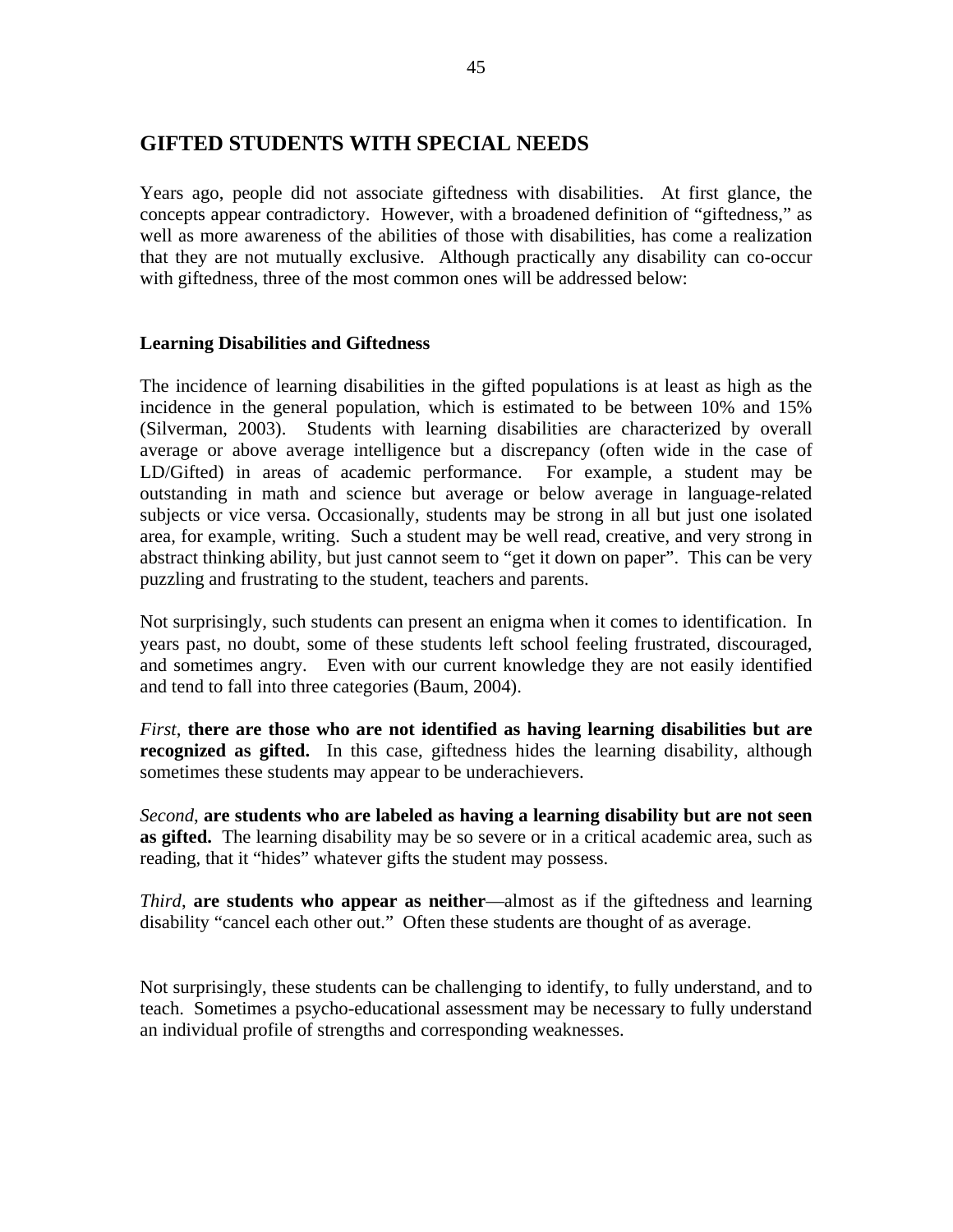#### **Attention Deficit Hyperactivity Disorder and Giftedness**

Contrary to popular perception, many experts believe that the hallmark of ADHD is **impulse control,** and not hyperactivity (Barkley 1997, 1998; Willcut et al., 2001). This probably results in the condition being both under-diagnosed as well as over-diagnosed. It is quite possible to have a quiet and compliant student (more likely to be female) go through school without be suspected of having the disorder. At the same time, it is possible for a gifted student who may be unchallenged by school work, and have a high energy level, to be misidentified and "treated". To further complicate the situation, and to make identification challenging, there is a high correlation between ADHD and LD (Forness & Kavale, 2002), meaning that some of these students are three times exceptional—they are gifted, learning disabled and have ADHD! It is now also widely accepted that ADHD is not something that youngsters outgrow—indeed for most people with the disorder it is it is a lifelong challenge (Farione & Doyle, 2001).

#### **Asperger's Syndrome**

Asperger's Syndrome (AS) is one of a number of conditions that falls under the umbrella of Autism Spectrum Disorders. People with Asperger's Syndrome have average and often above average ability, but have some degree of the social deficits that characterize autism. Gifted children with AS often show verbal fluency, superior memory, early fascination with letters and numbers, and passionate enthusiasm for particular topics of study that are also seen in normal gifted students. Despite these similarities, the autistic like qualities of the behavior can be used to diagnose AS. Early intervention is important because it enables the child to get the help needed to develop social skills (Neihart, 2000). Without this intervention, students with Asperger's are very likely to be the victims of bullying, which may result in their academic performance being compromised, and their lives being potentially quite miserable.

#### **Interventions**

First, and most important, it is essential to address the area of the student's giftedness and not focus exclusively on the disability, which will probably never go away in any case.

Other strategies include:

- Teach study and organizational skills; for example, note taking, what time of day and place to study works best for the student, skimming a chapter before reading it, goal setting, breaking large assignments into parts etc.
- Make use of multiple teaching strategies such as demonstrations, graphic organizers, diagrams, appropriate technology, small group discussion, options in terms of assignments, learning contracts.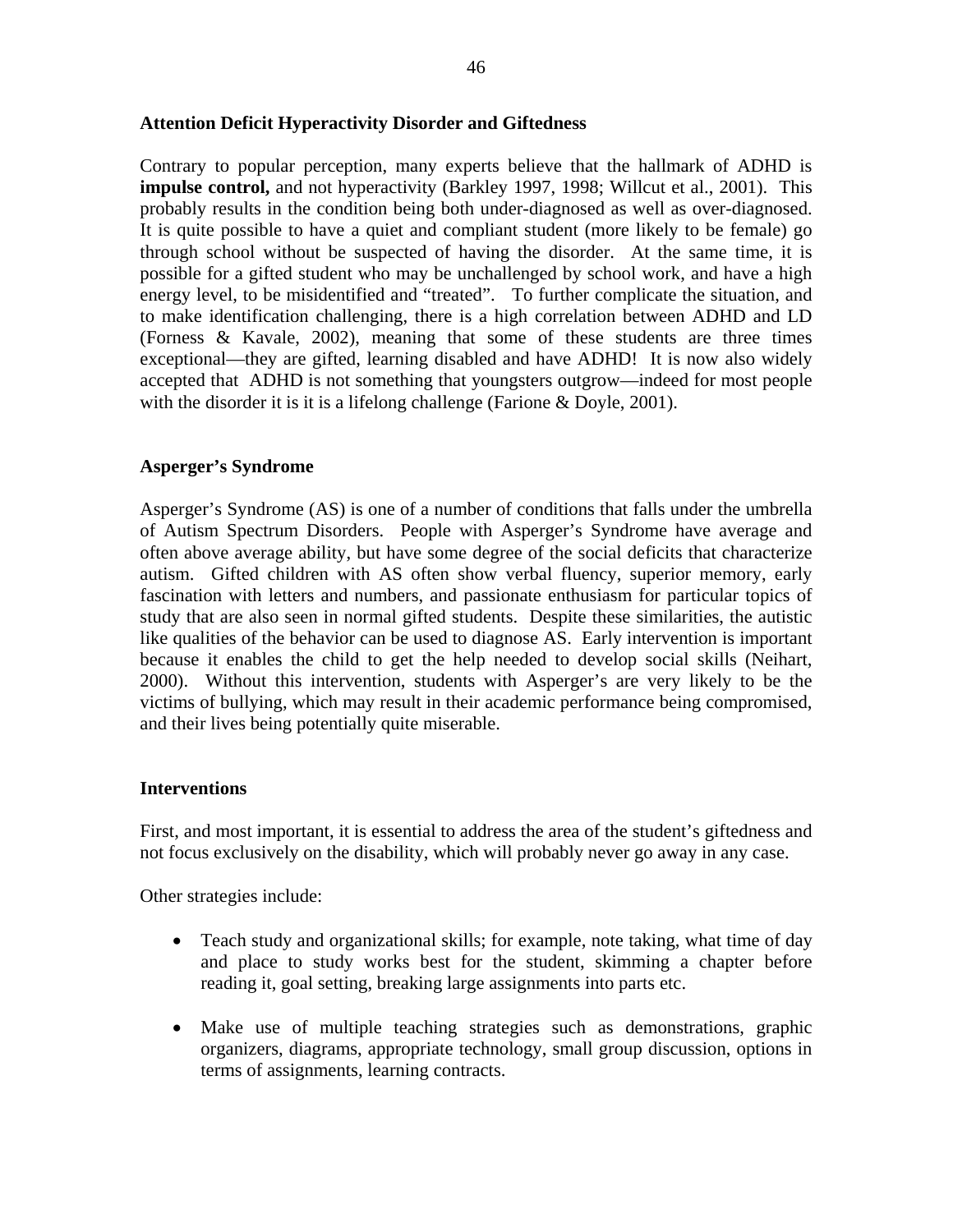• Teach social skills where needed. Many students with these disabilities have difficulty with perspective taking and reading nonverbal signals. They need to be taught what comes naturally to most students.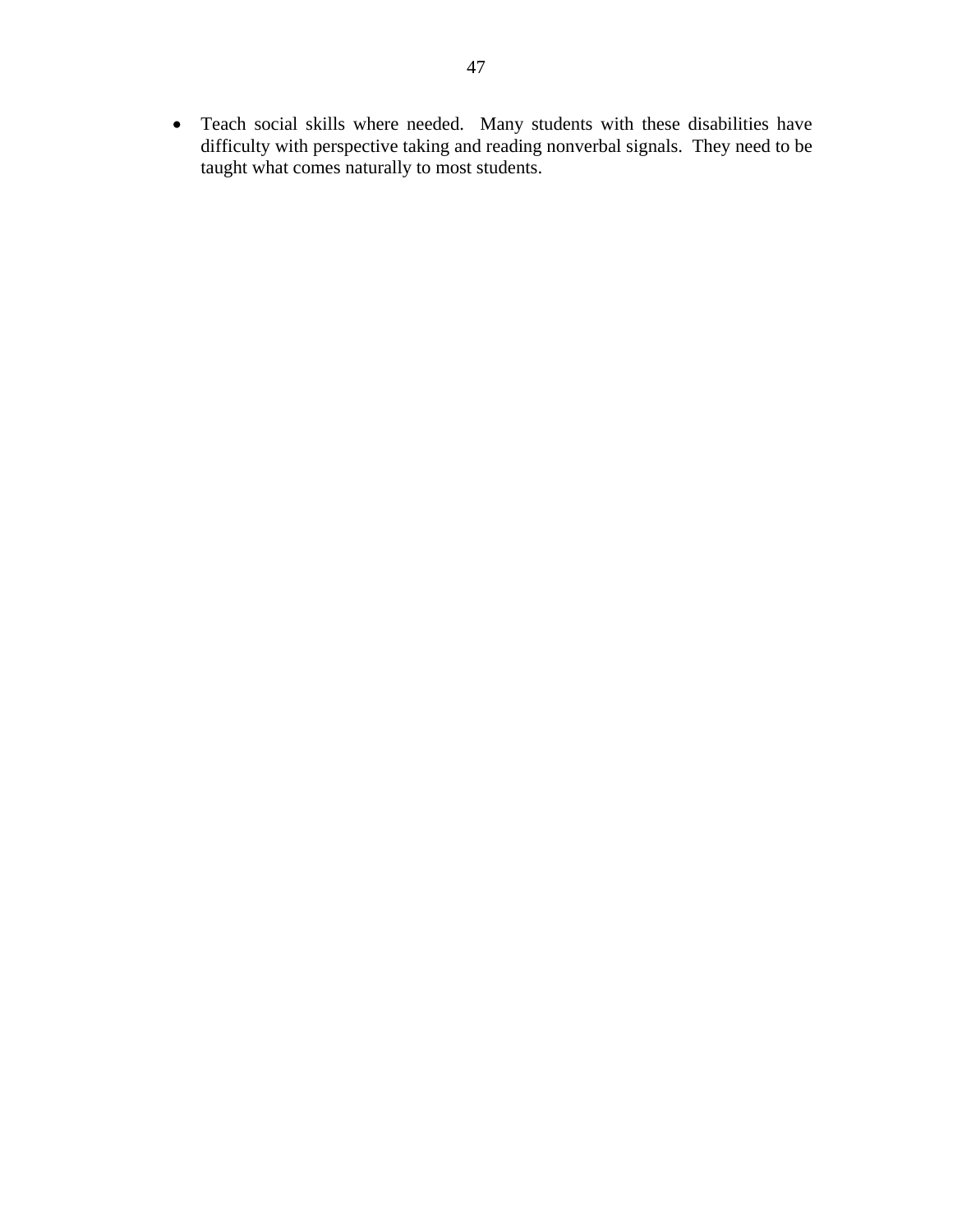## **GENDER**

The challenges and stresses that are integral to the lives of gifted boys and girls are more similar than different. These include:

- 1. A culture in the North American mainstream society that some have characterized as "anti intellectual'. By themselves intellectual pursuits and high achievement tend not be highly valued in this society, unlike in some other cultures (Howley et al, 1995). Thus, we hear unflattering terms like "geek", "nerd", and "brainiac" used and applied to both genders.
- 2. Members of both sexes are also apt to experience feelings of being different, which can lead to social isolation (Bachtold, 1978).
- 3. Both deal with an often unchallenging curriculum and subsequent boredom in school (Coleman & Cross, 2003).

However, some challenges tend to be more gender specific. In an effort to highlight these differences, it is important not to pit one sex against the other and to bear in mind that we want to maximize opportunities for ALL students.

When considering the education of girls, there is a great deal of "good news" (Davis  $\&$ Rimm, 2003), such as:

- 1. Grade 8 girls have caught up with boys in math.
- 2. Girls are taking challenging biology, chemistry and physics in the same numbers as bright boys.
- 3. In high schools, the effort to encourage girls to assume leadership positions has been successful.
- 4. There are more women athletes of high status, both at the school and professional levels.
- 5. More than 50% of students in university are female.
- 6. At least 50% of students studying law and medicine are women, a remarkable achievement as only a few decades ago these were male domains.

Nonetheless, there is still work to be done. Davis and Rimm, (2003) cite the following examples:

1. Gifted girls tend to lose confidence at adolescence.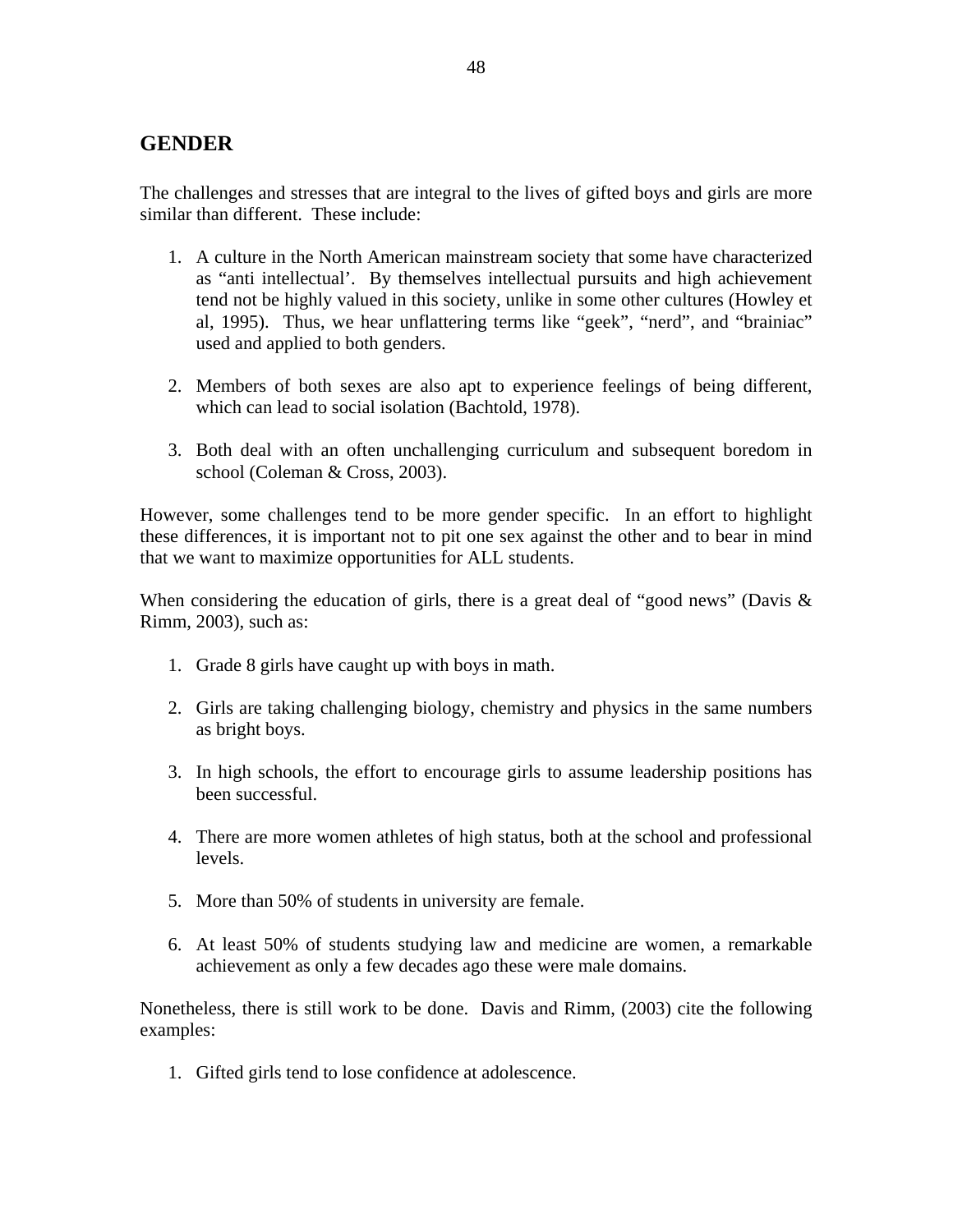- 2. There is still a dearth of females in the physical sciences, computer science and engineering.
- 3. At the very top levels of math, science and social studies males are dominant.
- 4. Young women tend to lower their career goals while in university.
- 5. Women are more likely to follow boyfriends/husbands and give up leadership positions.
- 6. Female students tend to have lower self confidence than their male counterparts.

In the case of boys, there is increasing concern about the low level of academic achievement provincially, nationally and internationally. The reasons are complex and not fully understood, but some may relate to school being less "boy friendly" as proposed by Kerr & Nipcon (2003):

- 1. Preponderance of female teachers at the elementary level, but increasingly at upper levels as well.
- 2. Less focus on literature and reading material that is appealing to boys.
- 3. Lack of sufficient opportunity for physical activity and movement.
- 4. Gifted boys between the third and fifth grade begin to underachieve when they realize it is not cool among their peers to be the best student in the class.
- 5. Rigidity in terms of appropriate rolls and professions for males e.g. boys may not choose careers that may be perceived as "unmanly," such as creative arts, teaching younger children, or nursing.

In addition, boys face cultural hurdles:

- 1. Play, for boys, is more restrictive. They do not have the same scope for androgynous interests.
- 2. Many boys are sensitive and caring, but they may be reluctant to display this for fear of harsh social consequences (Pollack, 1998).
- 3. The increase in girls in leadership positions during adolescence has had the unfortunate consequence of boys detaching, because they fear the stigma of participating in girl-dominated groups (Fiscus, 1997).
- 4. Gifted boys, especially those without fathers or mentors, are likely to become alienated and depressed at adolescence (Kerr & Nicpon, 2003).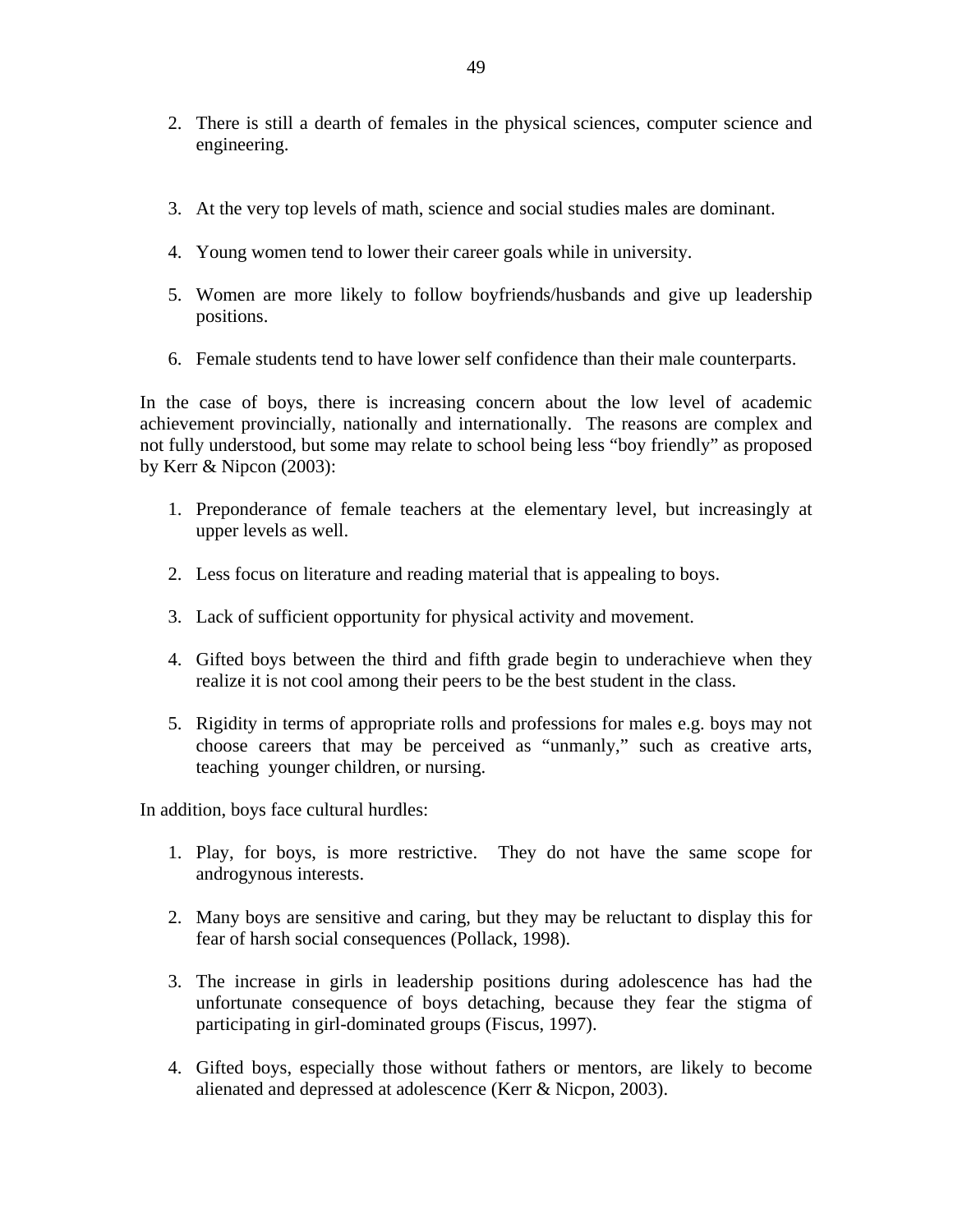What can we do?

- 1. Ensure that teachers and parents are aware of the need for gender equity and are committed to addressing the needs of both sexes.
- 2. Although there is overlapping in the way individual boys and girls learn, there are general differences between them (Gurion, 2003). Teachers can find valuable information in the New Brunswick handbook "Boys and Girls Learning" (2006).
- 3. Just as girls need to be comfortable in the physical sciences and related careers, boys need to be comfortable in fine arts and helping professions.
- 4. Explore the use of same sex classes in some subject areas.
- 5. Write letters to parents recommending that their daughters (or sons) take "nontraditional" advanced classes.
- 6. Provide opportunity for students to work with professionals in their area of interest. This is always recommended, but is particularly important if the student's area of giftedness is a nontraditional one.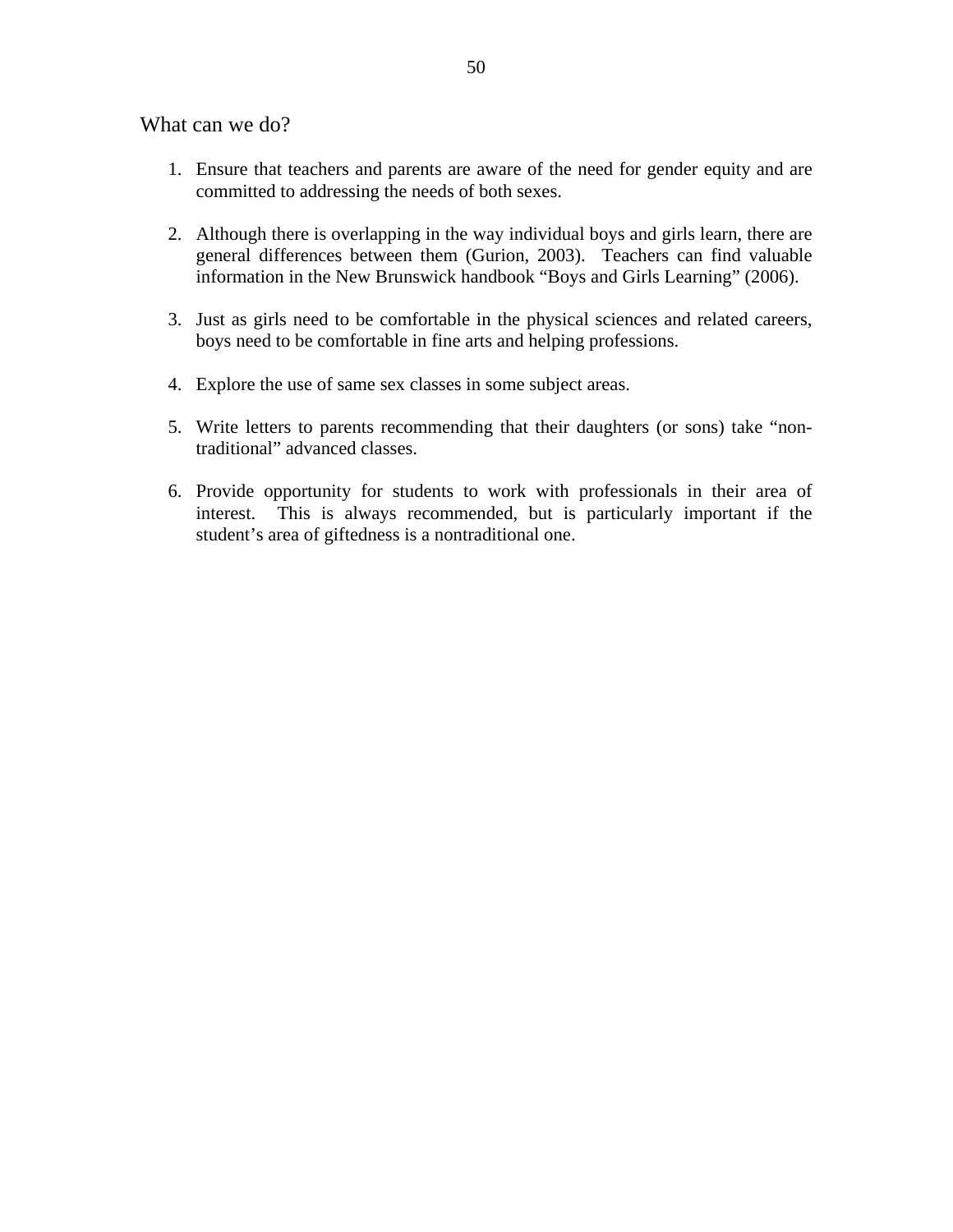# **TECHNOLOGY AND THE GIFTED**

Computer technology, with its vast range of applications from simple word processing and email to graphic design, music composition and, of course, the internet, is now an integral part of education. As a powerful tool for enrichment, this technology has opened unprecedented opportunities that were almost beyond imagining a mere twenty five years ago. Some specific uses for highly capable students include:

- 1. Electronic mentorship or some combination of face-to-face and electronic communication between mentor and student.
- 2. Email, which enables students widely separated by distance but close in interests to communicate on a regular basis. LISTSERVs serve a similar purpose for groups, in addition to providing the opportunity to work together in areas of mutual interest.
- 3. Online courses, which continue to grow in number and availability. For example, some Advanced Placement courses are now available online.
- 4. There is an overwhelming amount of information available regarding career development. A good starting point is www.yahoo.com, a popular search engine to career education sites (Pryt, 2003).

Despite all its uses and advantages, computer technology also has what (Pryt, 2003) has termed a "dark side". He lists the following issues:

- The need for a strong insistence on ethics and integrity in utilizing technology. Of ten the perpetrators of computer crimes have been both young and "gifted".
- There is much on the internet that, at worst, is dangerous and, at best, is a waste of time. Most of us have, at one time or another, lost sight of our focus while using the internet and wasted valuable time!
- Not all valuable or necessary information is on the Internet. Libraries, travel, and personal experiences are still valuable sources of learning. As well, there is an affective dimension of living and learning that requires positive human interaction. Although human communication can be enhanced through electronic communication, it cannot replace the 'real thing."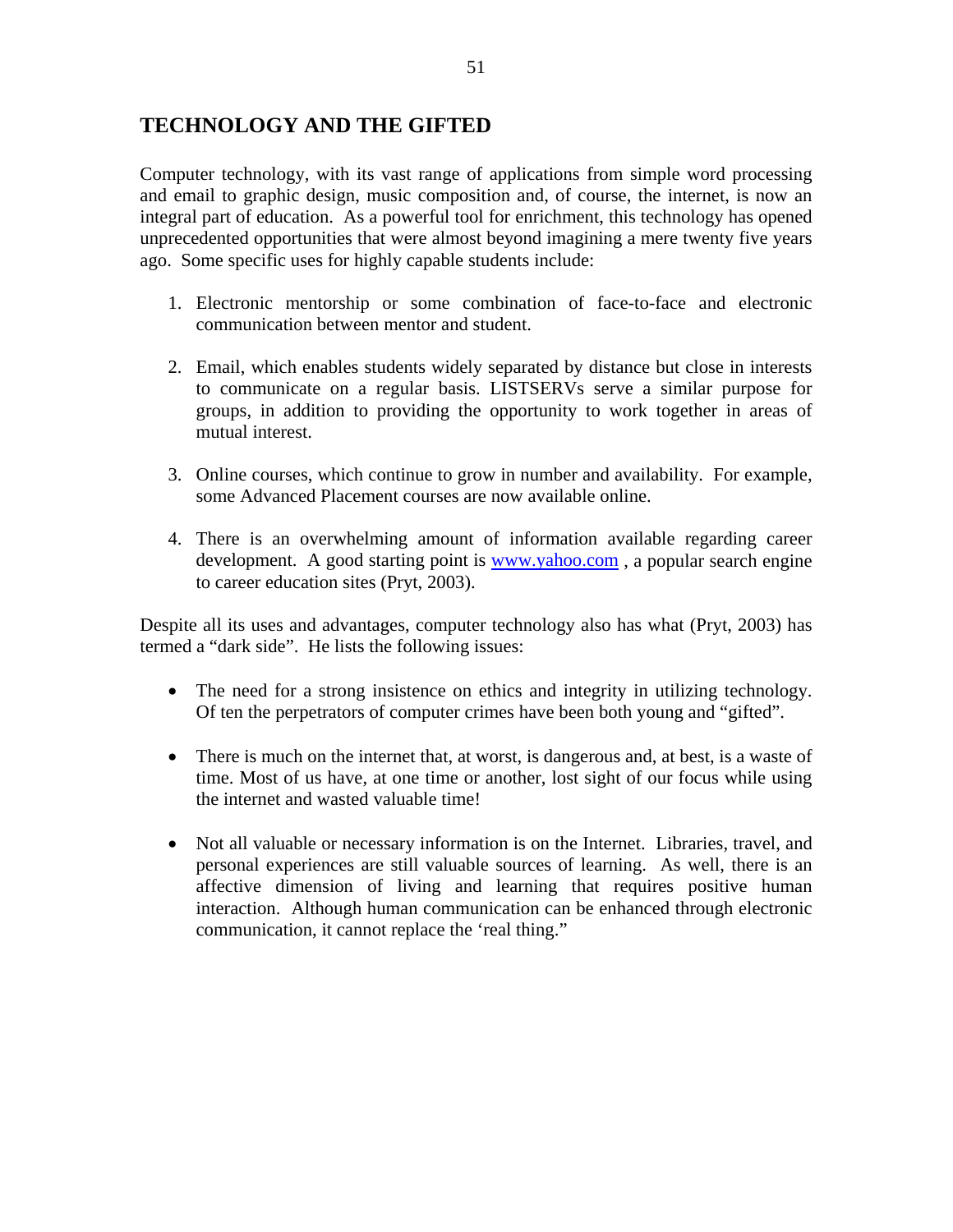# **RURAL SCHOOLS**

Many students in NB live in rural areas, which Statistics Canada defines as "sparsely populated lands lying outside urban areas" (Statistics Canada, 2001). This presents both advantages and challenges in meeting the needs of gifted students. Some advantages are small school size, low dropout rates, strong community support, and opportunities for students to participate in many activities. In fact, there is a movement currently to try to capture these advantages by creating "schools within schools", or even creating new high schools that are small in size.

However, there are negatives as well, particularly for gifted students who live in rural areas. They may be relatively isolated and far from resources such as cultural events, universities, large libraries, and may lack access to professionals and be less likely to have a cohort who share the same interests (Colangelo et al 2003). In NB, they are also more likely to be taught certain subjects by faculty teaching outside their areas of expertise.

There are creative ways to address each of these challenges; however, each requires the interest and commitment of at least one teacher, especially if parents are unable or unwilling to provide support and advocacy. As well, flexibility is essential at both the teacher and administrative level (Colangelo et al., 2003). Strategies include:

- Mentoring
- Independent study
- Online courses (see section on technology). Of particular interest to New Brunswick students at the high school level, some Advanced Placement courses are now online.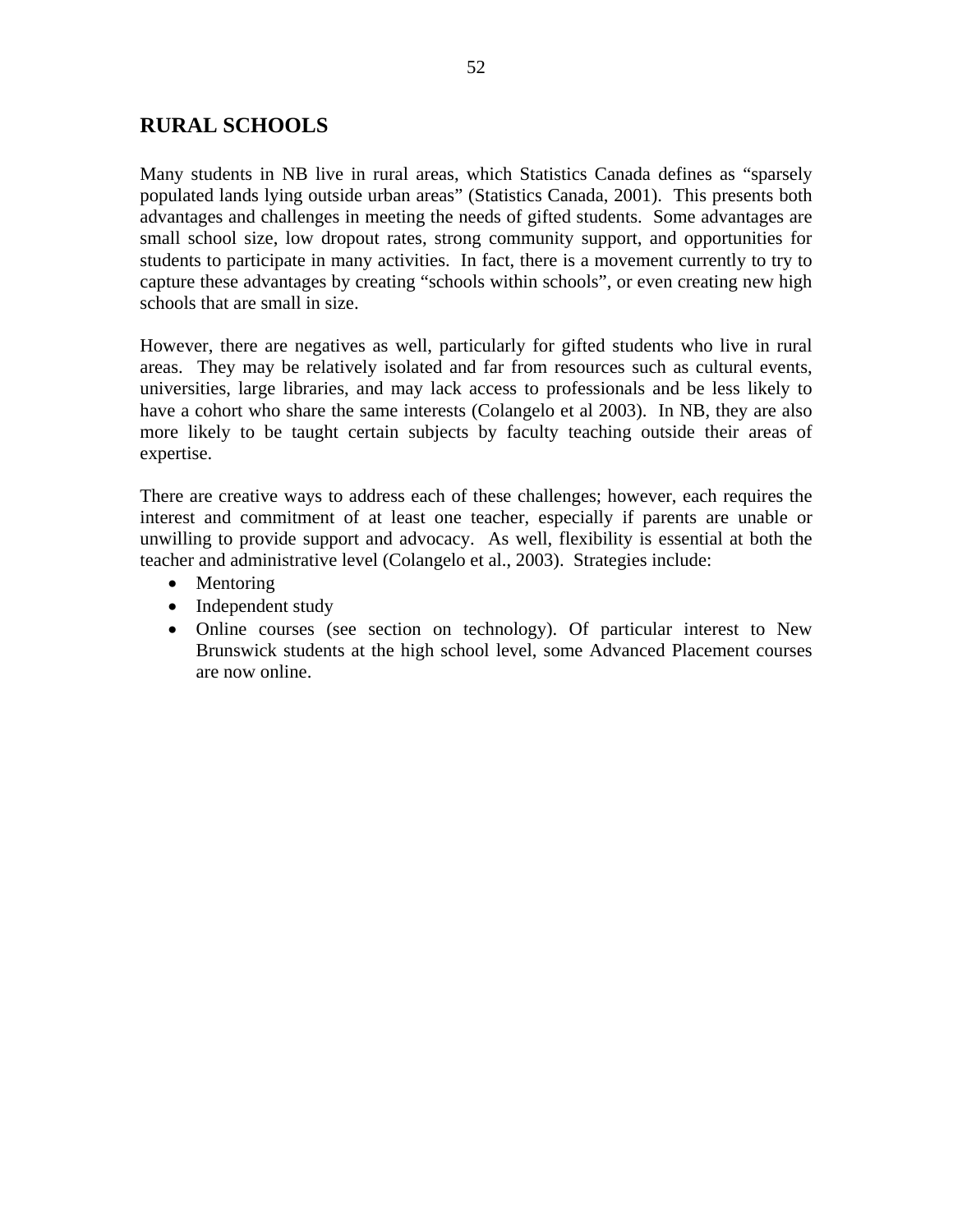## **PARENTS**

Although most parents "take the news" that their child is gifted quite well, having a gifted child presents its own challenges. The challenges depend on a number of factors, but often the degree of giftedness and the personality of the child are key ones. Understandably, highly gifted children are apt to have more difficulty than those who are moderately gifted (Feldman, 1986), and intense perfectionists have a harder time than those who are cheerful and relaxed. Some of the specific challenges parents face are: meeting social and emotional needs; sibling relationships; and school relationships.

If there is a generalization to be made, it is probably that the keys to parenting the gifted child are parental maturity and perspective balance. For example, in some instances, the realization that their child is gifted can propel parents into a relentless search for educational opportunities, which can distort family relationships (Coleman & Cross, 2005.) Some of this pressure may be tied to misconceptions abut early experiences and later eminence. Lost opportunities do not lead automatically to lost abilities, and parents are not responsible for all that their children become (Coleman & Cross, 2005). At the same time, of course, parents do have a responsibility to seek out and provide opportunities for all of their children.

#### **Social/Emotional Development**

Before reading this section, it may be helpful to read the section of this document on the characteristics of gifted students. In particular, the section on Dabrowski's "overexcitabilites" may be helpful in understanding the nature of the intensity, reactions, and emotions that a gifted child is apt to experience. These overexcitabilities must be handled with understanding, respect, and sensitivity, but also with firmness. For example, no matter how much a young child might like to stay up well into the night painting, he or she cannot. Again, the keys are parental wisdom and balance.

Giftedness is a way of being different and although some gifted children have many friends and are natural leaders, but this is not always the case. One likely reason may be that their interests are out of sync with those of their peer group; examples may include a middle school student who is fascinated with provincial politics, or a seven year old who is passionate about algebra. It can be very hard for some children to understand the disinterest or scoffing of peers.

Another reason for difference may be that the child is neither a leader nor follower, but prefers his own company much of the time. This may difficult for parents to understand, particularly if they are people oriented, but it is not evidence of pathology. At the same time, everyone needs some friends. Email and other communication technology can play a supplementary role, but it cannot replace human contact. The role of parents in this situation is crucial, and includes respecting and accepting their child "as is," supporting the child in his interests, helping him understand differences, and finding opportunities and friends for their child. Such venues may include school clubs, summer camps, youth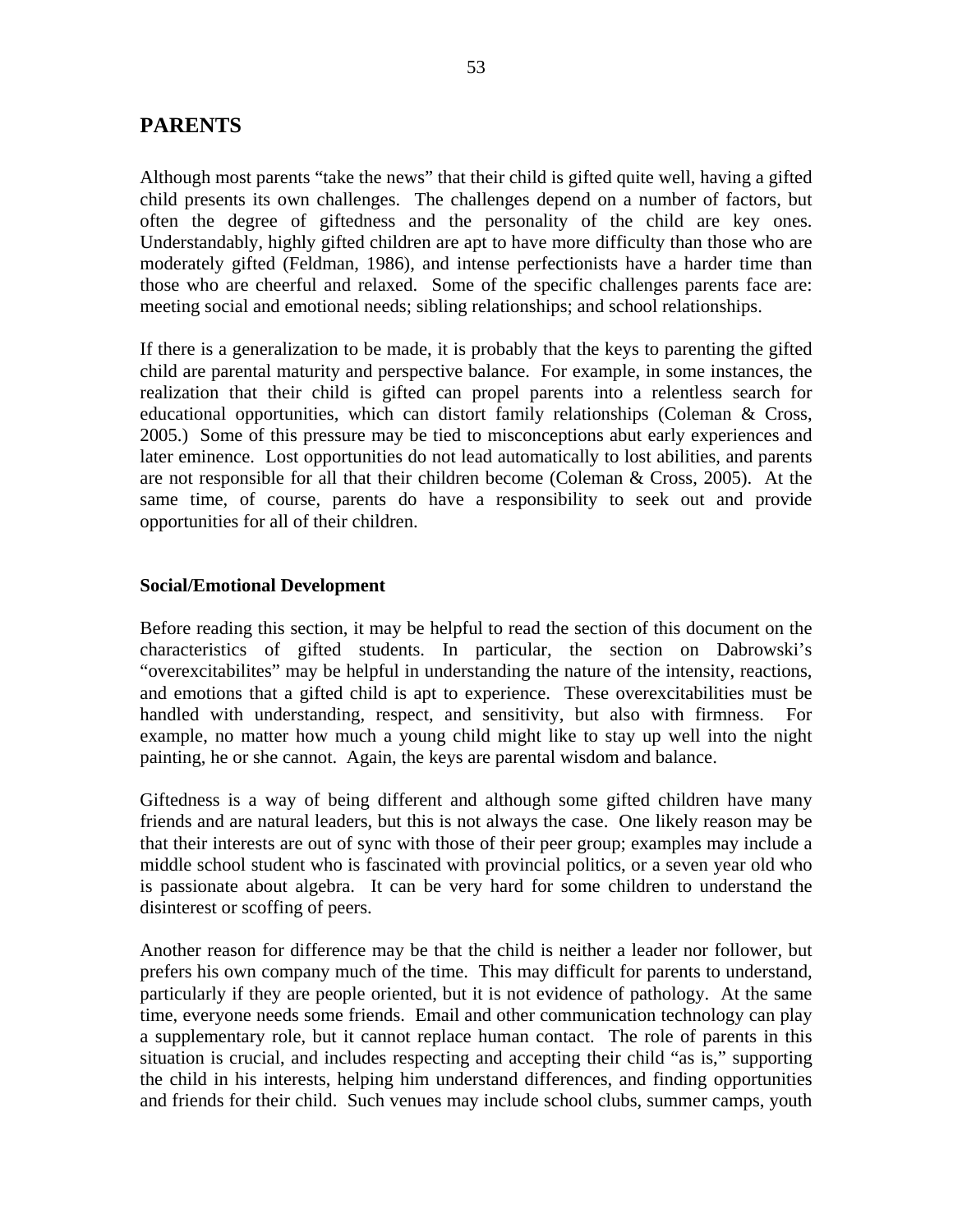orchestras or other appropriate activities. Several years ago, a sixteen-year-old boy attended Shad Valley, a month long summer program for high school students with a strong aptitude for science and math. It was a liberation and life changing experience for him to find other, indeed many other, like-minded peers!

Because gifted children are apt to be advanced verbally and cognitively, parents can be led to hand over too much responsibility and decision making to them. High cognitive ability and good arguing skills do not necessarily translate into good judgment. Sometimes the consequences can be tragic. Davis and Rimm (2003) present the true case of a seven-year-old girl who attempted to set a cross-country flying record. The plane she was flying had to be modified to allow her to reach the pedals and to see over the instrument panel. The plane crashed minutes after take-off, killing her and the two others aboard. Although this is a sad and extreme example, it does illustrate how important it is that parents are, and must remain, the responsible adults in charge and unafraid to set appropriate limits and provide guidance.

Many gifted children are perfectionists, which can create an enormous amount of stress for the child as well as deprive him or her of many worthwhile and fun experiences. For example, the perfectionist child often will not attempt to play a sport or learn a skill because he/she does not think he/she can master it to their standards of perfection. The following suggestions for parent are adapted from Winebrenner (2001):

- Separate the child from his or her accomplishments. One way to do this is not to over-praise, as well as to praise effort alone some of the time, not always perfection.
- Look for signs of perfectionism in your own life. Model setting priorities and letting go of less important tasks. It may even be helpful to explicitly tell your child that "every task warrants a relative degree of perfection". Laugh at your mistakes and don't be afraid to "be a beginner" who is just learning a new skill and who is far from perfect. It is a powerful lesson for children to see that their parents are not always perfect, and even more, are capable of enjoying their less than perfect performance!
- Encourage your child to compete against herself. It may be wise to start with activities that can be done noncompetitively, such as swimming, gymnastics, skating or running.
- Let your child do his own homework, especially if your goal is to make it perfect.

## **Siblings**

In some families, only one child is gifted; in some, several or all children may be gifted; and in some, although all are gifted to some degree, one is exceptionally so. Rimm and Davis, (2003) articulate an underlying principle for the care and handling of all children: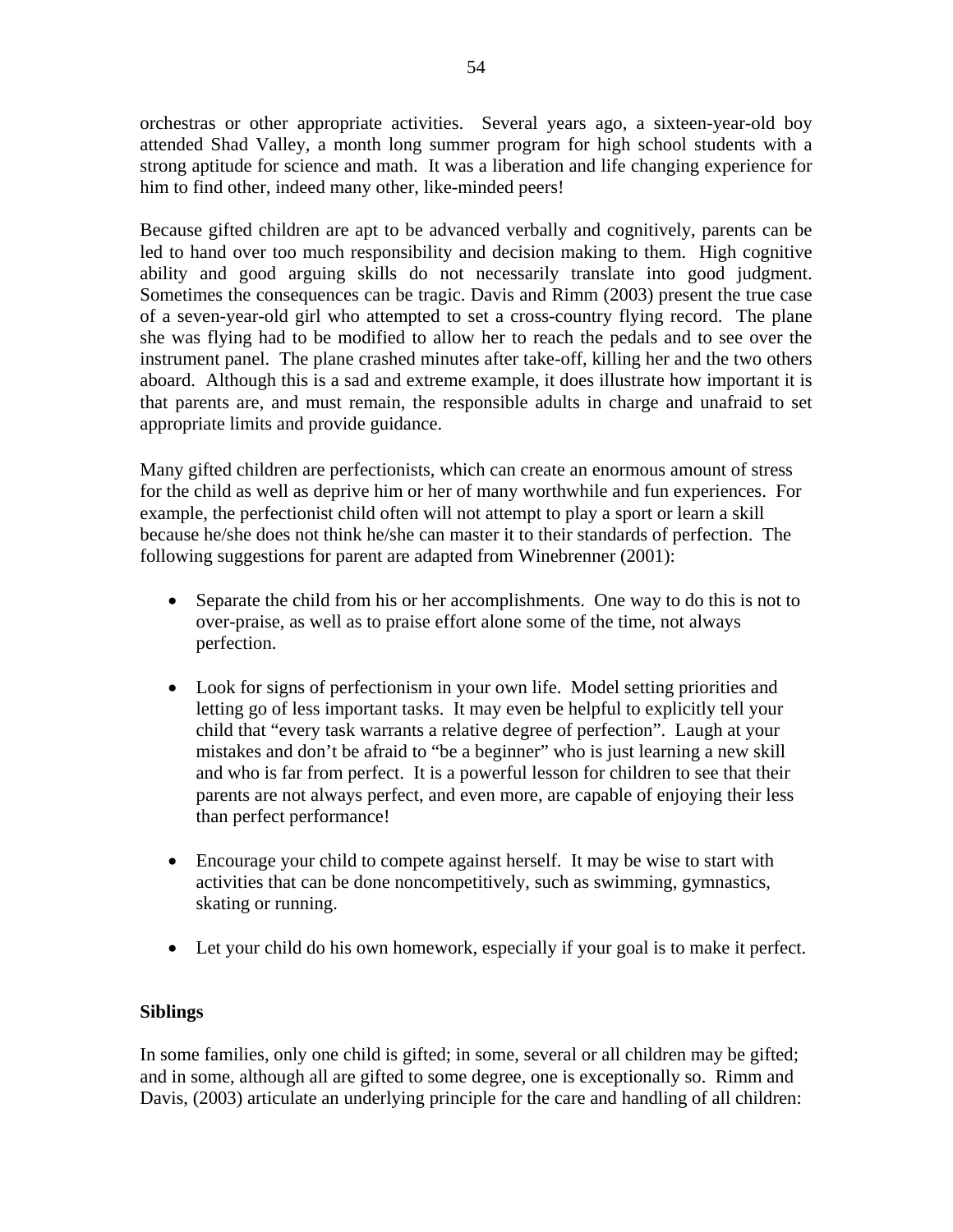Each and every child in a family should be provided the most ideal opportunity for intellectual and creative development for that particular child. The needs of the gifted child need not be ignored in the interest of equality. At the same time, other children, gifted or not, need to have their needs addressed as well. It is also important to celebrate and praise each child for his/her individual achievements. At the same time, it is important to keep academic expectations appropriately high for all children.

Of equal importance is insuring that members of the extended family treat each child as an individual and not provide preferential treatment. This can lead to sibling rivalry and worse. Sometimes even well meaning teachers will comment on the stellar performance of an older child, which can be understandably daunting. However, usually teachers will be sensitive to the differences in siblings.

Gifted children should also be expected to play by the same rules and have the same shared responsibilities as all other children in a family. Children may need to attend to their household jobs at different times, but no one is exempt from household chores.

## **School Relationships**

Despite the chronic problem of limited resources, the vast majority of schools and teachers are eager to help all students reach their potential. Having said that, it is all too true that the demands on individual teachers are much larger than parents or the public generally realizes. Parental advocacy and support are critical. What follows are some suggestions adapted from Winebrenner (2001) for working with schools:

- 1. Don't be afraid to advocate for your child and let the school know about what your child is able to do. At the same time, avoid using language like "best," "brightest," or similar superlatives that may be taken to mean that your child is more important than others.
- 2. Maintain regular contact with your child's school and teacher. Before making requests, offer something positive such as telling a teacher about a school activity that your child has enjoyed. Present yourself as a partner and, if at all possible, offer to help the teacher. This can be in the classroom, through locating information, or working on materials at home. Most teachers are very grateful for this sort of assistance.
- 3. Recognize that advocacy will probably be needed throughout your child's school career. This is an instance where once will never be enough. At the same time, show appreciation for efforts made to meet your child's educational needs.
- 4. Do not criticize or denigrate your child's teachers or school in her presence. This is unfair to the child, who spends a good proportion of the day in school, and can lead to serious problems with behavior and achievement. If you are "going nowhere," contact the district supervisor responsible for gifted students.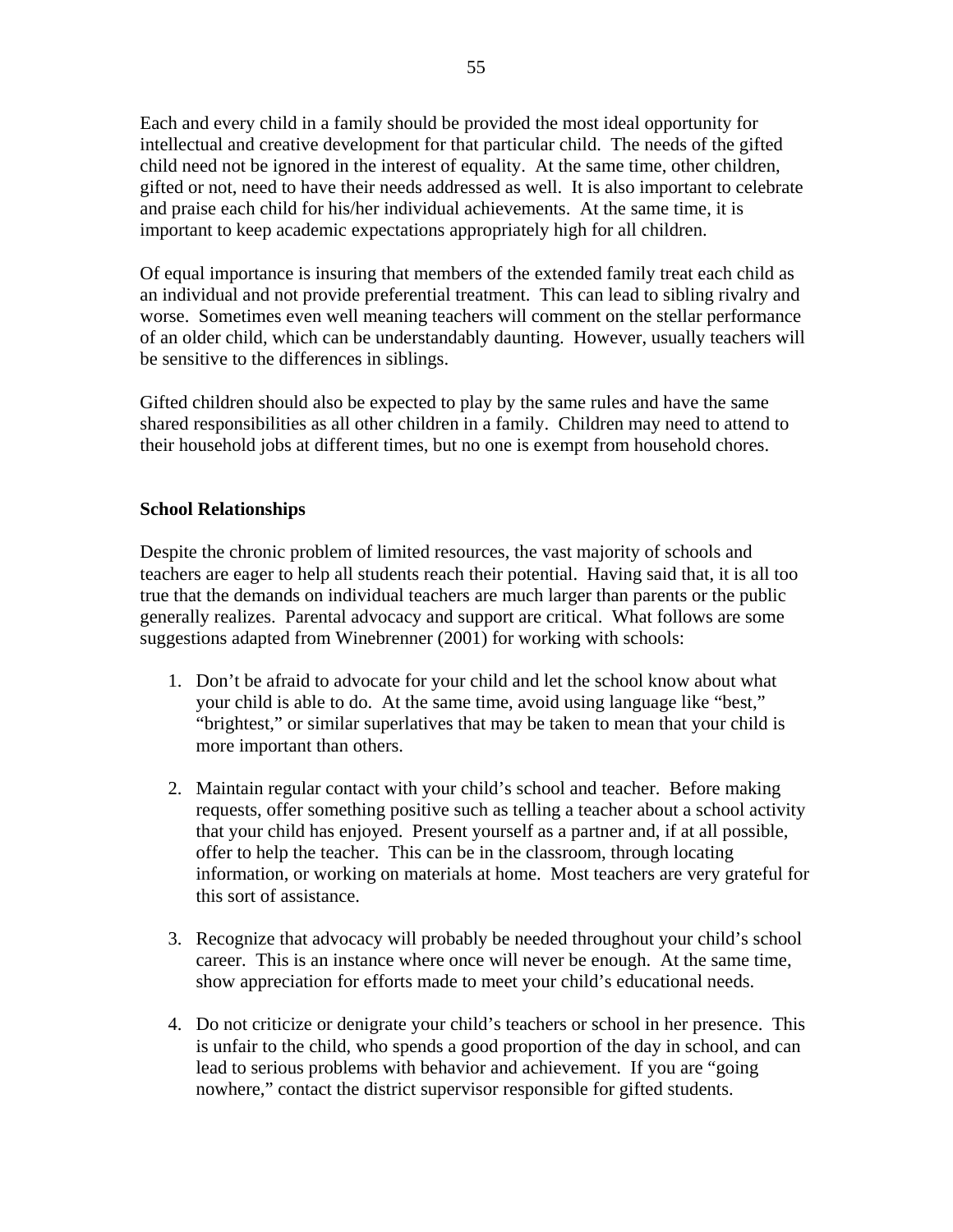- 5. Join local and national advocacy groups. The Association for Bright Children, which is based in Toronto, has groups all over the country.
- 6. Advocate at a provincial level for funding, teacher education, and resources for gifted students.

Finally," giftedness" is just that, a "gift." It is important for parents to believe in their hearts that "better at" does not mean "better than." If parents believe that their child is "better than" others, they cannot help but communicate this. Such an attitude can have tragic consequences for their child in his or her relationships with others. It is not an exaggeration to claim that this one factor can determine whether their child has an unhappy and lonely life or a happy and fulfilling one.

# **Parents of Young Gifted Children**

Simply put young gifted children develop ahead of their peers. Although this often occurs in areas such as motor and social development, it is most noticeable in the early development of language and sometimes in early reading. In fact, unusual skill in both reading and math can emerge as early as two years (Jackson, 2003). It is interesting that early reading may sometimes foretell an unusual talent in some other area that uses another symbol system such as math, music or computer science (Jackson, 2003). However, early reading is not universal. There are gifted children who learn language at the usual, and sometimes even later, age. Einstein is one such example! Also a child who is a self taught early reader will not necessarily be destined for a career in this area.

Babies and young children learn primarily through one-to-one contact with adults they know and trust. "Brainy Baby" products such as the Baby Einstein Series are unsubstantiated; in fact there is even a certain irony to the name Baby Einstein, as in his early years the real Einstein was anything but precocious. It is easy for parents to be manipulated by half truths; for example, the claim that many neurons die in the preschool period. This is true, but the brain has far too many neurons at birth; in fact billions more than it needs. Nature intended them to die. Cell death is actually part of the way the nervous system develops and refines learning circuits (Quart, 2006).

Although it is important to encourage young children's interest in books and reading, as well as to encourage and support them if they do learn to read early, it is not wise to provide early instruction in reading and other academic areas (Jackson, 2003). When parents do this, there can be a number of undesirable outcomes: children may perceive that they are only valued for their precocious accomplishments; the effects typically do not last (Hyson & Hirsh-Peck, 1991); and, not infrequently, children will find a way to "pay their parents back," even if it is years later.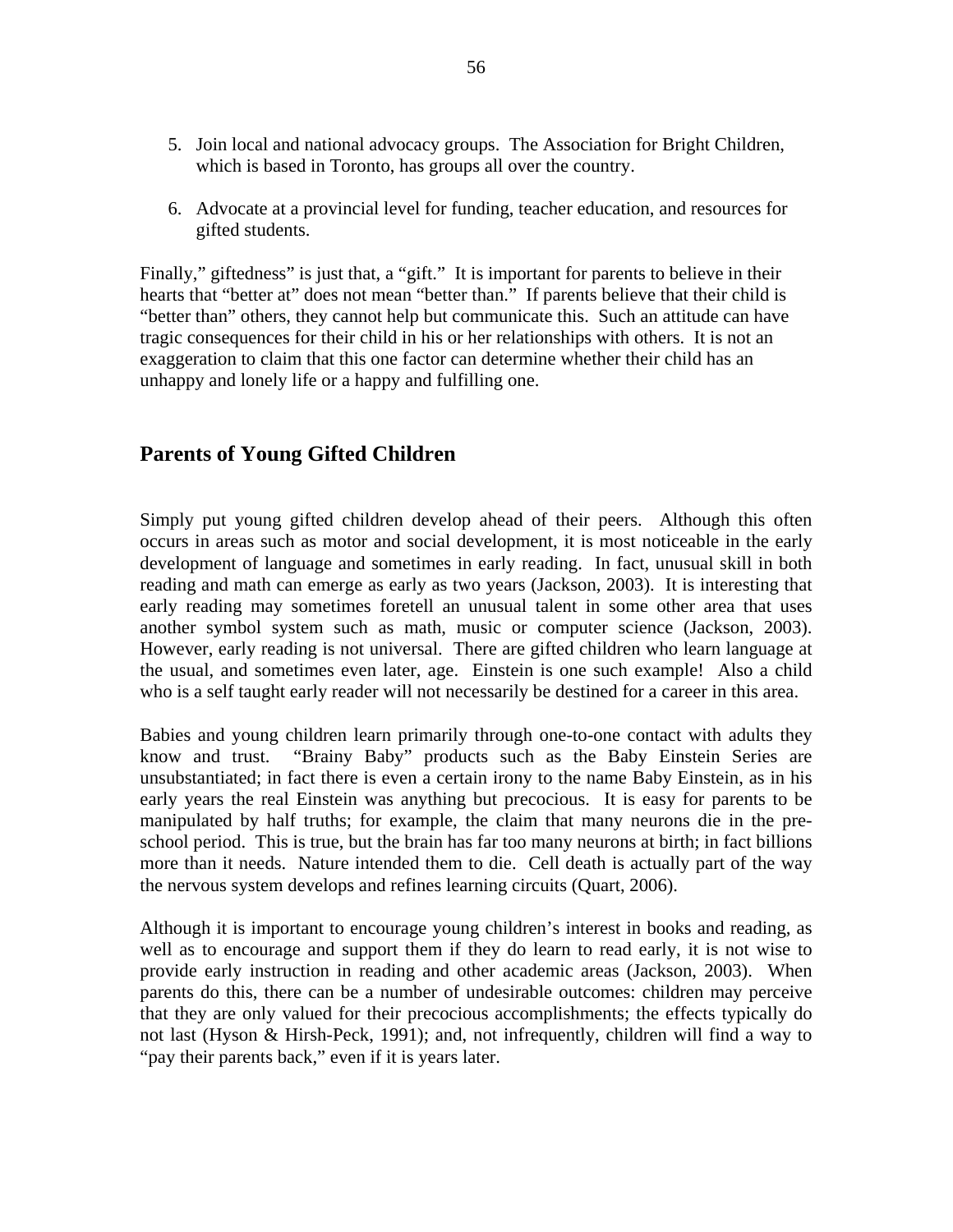Aside from early language and reading there are a number of other developmental characteristics as well:

- Good memory
- Abstract thinking
- Curiosity
- Long attention span
- Active imagination
- Mature sense of humor
- Preference for older playmates

Parents of preschool gifted children are often on their own as services for children of this age are pretty well non-existent. Nonetheless, there are many things parents can do to optimize development during this period.

# **Guidelines for Parents of Young Gifted Children:**

- *1. Expose your child to many different learning experiences and opportunities. Encourage your child, but do not attempt to create a prodigy. This puts enormous pressure on a child and conveys the message that the child is valued not for him/her self, but for what he/she can do.*
- *2. Read to your child. Talk about what you are reading. For example, ask your child what he/she thinks will happen next. Point out occasional words, such as names of characters. Do not try to teach your child to read in a formal way but do respond to questions he/she may ask you, or observations he/she may make about reading.*
- *3. If your child learns to read spontaneously teach your child some writing skills. Five minutes a day is sufficient and you can use a simple workbook from a department store. The reason is that the discrepancy between knowing how to read but not write can create anxiety for a young child (Davis and Rimm 2004).*
- *4. Talk to your child at a level slightly above his/hers. Research has shown that toddlers and young children learn the most when the language used relates directly to what they are interested in at the moment. For example, if a small child is looking at a large dog, the parent might say, "What a big dog that is. I bet he eats a lot of food. I wonder what he likes best?"*
- *5. Provide materials such as blocks, paint, writing materials and appropriate toys to stimulate imaginative play.*
- *6. Limit TV viewing to a couple of hours a day—if that! There is some evidence (Healy, 1990) that TV viewing can be "neurologically addictive" and may change how the brain functions. Further, Healy believes that TV watching may*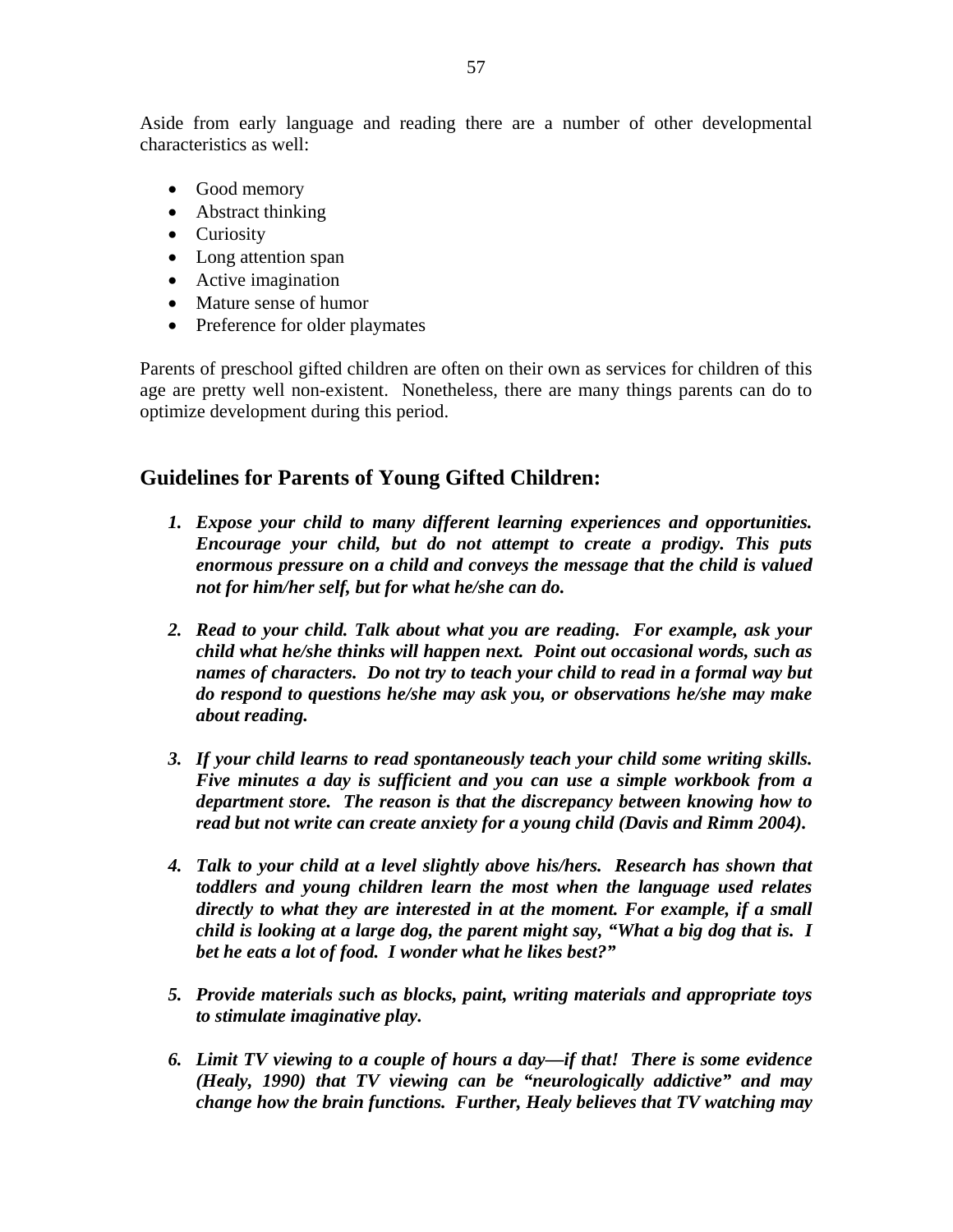*impair listening, problem solving, and sustaining attention. When your child watches TV, try to watch with your child, commenting and asking questions on what you are both viewing to make it a more interactive and less passive experience.* 

- *7. Provide opportunities for your child to interact with peers in a high quality preschool program. Some components to consider, specifically related to gifted students, are: sensitivity to the needs of very bright children and the encouragement of creative expression (Davis & Rimm 2004). However, if available programs are not of high quality, it is probably better to keep the child at home and look for other activities where your child can interact with peers.*
- *8. Many parents have a tendency to over-program their children's lives, even at a young age. Allowing some alone time is good, as it encourages independence and imagination. In fact, creative people of all ages often thrive on "down time" (Davis & Rimm 2004).*
- *9. When it is time to start school, let your child's teacher know that he/she has shown unusual ability as a preschooler. Be as specific as possible and provide some examples.*
- *10. Join the Association for Bright Children (ABC) http://www.sjfn.nb.ca/community\_hall/A/asso4180.html*
- *11. Hoagiesgifted.org is an excellent website, with much valuable information and many resources for parents and teachers alike.*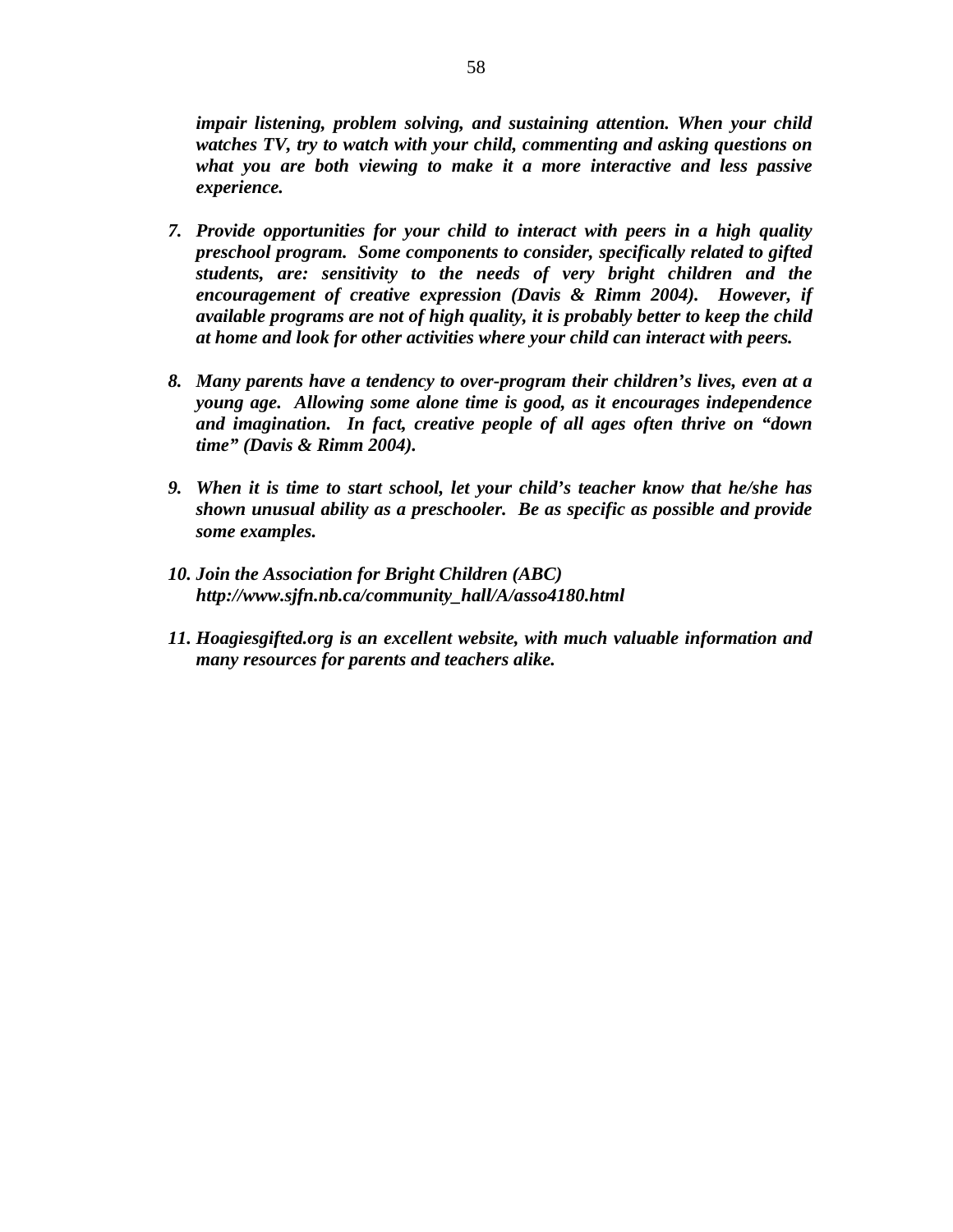# **References**

Anderson, L.W., & Krathwohl, D.R. (Eds). (2001). *A Taxonomy for Learning, Teaching, and Assessing: A Revision of Bloom's Taxonomy of Educational Objectives*. New York: Longman.

Albert, R. S. (1998). Letter from the field. *Roeper Review*, 21 (1), 78-80.

Bloom, B. S. (Ed), Englehart, M. B., Furst, E. J.,Hill, W. H., & Krathwohl, D. R. (1956) *Taxonomy of educational objectives, handbook I: cognitive domain*. New York, NY: McKay.

Barkley, R.A. (1998). *Attention-deficit hyperactivity disorder: A handbook for diagnosis and treatment, second edition.* New York: Guilford Press.

Baum, S. (1990). *Gifted but learning disabled: A puzzling paradox* (ERIC Digest #E479). Reston VA: Council for Exceptional Children. (ERIC Document Reproduction Service No. ED 321 484).

Bachtold, L. M. (1978). Reflections on gifted learners. *Gifted Child Quarterly*, 22, 116- 124.

Callahan, C.M., Hunsaker, S.L., Adams C.M., Moore S.D., and Bland, L.C. (1995). *Instruments Used in the Identification of Gifted And Talented Students.* (Research Monograph # 95130). Storrs, CT: National Research Center on the Gifted and Talented.

Boys and girls learning. (2006). New Brunswick Department of Education.

Carroll, J.B. (1993). *Human cognitive abilities: A survey of factor-analytical studies.*  New York: Cambridge University Press.

Clark, B. (2002). *Growing Up Gifted* (6th ed). Columbus, OH: Merrill/Prentice Hall.

Chuska, K. R. (2005). *Gifted learners K-12: A practical guide to effective curriculum and*  teaching. (2<sup>nd</sup> ed.). Bloomington, IN: National Educational Service.

Coleman, L. J., & Cross, T. L. (2005). *Being gifted in school: An introduction to development, guidance, and teaching* (2nd ed.). Waco, TX: Prufrock Press, Inc.

Colangelo, N., Assouline, S. G., Baldus, C. M., & New, J. K. (2002). Gifted education in rural schools. In N. Colangelo & G. A. Davis (Eds.), *Handbook of gifted education* (2nd ed., pp. 572-581). Boston: Allyn & Bacon.

Dabrowski, K. (1967). The theory of positive disintegration. *Mensa Research Journal.* 327. New York: Brooklyn.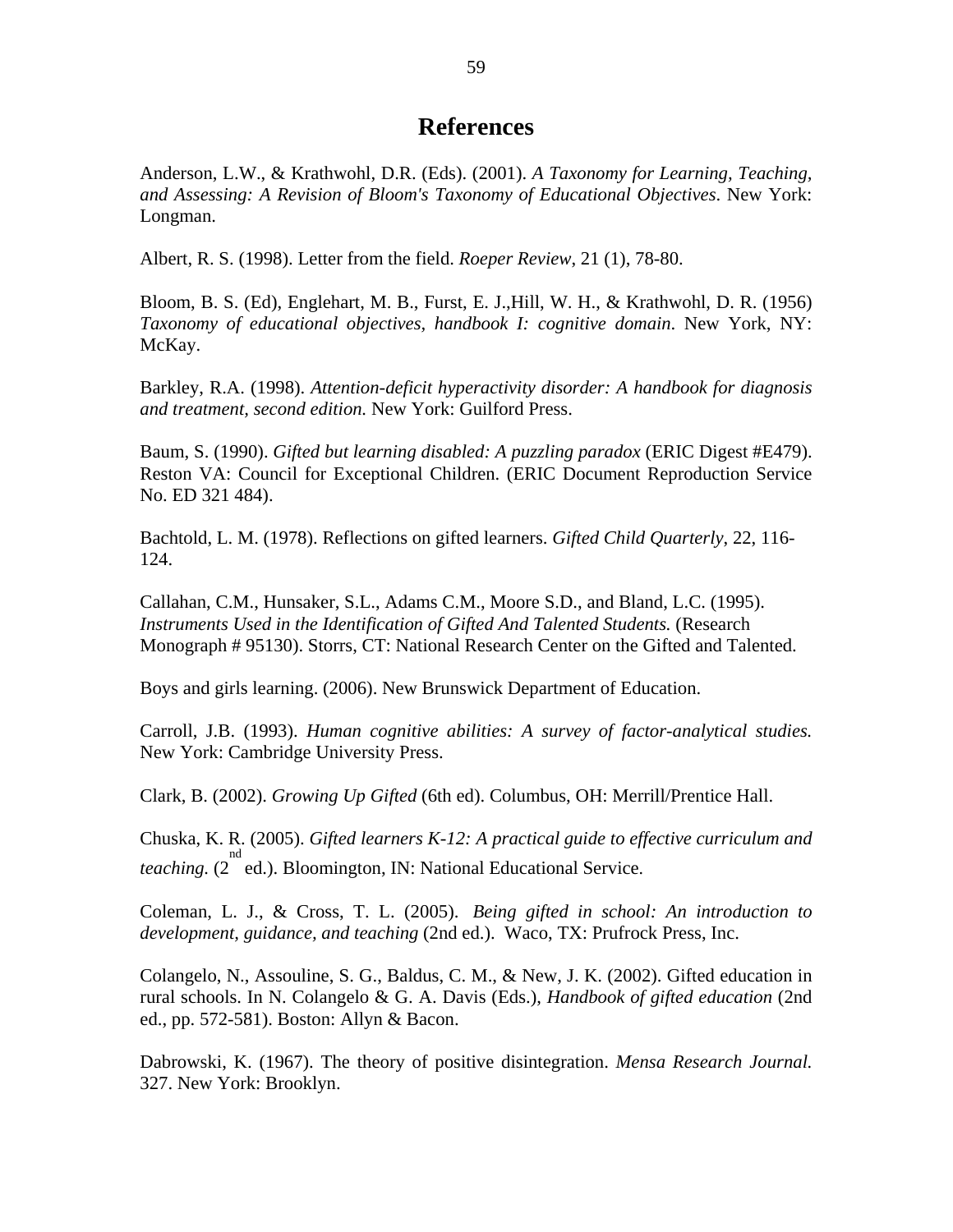Davis, G. (2003). *Identifying Creative Student Teaching for Creative Growth.*

Davis, G. A., & Rimm, S. B. (2004). *Education of the gifted and talented* (5th ed.). Boston: Pearson Education.

Delisle, J. (1996). Multiple intelligences: Convenient, simple, wrong. *Gifted Child Today Magazine,* 19(6), 12-13.

de Bono, E. (1986). *CoRT thinking skills program.* Oxford, England: Pergamon Press.

Delisle, J., & Galbraith, J. (1987). The gifted kids' survival guide II. Minneapolis, MN: Free Spirit.

Emerick, L.J. (1992). Academic underachievement among the gifted: Students' perceptions of factors that reverse the pattern. *Gifted Child Quarterly*, 36, 140-146.

Feldhusen, J. F., & Moon, S. M. (1992). Grouping gifted students: Issues and concerns. *Gifted Child Quarterly, 36* (2), 63-67.

Fleith, D. S. (2000). Teacher and student perceptions of creativity in the classroom environment. *Roeper Review, 22*, 148-157.

Farone, SV. & Doyle A.E., (2001). The Nature and Heritability of Attention Deficit/Hyperactivity Disorder. *Child and Adolescent Psychiatric Clinics of North America,* 10, 299-316.

Forness, S.R.,& Kavale, K.A., (2002). Impact of ADHD in school settings. In D. Hallahan & J. Kauffman (Eds), *Exceptional Learners* (9<sup>th</sup> ed.). Boston: Allyn & Bacon.

Friedman, N. (2005). *Opeing doors: The administrator's guide to the schoolwide enrichment model.* Mansfield Center, CT: Creative Learning Press.

Fiscus, L (1997). Survey says: gender issues survey. *Leadership*, 7, 17-21.

Gardner, H. (1983). *Frames of mind: The theory of multiple intelligences.* New York: Basic Books.

Gardner, H. (1993). Creating Minds: An anatomy of creativity seen through the lives of Freud, Einstein, Picasso, Stravinsky, Eliot, Graham, and Gandhi. New York: Basic Books.

Gardner, H (1999) *Intelligence Reframed: Multiple Intelligences for the 21st Century.*  New York. Basic Books.

Guilford, J.P. (1967). *The nature of human intelligence.* New York: McGraw Hill.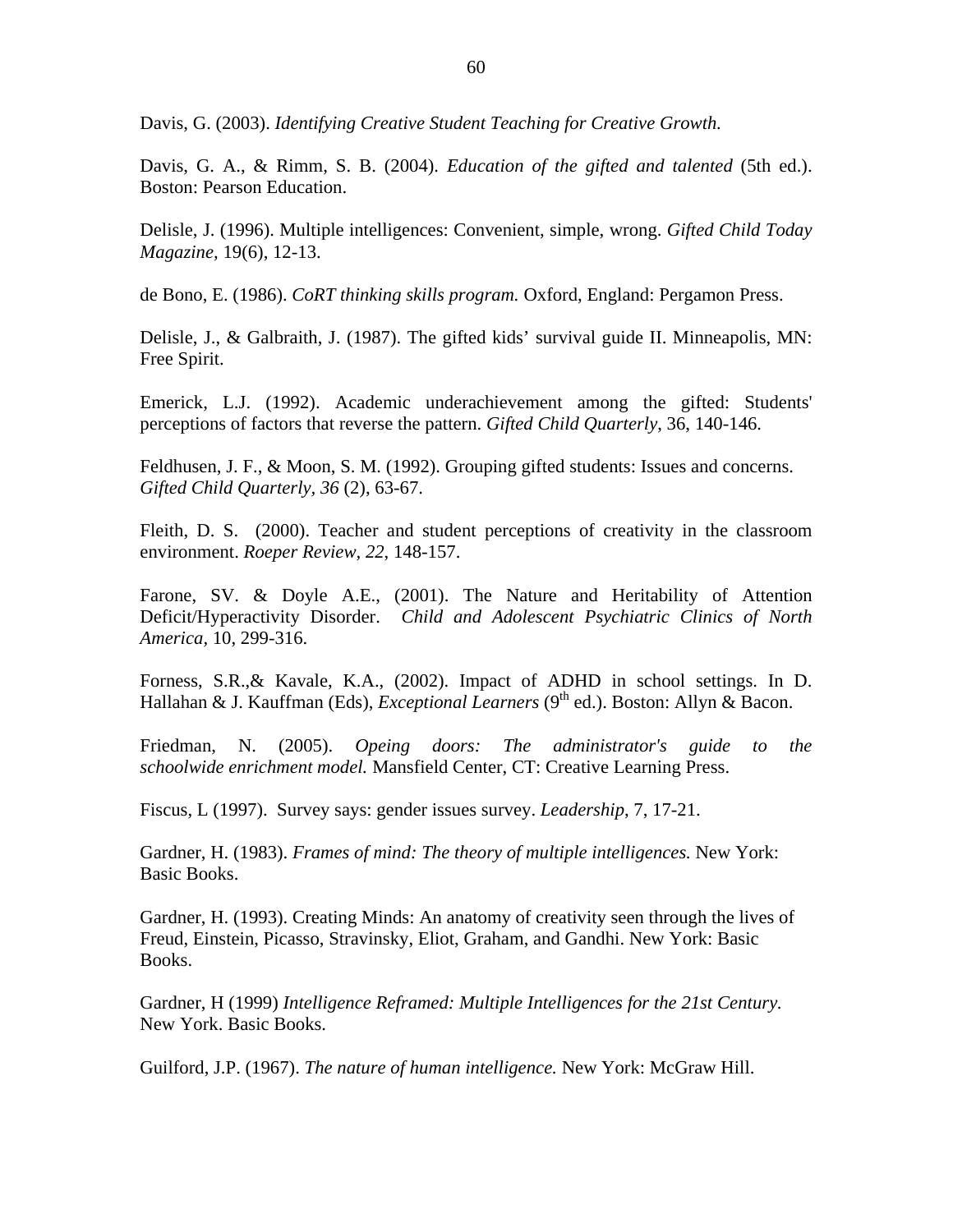Gagne, F. (1995). From giftedness to talent: a developmental model and its impact on the language of the field. *Roeper Review,* 18, 103-111.

Gottfredson, L. S. (2003). The science and politics of intelligence in gifted education. In N. Colangelo & G. A. Davis (Eds.), *Handbook of gifted education* (3rd ed., pp.24-40). Boston: Allyn & Bacon.

Gross, U.M. (2004). *Exceptionally gifted children*. (2nd Edition). London: Routledge Falmer.

Gallagher, J. J. (1997). Issues in the education of the gifted students. In N. Colangelo  $\&$ G. A. Davis (Eds.), *Handbook of gifted education* (2nd ed.; pp. 10-23). Boston: Allyn & Bacon.

Gurian, M. (2001). *Boys and girls learn differently*. Jossey-Bass: San Francisco, CA.

Gross, M. (1993). *Exceptionally gifted children*. London and New York: Routledge.

Getzels, J. W., & Dillon, J.T. (1973). The nature of giftedness and the education of the gifted." In R. M. W. Travers (ed.). *Second Handbook of Research of Teaching*. (pp. 689- 731). Chicago: Rand McNally

Halsted, J. W. (2002). *Some of my best friends are books: Guiding gifted readers from pre-school through high school* (2nd ed.). Scottsdale, AZ: Great Potential Press.

Heacox, D. (2004, Nov.). National Association for Gifted Children Conference. Karnes, F. A., & Chauvin, J. C. (2000). *Leadership Development Program* (Revised ed.). Scottsdale, AZ: Gifted Psychology Press.

Howley, C., Howley, A., & Pendarvis, E. (1995). *Out of our minds: Anti-intellectualism and talent development for American schooling.* New York: Teachers College Press.

Kagan, J., Lang, C. (1978). *Psychology and induction: an introduction*. New York: Harcourt Brace Jovanovich, Inc.

Kerr, B. A., & Nicpon, M. R. (2003). Gender and giftedness*.* In N. Colangelo & G. A. Davis (Eds.), *Handbook of gifted education* (3rd ed., pp. 493-505). Boston: Allyn & Bacon.

Kulik, J.A. & Kulik, C.C. (1991). Ability grouping and gifted students. In N. Colangelo & G.A. Davis (Eds), *Handbook of gifted education* (pp. 178-196). Boston: Allyn & Bacon.

Karnes, F. A. & Chauvin, J. C. (2000). *Leadership Development Program* (Revised. ed). Scottsdale, AZ: Gifted Psychology Press.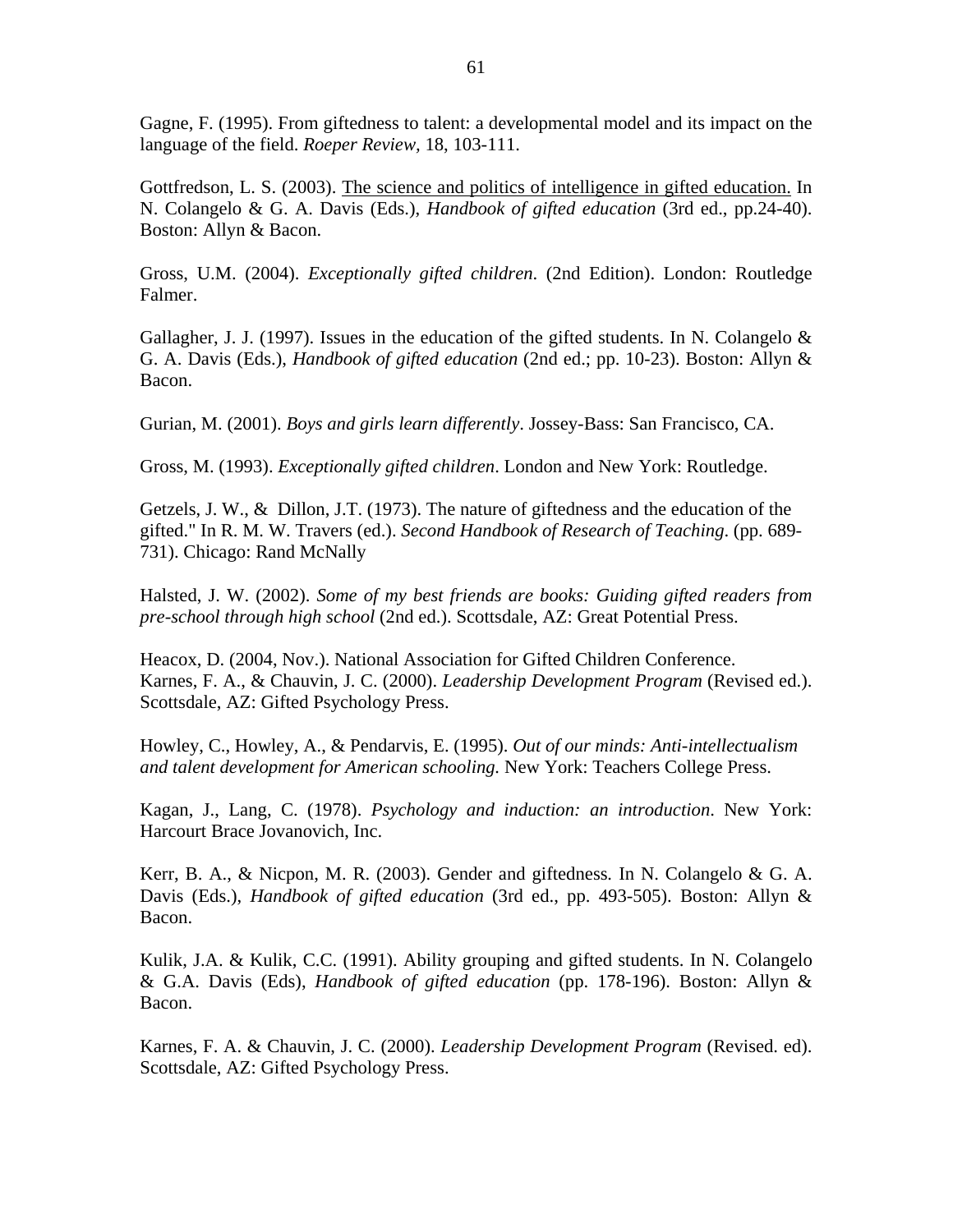Kennedy, R. (2006, May 28). The shorter, faster, tinier TV show. *New York Times.*

Moon, S.M. (2003). Personal talent. *High Ability Studies, 14* (1), 5-21.

Marland, S. P. (1972). *Education of the gifted and talented. (2 Vols.).* Report to congress of the United States Commissioner of Education. Washington, DC: US Government Printing Office. (Government Documents, Y4.L 11/2: G36)

McCoach, D. B., & Siegle, D. (2003). Factors that differentiate underachieving students from achieving students. *Gifted Child Quarterly, 47*, 144-154.

Magoon, R.A. (1980, March/April). *Developing leadership skills in the gifted, creative, and talented.* G/C/T, 40-43.

Neihart, M. (2000). Gifted children with Asperger's Syndrome. *Gifted Child Quarterly, 44*(4), 222-230.

Olszewski-Kubilius, P. (1995). A summary of research regarding early entrance to college. *Roeper Review, 18*(2), 121-126.

Pryt M.  $(n.d.)$ . Technology and the gifted. In N. Colangelo & G. A. Davis (Eds) *Handbook of Gifted Education* (3rd ed., pp. 582-588). Boston: Allyn & Bacon.

Pufal-Struzik, I. (1999). Self-actualization and other personality dimensions as predictors of mental health of intellectually gifted students. *Roeper Review, 22*(1), 44-47.

Pollach, W. (1998). *Real Boys: Rescuing our sons from the myths of boyhood*. New York: Halt.

Peterson, J. S. (2001). Gifted and at risk: Four longitudinal case studies of post-high school development. *Roeper Review*, 24, 31-39.

Torrance, E. P. (1995). *Why fly? A philosophy of creativity*. Norwood, NJ: Ablex.

Quart, A. (2006, July/August). Extreme parenting. *The Atlantic Monthly,* Vol. 297 No. 6, from http://www.theatlantic.com/doc/prem/200607/parenting

Rubon, L & Reis, S. (2006). Patterns of self-regulatory strategies used among low achieving and high achieving university students. *Roeper Review*, 28(3), 148-156.

Robinson, A. (2003). Cooperative learning and high ability students. In N. Colangelo & G. Davis (Eds.), *Handbook of gifted education* (3rd ed., pp. 282–292). Boston: Allyn & Bacon.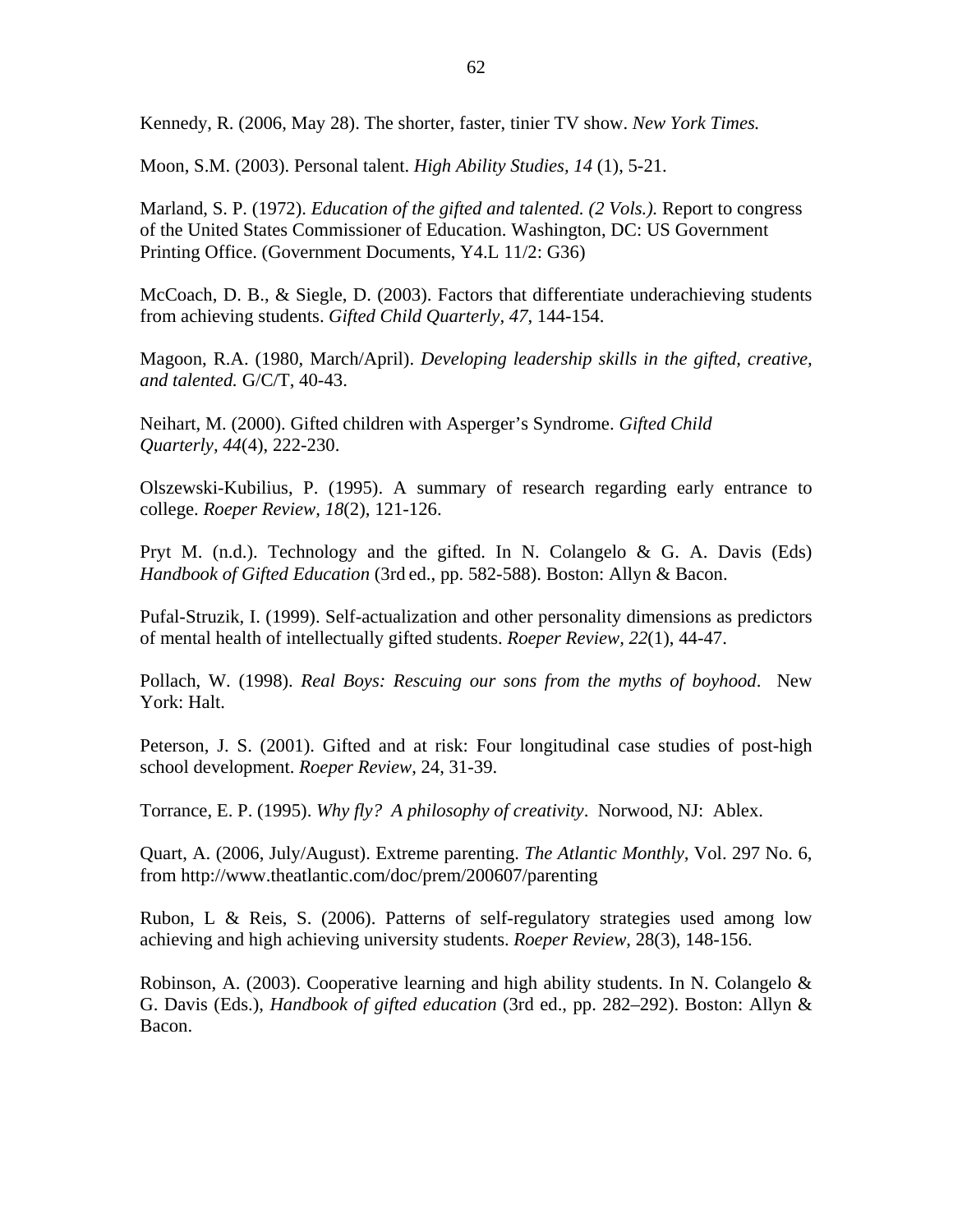Richert, E.S. (2003) Excellence with justice in identification and programming. In N.Colangelo & G.A. Davis (Eds.), *Handbook of gifted education* (3rd ed)*.* Boston: Allyn & Bacon.

Rimm, S. B. (1995). *Why bright kids get poor grades and what you can do about it*. New York: Crown.

Renzulli, J. S. (2002). Expanding the conception of giftedness to include co-cognitive traits and to promote social capital. *Phi Delta Kappan,* 84 (1), 35-38.

Simonton, D.K. (1999). Origins of genius: Darwinian perspectives on creativity. Oxford: Oxford University Press.

Strop, J. (2002). Meeting the social emotional needs of gifted adolescents: A personal and contextual journey. *Understanding Our Gifted, 14(3),* 7-11.

Silverman, L.K. (2003). Gifted children with learning disabilities. In N.Colangelo & G.A. Davis (Eds.), *Handbook of gifted education* (3<sup>rd</sup> ed., pp. 533-543). Boston: Allyn & Bacon.

Schiever, S. W., & Maker, C. J. (2003). New directions in enrichment and acceleration. In N. Colangelo & G. A Davis (Eds.),*Handbook of gifted education* (3rd ed., pp. 163- 173). Boston: Allyn & Bacon.

Schroeder-Davis, S. J. (n.d.). In Dislisle, J., Galbrait, J., & Espeland, P. *When Gifted Kids Don't have all the answers: How to meet their social and emotional needs.* (p.115) Minneapolis: Free Spirit Press.

Siegle, D. (2005). *Developing mentorship programs for gifted and talented students*. Waco, TX: Prufrock Press.

Tannenbaum, A.J. (2000). A history of giftedness in school and society. In K.A. Heller, F.J. Mönks, R.J. Sternberg & R.F. Subotnik (Eds.) *International Handbook of Giftedness and Talent (2nd ed.,* pp. 23-53). Oxford: Pergamon.

Treffinger, D.F. & Sortore, M.R., (1992). *Programming for giftedness: A contemporary view.* Programming for giftedness series. Vol. I, Sarasota, Florida: Center for Creative Learning.

Terman, L. & Cox, C. (1925). *Mental and Physical Traits of a thousand gifted children: Genetic Studies of Genius.* Vol. 1, Stanford, CA: Stanford University Press.

Understanding rural Canada**:** structures and trends. Statistic Canada, (1994).

VanTassel-Baska, J. (2003). *Content-based curriculum for high-ability learners*. Waco, TX: Prufrock Press.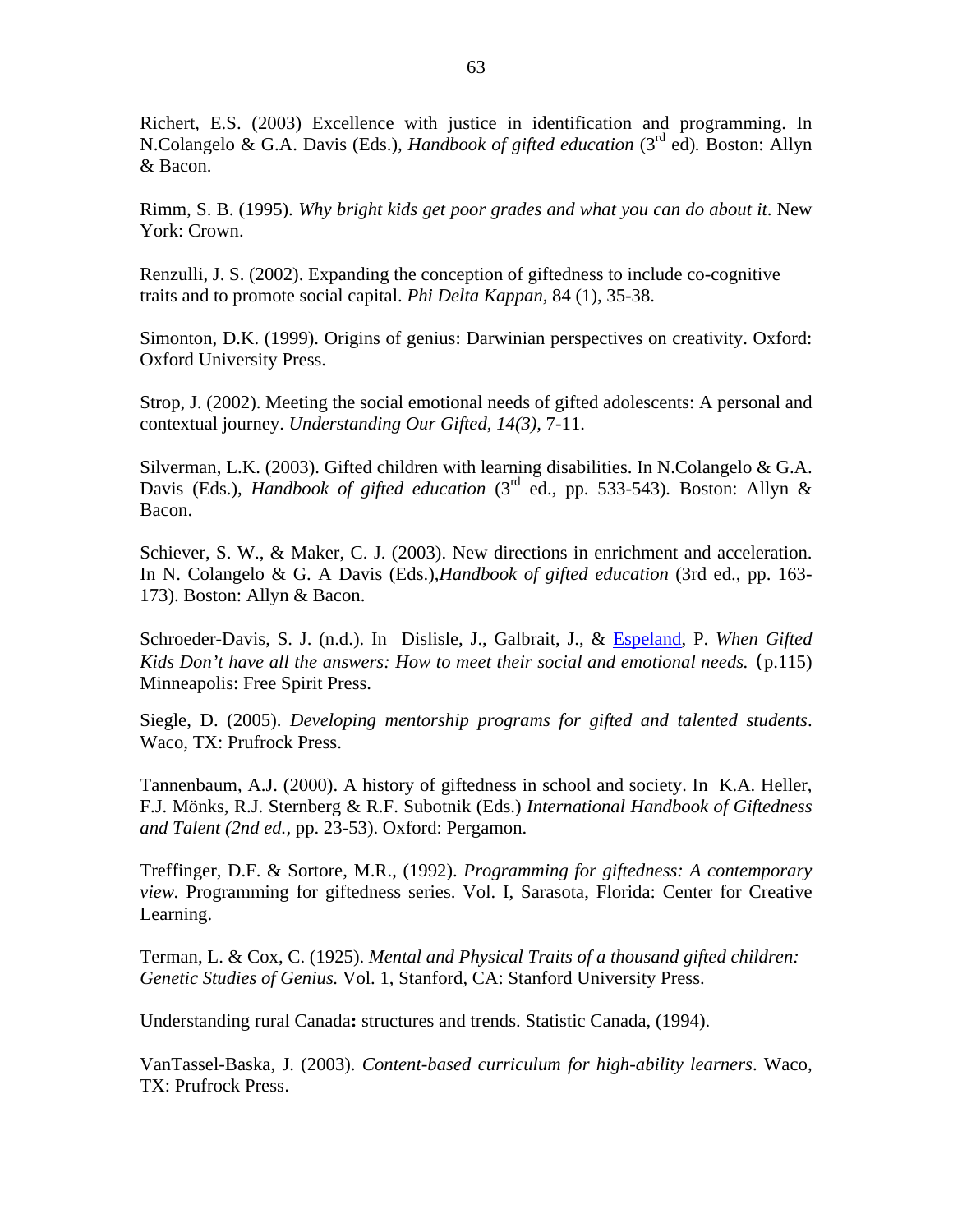Weinberg, H., (1990). The Public Television Outreach Alliance. Retrieved dec. 7. 2006 from http//eric.org.digest/

Winebrenner, S. (1992). *Teaching gifted kids in the regular classroom*. Minneapolis, MN: Free Spirit Press

Winebrenner, S. (2001). *Teaching gifted kids in the regular classroom* (2nd ed.). Minneapolis, MN: Free Spirit Press.

Webb, J. T. (1993). Nurturing Social-Emotional Development of Gifted Children. In K. A. Heller, F. J. Monks, & A. H. Passow (Eds.), *International handbook of research and development of giftedness and talent* (pp. 525-538). Oxford: Pergamon Press.

Wahlberg, H. J., Williams, D. B., & Zeiser, S. (2003). Talent, accomplishment, and eminence. In N. Colangelo & G. A. Davis (Eds.), *Handbook of gifted education* (3rd ed., pp. 350-357). Boston: Allyn & Bacon.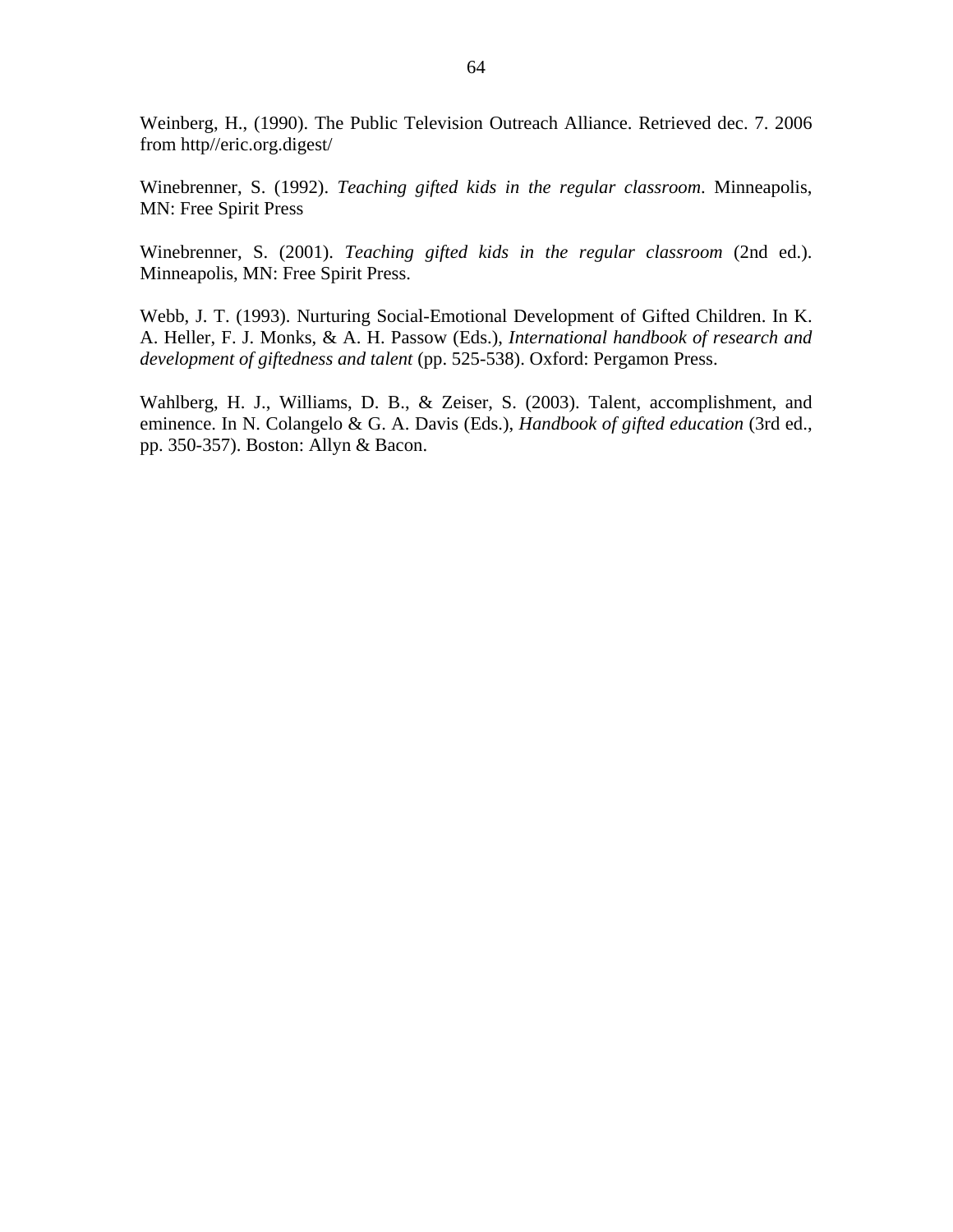#### **WEB SITES**

Association for Bright Children www.abontario.ca

David C. Baird's Gifted Children Web Site www3.sympatico.ca/daba/gifted

Education Consulting Service www.susanwinebrenner.com

Eric EC Digests on Gifted Education ericec.org/gifted/gt-diges.html

Gifted and Talented (TAG) Resources Home Page www.eskimo.com/~user/kids.html

The Gifted Child Society www.gifted.org

Gifted Children www.gifted-children.com

GT World www.gtworld.com

Hoagies' Gifted Education Page www.hoagiesgifted.org

The Homecoming SIG of American Mensa www.geocities.com/Heartland/9687/SIG.html

International/National Resources for Gifted Education ericec.org/fact/gt-asso.htm

LD OnLine www.ldonline.org

National Excellence: A Case for Developing America's Talent www.ed.gov/pubs/DevTalent/toc.html

National Foundation for Gifted and Creative Children www.nfgcc.org

Northwest Regional Educational Laboratory www.nwrel.org/nwedu